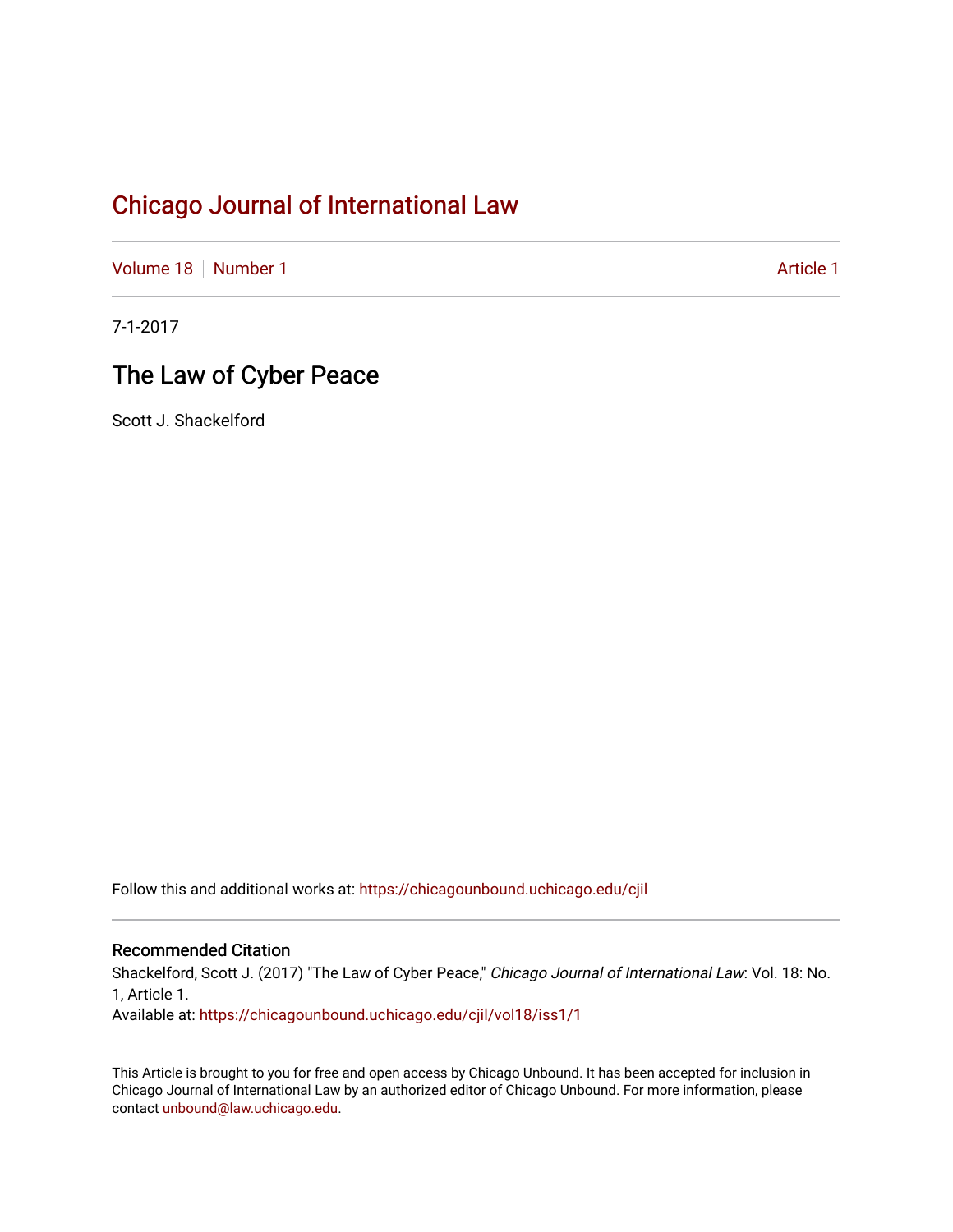## The Law of Cyber Peace

Scott J. Shackelford, JD, PhD[∗](#page-1-0)

### **Abstract**

*Scholars and policymakers are paying greater attention to the application of international law to the cause of enhancing global cybersecurity. The bulk of this research, though, has been focused on leveraging international humanitarian law to regulate the conduct of cyber warfare. Yet much of this work is largely theoretical, given how exceedingly rare it is for a cyber attack to cross the armed-attack threshold at which point the law of armed conflict is activated. Most of the cyber risk facing the public and private sectors lies in the arena of cybercrime and espionage. More scholars have been applying international law 'below the threshold' to these issues, but much more work remains to be done. This Article seeks to address this omission by offering a roadmap that synthesizes and extends work in this field. The time is ripe for a fresh look at existing international legal tools that would help us better manage the multifaceted cyber threat. Only then can an accounting be made of gaps to be filled in by norms, custom, and perhaps one day, new accords.*

# Table of Contents

| A. Defining Key Terms: Unpacking a "Polycentric" "Cyber Peace"7 |
|-----------------------------------------------------------------|
|                                                                 |
|                                                                 |
|                                                                 |
|                                                                 |
|                                                                 |
|                                                                 |
|                                                                 |
|                                                                 |

 $\overline{a}$ 

<span id="page-1-0"></span><sup>∗</sup> Associate Professor, Indiana University; Director, Ostrom Workshop Program on Cybersecurity and Internet Governance; Research Fellow, Harvard Kennedy School Belfer Center for Science and International Affairs; Senior Fellow, Center for Applied Cybersecurity Research.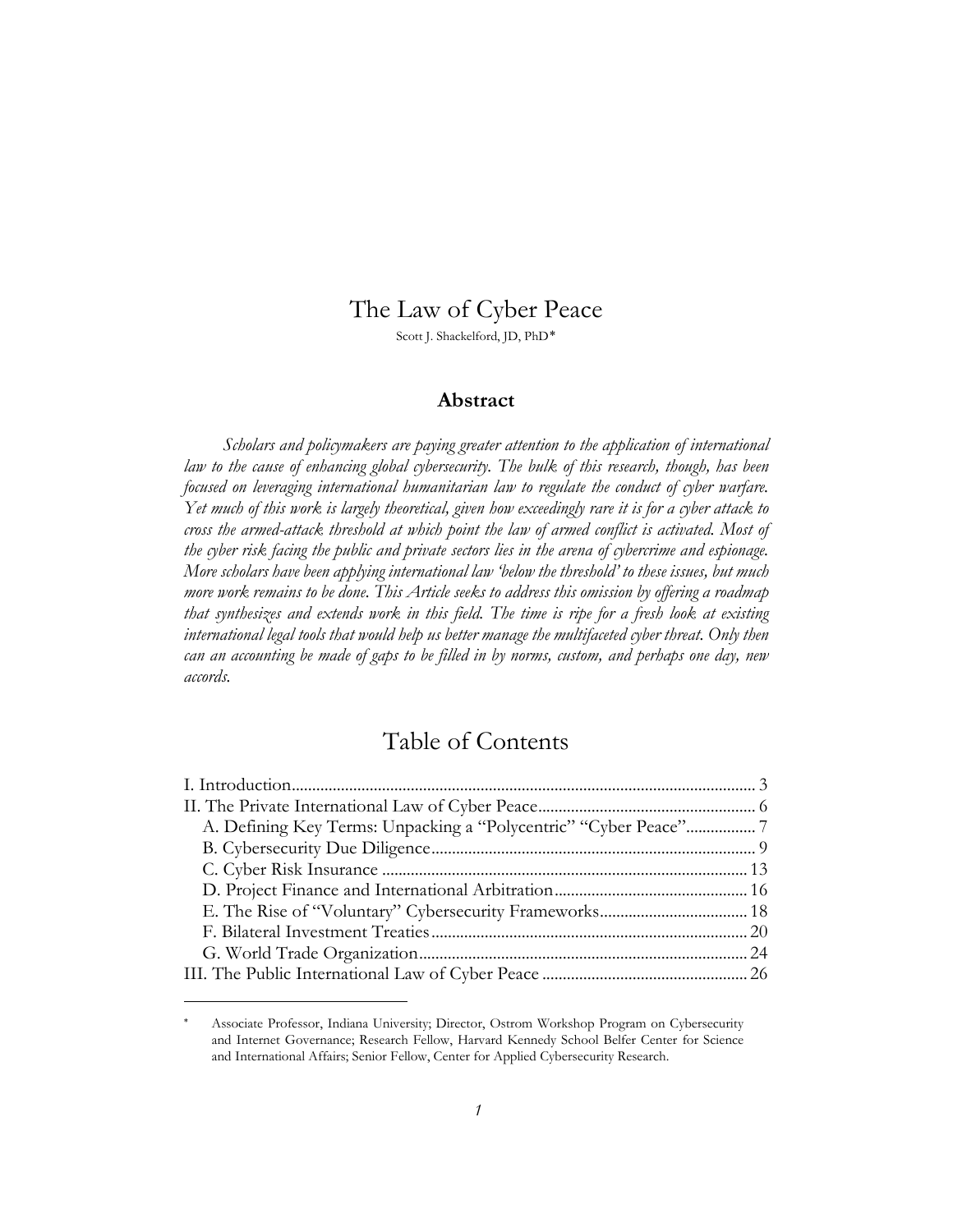| 1. Interwar Arms Control: Being Cognizant of the Roots of Cyber Conflict. |  |
|---------------------------------------------------------------------------|--|
|                                                                           |  |
|                                                                           |  |
|                                                                           |  |
|                                                                           |  |
| 2. From the Digital Frontier to the Final Frontier: Arms Limitation in    |  |
|                                                                           |  |
| 3. Freeze the Code: The Antarctic Treaty System Approach to               |  |
|                                                                           |  |
|                                                                           |  |
|                                                                           |  |
|                                                                           |  |
|                                                                           |  |
|                                                                           |  |
|                                                                           |  |
| IV. Toward a Combined Law of Cyber Peace: A Polycentric Path Forward 40   |  |
|                                                                           |  |
|                                                                           |  |
|                                                                           |  |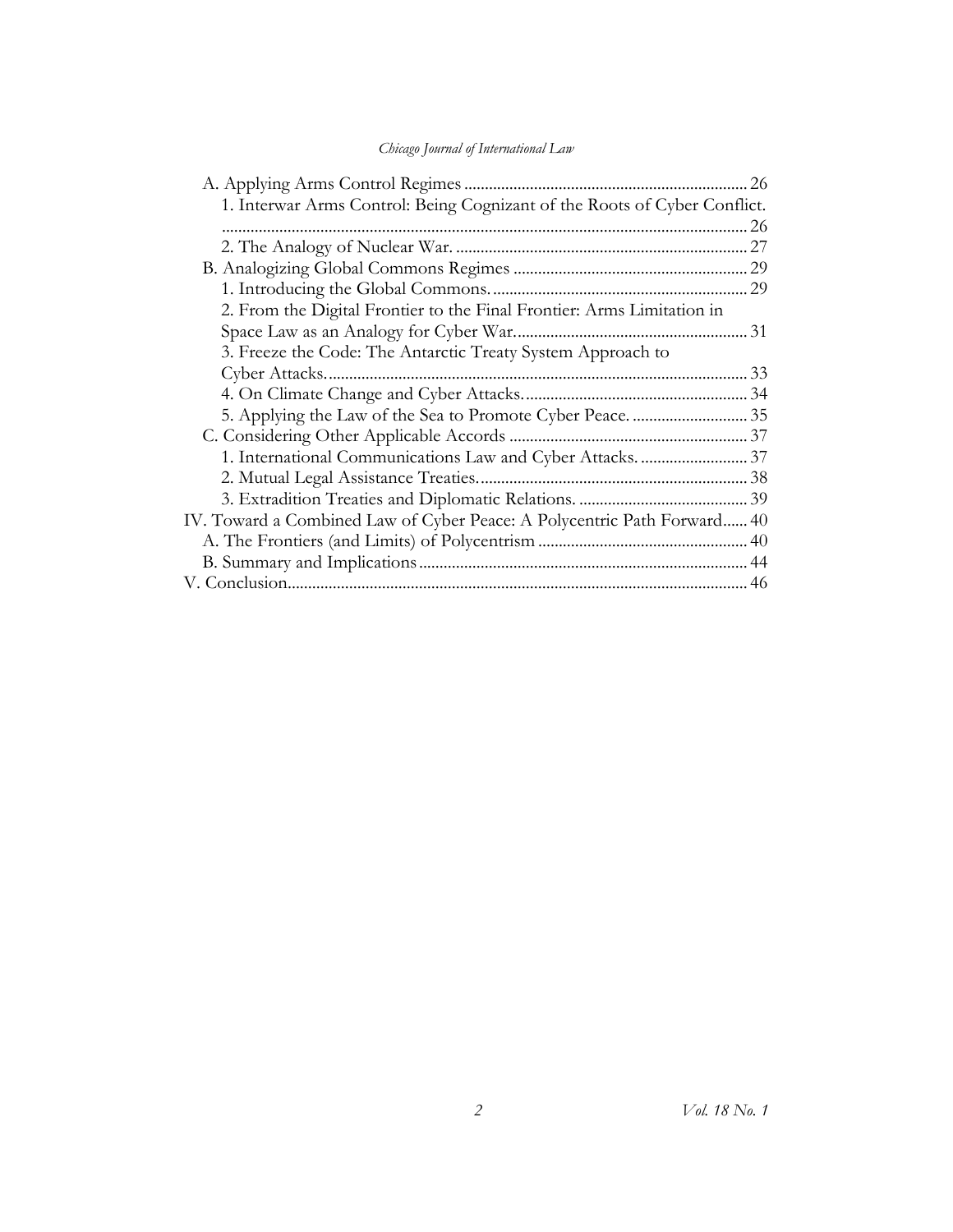#### <span id="page-3-10"></span>I. INTRODUCTION

<span id="page-3-0"></span>In December 2014, Sony Pictures was the victim of a data breach, allegedly by a group of hackers known as the "Guardians of Peace" with ties to the North Korean regime.<sup>[1](#page-3-1)</sup> The breach sparked a wave of partisan commentary, with President Obama calling the incident an example of "cyber vandalism," while Senator John McCain called it "the manifestation of a new kind of warfare."<sup>[2](#page-3-2)</sup> This episode highlights the difficulty of classifying cyber operations under international law, given the widely divergent views that can result from the same fact pattern. Cybersecurity often seems to be in the eye of the beholder. This begs the question as to what is the most appropriate legal framework for guiding policymakers' responses to such incidents. This can be a particularly vexing question for incidents below the armed attack threshold, at which point the law of armed conflict is activated, and which is also where the vast majority of cyber operations fall,<sup>[3](#page-3-3)</sup> from the now infamous 2015 U.S. Office of Personnel Management (OPM) breach to more recent attacks on the South Korean subway, Cisco, and the SWIFT code system relied on by myriad financial firms.<sup>[4](#page-3-4)</sup> Yet it is also an arena in which international attention is increasingly being paid. This may be seen by the governance spectrum of State approaches to enhancing cybersecurity as well as norm-building efforts such as the 2015 G20 communique on the applicability of international law to cyberspace,<sup>[5](#page-3-5)</sup> the 201[6](#page-3-6) G7 cybersecurity statement,<sup>6</sup> and the G2 cybersecurity code of conduct.<sup>[7](#page-3-7)</sup>

<span id="page-3-9"></span><span id="page-3-8"></span>Increasing and worthwhile attention has been paid to applying existing international law to the cause of enhancing global cybersecurity. The bulk of this research, though, has been focused on leveraging international humanitarian law

 $\overline{a}$ 

<span id="page-3-1"></span><sup>1</sup> *See, for example*, Steve Holland & Doina Chiacu, *Obama Says Sony Hack Not an Act of War*, REUTERS (Dec. 22, 2014), https://perma.cc/8N7Y-LW3A.

<span id="page-3-3"></span><span id="page-3-2"></span><sup>2</sup> *Id*.

<sup>3</sup> *See* Brandon Valeriano & Ryan C. Maness, *The Coming Cyberspace: The Normative Argument Against Cyberwarfare*, FOREIGN AFFAIRS (May 13, 2015), https://perma.cc/9NMQ-4B2Q ("Despite fears of a boom in cyberwarfare, there have been no major or dangerous hacks between countries.").

<span id="page-3-4"></span><sup>4</sup> *See* Sara Sorcher, *OPM Breach a Shadow Over Homeland Security's Appeals to Security Pros*, CHRISTIAN SCI. MONITOR (Aug. 7, 2015), https://perma.cc/XS4F-5Z6H; Shannon Hayden, *Cyber Attack on South Korean Subway System Could Be a Sign of Nastier Things to Come*, VICE NEWS (Oct. 8, 2015), https://perma.cc/24QP-4V3R; Warwick Ashford, *Cisco Praised for Quick Response to Cyber Attack*, COMPUTER WEEKLY (Oct. 8, 2015), https://perma.cc/LH92-UKEU.

<span id="page-3-5"></span><sup>5</sup> *See* G20 LEADERS' COMMUNIQUÉ, ANTALYA SUMMIT (Nov. 15–16, 2015), https://perma.cc/BU57-9XKX.

<span id="page-3-6"></span><sup>6</sup> *G7 Leaders Approve Historic Cybersecurity Agreement*, BOS. GLOBAL F. (June 6, 2016), https://perma.cc/RM3S-FZ2W.

<span id="page-3-7"></span><sup>7</sup> *See* Teri Robinson, *U.S., China Agree to Cybersecurity Code of Conduct*, SC MAG. (June 26, 2015), https://perma.cc/K9GQ-FZPT.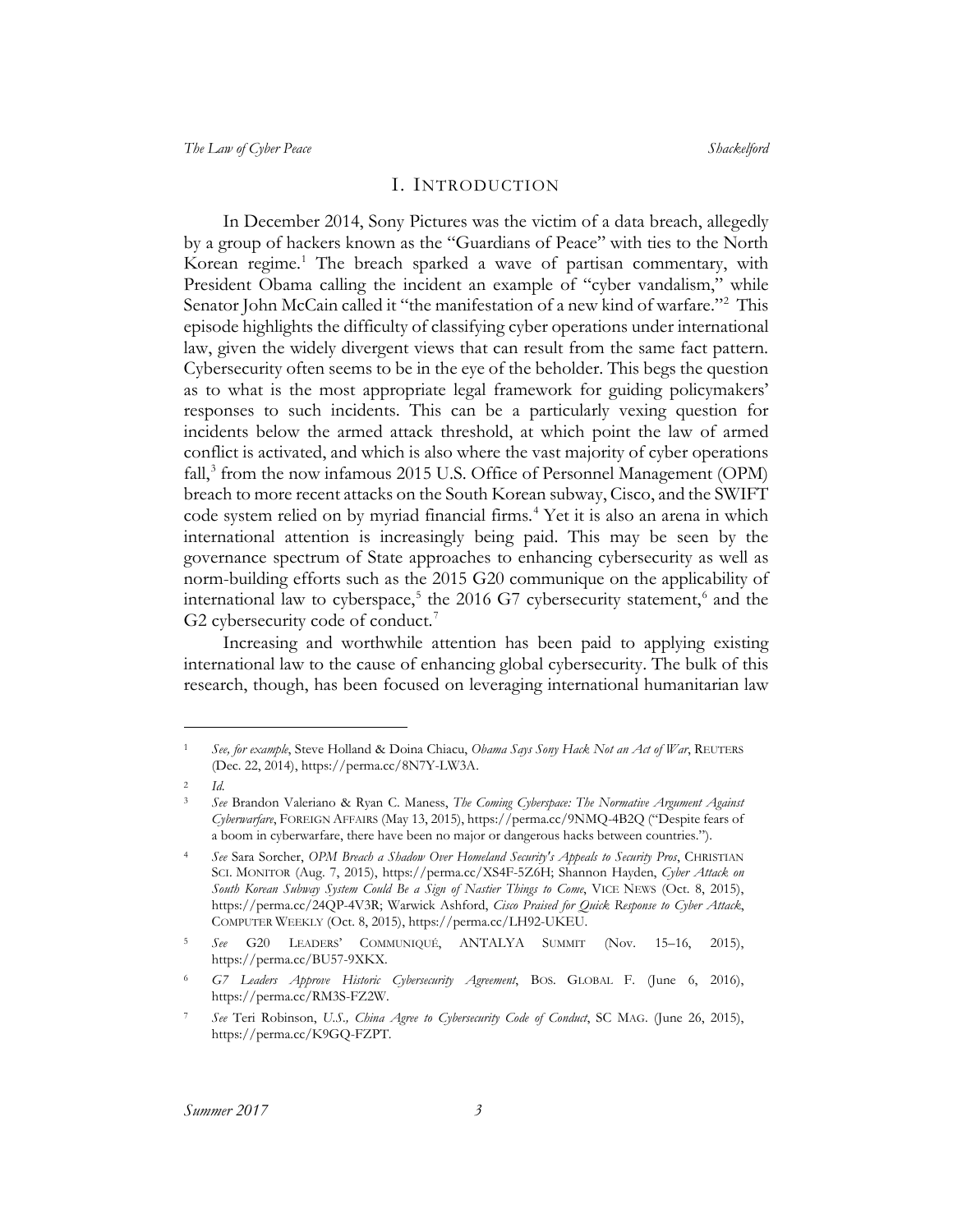<span id="page-4-10"></span><span id="page-4-9"></span><span id="page-4-0"></span>to regulate the conduct of cyber warfare.<sup>[8](#page-4-1)</sup> Yet much of this work is largely hypothetical given how exceedingly rare it is for a cyber operation to cross the armed attack threshold.<sup>[9](#page-4-2)</sup> The majority of the cyber risk facing the public and private sectors lies in the arena of cybercrime and espionage.<sup>[10](#page-4-3)</sup> More scholars have been applying international law "below the threshold" to these issues as may be seen by the *Tallinn* 2.0 project,<sup>[11](#page-4-4)</sup> but much more work remains to be done.<sup>[12](#page-4-5)</sup> For example, perhaps surprisingly, relatively little literature exists examining the potential to leverage private international law to the cause of mitigating global cyber risk.[13](#page-4-6)

<span id="page-4-11"></span><span id="page-4-8"></span>This Article seeks to help address this omission by offering a roadmap that synthesizes and extends work in this field. It does so by drawing from cybersecurity due diligence, cyber risk insurance, project finance, voluntary frameworks, trade, investment treaties, and underexplored realms of public international law including the Vienna Convention on Diplomatic Relations, global commons regimes, and Mutual Legal Assistance Treaties (MLATs).[14](#page-4-7) The time is ripe for a fresh look at existing international legal tools that would help us better manage the multifaceted cyber threat. Only then can an accounting be made of gaps to be filled in by norms, ethics, custom, and perhaps one day, new accords. This work is meant to be a follow-up study to another article analyzing the applicable international law to cyber operations both above and below the armed

<span id="page-4-1"></span> <sup>8</sup> *See, for example*, TALLINN MANUAL ON THE INTERNATIONAL LAW APPLICATION TO CYBER WARFARE 17 (Michael N. Schmitt ed., 2013) (discussing when a cyber attack could trigger the right of selfdefense) [hereinafter TALLINN MANUAL].

<span id="page-4-2"></span><sup>9</sup> *See* NAT'L RESEARCH COUNCIL, TECHNOLOGY, POLICY, LAW, AND ETHICS REGARDING U.S. ACQUISITION AND USE OF CYBERATTACK CAPABILITIES 34, 67 (William A. Owens, Kenneth W. Dam, & Herbert S. Lin eds., 2009) [hereinafter NATIONAL ACADEMIES]. There are varying interpretations for defining the jus in bello threshold for armed attacks under international law, but the most common is arguably the equivalent effects test, which requires that for a cyber operation to be an armed attack, it must have results equivalent to a physical invasion by traditional military forces.

<span id="page-4-3"></span><sup>10</sup> *See, for example*, Scott J. Shackelford, MANAGING CYBER ATTACKS IN INTERNATIONAL LAW, BUSINESS, AND RELATIONS: IN SEARCH OF CYBER PEACE 3–51 (2014).

<span id="page-4-4"></span><sup>11</sup> TALLINN 2.0, https://perma.cc/G6GB-PPQP (last visited Aug. 9, 2015). TALLINN 2.0 seeks to unpack the public international law applicable below the armed attack threshold, representing a follow-up from the widely-discussed TALLINN MANUAL. *See* TALLINN MANUAL, *supra* note [8;](#page-4-0) Michael N. Schmitt, *"Below the Threshold" Cyber Operations: The Countermeasures Response Option and International Law*, 54 VA. J. INT'L L. 697, 698 (2014).

<span id="page-4-5"></span><sup>12</sup> *But see* Michael N. Schmitt & Sean Watts, *Beyond State-Centrism: International Law and Non-State Actors in Cyberspace*, 21 J. of CONFLICT & SEC. L. 1, 1 (2016) (unpacking the role of non-state actors in international cybersecurity).

<span id="page-4-6"></span><sup>13</sup> *Cf*. Teresa Scassa & Robert J. Currie, *New First Principles? Assessing the Internet's Challenges to Jurisdiction*, 42 GEO. J. INT'L L. 1017, 1030–31 (2011); Christina Parajon Skinner, *An International Law Response to Economic Cyber Espionage*, 46 CONN. L. REV. 1165, 1194 (2014).

<span id="page-4-7"></span><sup>14</sup> *See generally* Scott J. Shackelford, *From Net War to Nuclear War: Analogizing Cyber Attacks in International Law*, 27 BERKELEY J. INT'L L. 192 (2009).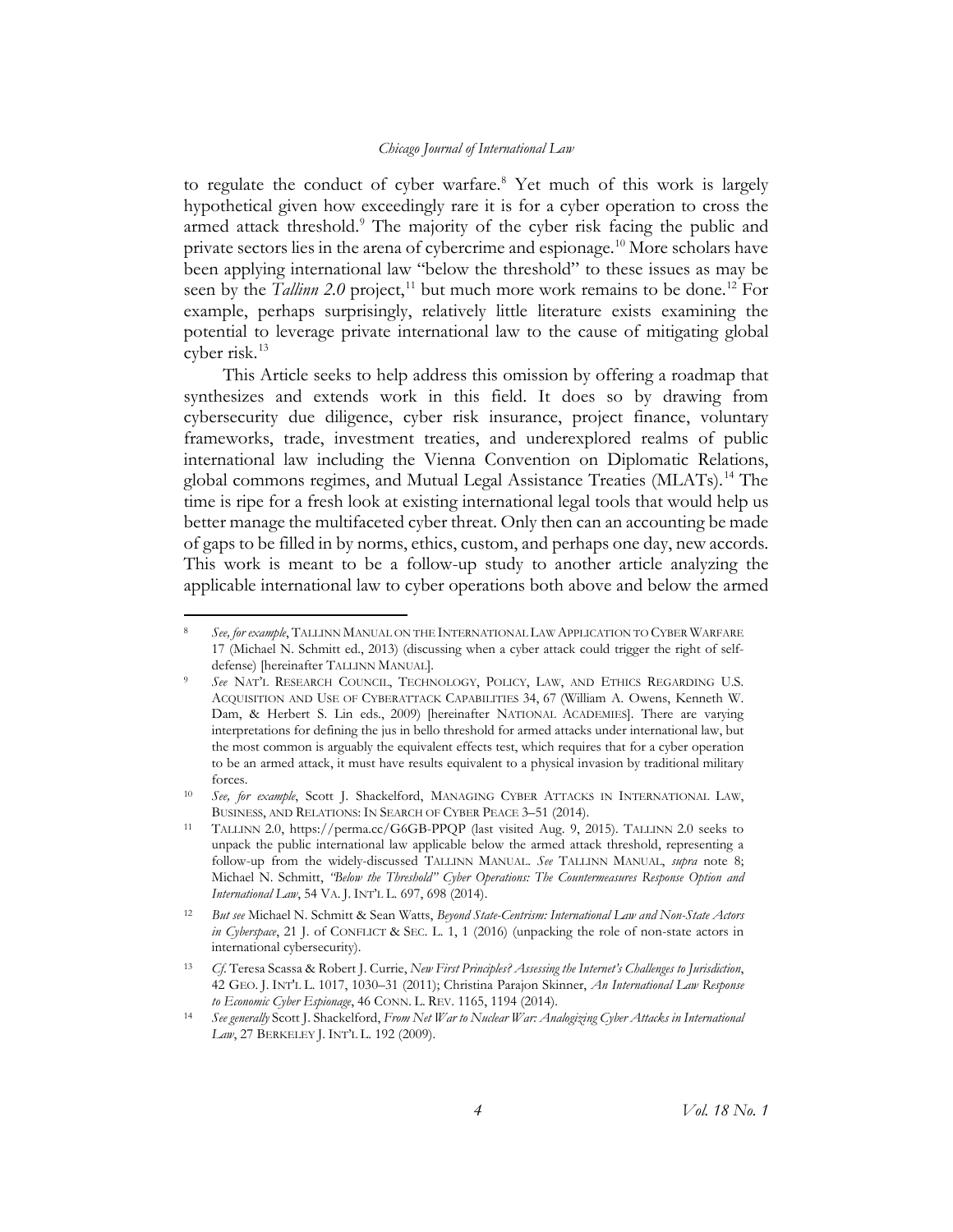attack threshold, taking into account legal development in the preceding seven years.[15](#page-5-0) It is also a summation of an array of stand-alone efforts investigating various aspects of the law of cyber peace into a coherent whole while breaking new conceptual ground, particularly in the rapidly evolving field of private international cybersecurity law as one component of a "polycentric" approach to promoting cyber peace.<sup>[16](#page-5-1)</sup>

<span id="page-5-3"></span>This Article is structured as follows. Section II reviews the private international law applicable to the cause of promoting a global culture of cybersecurity, including the rise of "voluntary" cybersecurity risk frameworks.<sup>[17](#page-5-2)</sup> Section III analyzes the applicable public international law below the armed attack threshold. Finally, Section IV investigates the role that cybersecurity norms may play as legal harmonization proceeds, along with examining proposed

<span id="page-5-0"></span> <sup>15</sup> *See id*.

<span id="page-5-1"></span><sup>16</sup> *See* Scott J. Shackelford & Timothy L. Fort, *Sustainable Cybersecurity: Applying Lessons from the Green Movement to Managing Cyber Attacks*, 2016 U. ILL. L. REV. 1995, 2032 (2016); Scott J. Shackelford, Scott Russell, & Andreas Kuehn, *Unpacking the International Law on Cybersecurity Due Diligence: Lessons from the Public and Private Sectors*, 17 CHI. J. INT'L L. 1, 50 (2016); Scott J. Shackelford, *On Climate Change and Cyber Attacks: Leveraging Polycentric Governance to Mitigate Global Collective Action Problems*, 18 VAND. J. ENT. & TECH. L. 653, 711 (2016); Scott J. Shackelford & Andraz Kastelic, *Toward a State-Centric Cyber Peace: Analyzing the Current State and Impact of National Cybersecurity Strategies on Enhancing Global Cybersecurity*, 18 N.Y.U. J. LEGIS. & PUB. POL'Y 895, 941–42 (2015); Scott J. Shackelford, Scott Russell, & Jeffrey Haut, *Bottoms Up: A Comparison of Voluntary Cybersecurity Frameworks*, 16 U.C. DAVIS BUS. L.J. 217, 259–60 (2016); Scott J. Shackelford & Zachary Bohm, *Securing North American Critical Infrastructure: A Comparative Case Study in Cybersecurity Regulation*, 40 CAN.-U.S. L.J. 61, 69–70 (2016); Scott J. Shackelford, *Protecting Intellectual Property and Privacy in the Digital Age: The Use of National Cybersecurity Strategies to Mitigate Cyber Risk*, 19 CHAPMAN L. REV. 445, 464–65 (2016); Amanda N. Craig, Scott J. Shackelford, & Janine Hiller, *Proactive Cybersecurity: A Comparative Industry and Regulatory Analysis*, 52 AM. BUS. L.J. 721, 786–87 (2015); Scott J. Shackelford et al., *Toward a Global Standard of Cybersecurity Care: Exploring the Implications of the 2014 NIST Cybersecurity Framework on Shaping Reasonable National and International Cybersecurity Practices*, 50 TEX. INT'L L.J. 305, 354–55 (2015); Eric Richards, Scott J. Shackelford, & Abbey Stemler, *Rhetoric Versus Reality: U.S. Resistance to Global Trade Rules and the Implications for Cybersecurity and Internet Governance*, 24 MINN. J. INT'L L. 159, 173 (2015); Scott J. Shackelford & Scott Russell, *Risky Business: Lessons for Mitigating Cyber Attacks from the International Insurance Law on Piracy*, 24 MINN. J. INT'L L. 1, 14–15 (2015); Scott J. Shackelford & Scott Russell, *Above the Cloud: Enhancing Cybersecurity in the Aerospace Sector*, 10 FIU. L. REV. 635, 667 (2015); Scott J. Shackelford, Timothy L. Fort, & Jamie D. Prenkert, *How Businesses Can Promote Cyber Peace*, 36 U. PA. J. INT'L L. 353, 430–31 (2014); Scott J. Shackelford et al., *Using BITs to Protect Bytes: Promoting Cyber Peace and Safeguarding Trade Secrets through Bilateral Investment Treaties*, 52 AM. BUS. L.J. 1, 73–4 (2015); Scott J. Shackelford & Amanda N. Craig, *Beyond the New 'Digital Divide': Analyzing the Evolving Role of Governments in Internet Governance and Enhancing Cybersecurity*, 50 STAN. J. INT'L L. 119, 184 (2014); Amanda N. Craig & Scott J. Shackelford, *Hacking the Planet, the Dalai Lama, and You: Managing Technical Vulnerabilities in the Internet through Polycentric Governance*, 24 FORDHAM INTELL. PROP. MEDIA & ENT. L.J. 381, 423–25 (2014); Scott J. Shackelford, *Toward Cyberpeace: Managing Cyber Attacks through Polycentric Governance*, 62 AM. U. L. REV. 1273, 1360–64 (2013); Shackelford, *supra* not[e 14.](#page-4-8)

<span id="page-5-2"></span><sup>17</sup> John Verry, *Why the NIST Cybersecurity Framework Isn't Really Voluntary*, INFO. SEC. BLOG. (2014), https://perma.cc/8CLX-YBQC.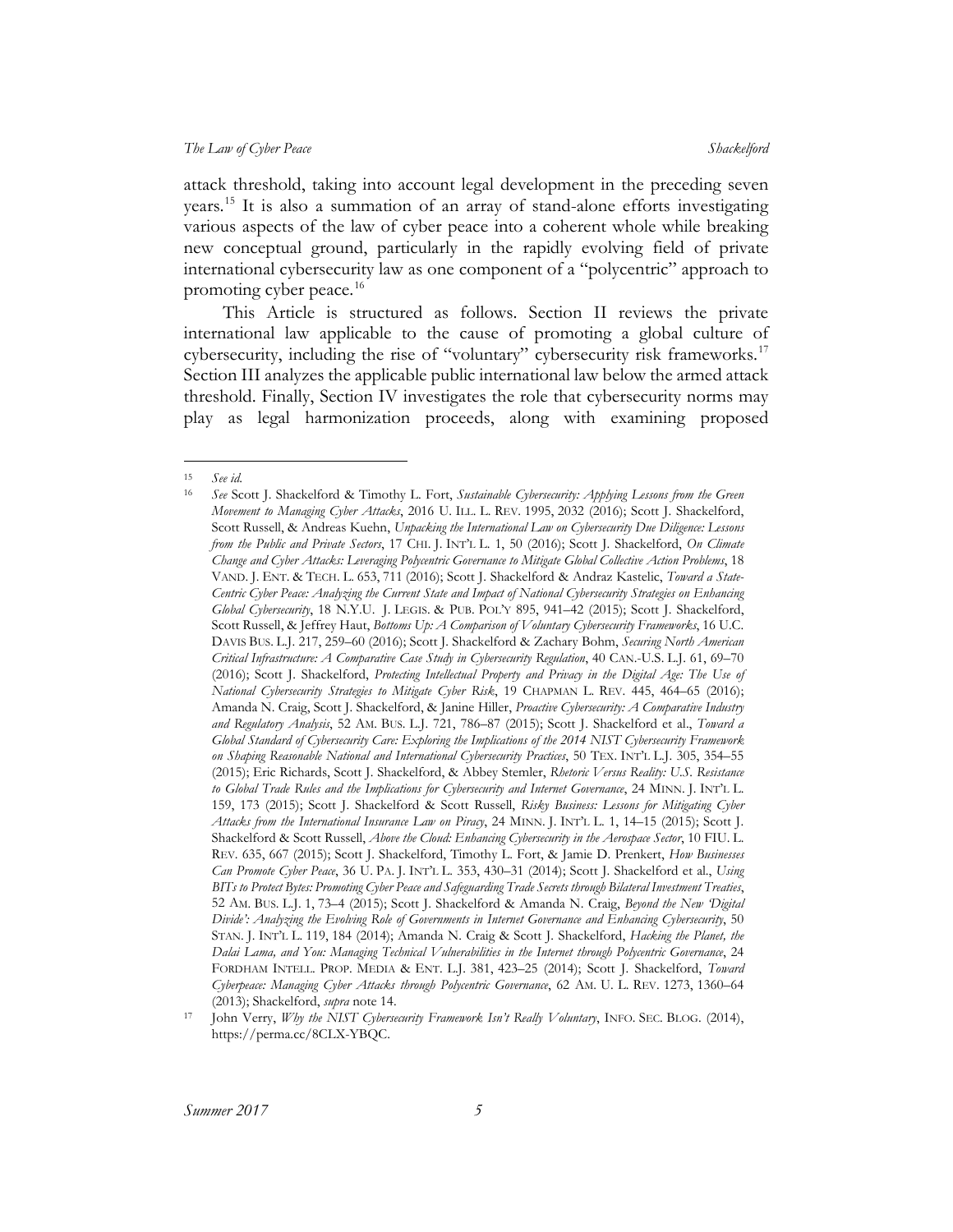cybersecurity accords and the role that polycentric governance may play in fostering cyber peace.<sup>[18](#page-6-1)</sup>

### <span id="page-6-9"></span><span id="page-6-0"></span>II. THE PRIVATE INTERNATIONAL LAW OF CYBER PEACE

International law has been defined as "the body of legal rules," norms, and standards that applies "between sovereign States" and non-State actors, including international organizations and multinational companies, enjoying legal personality.[19](#page-6-2) Traditionally, the primary sources of international law include treaties, custom,<sup>[20](#page-6-3)</sup> and general principles of law.<sup>[21](#page-6-4)</sup> Subsidiary sources of international law include judicial decisions and scholarly writing.<sup>[22](#page-6-5)</sup> Given the recent nature and rapid development of cyber-capabilities, there are comparatively few treaties that specifically address the rights and obligations of States vis-à-vis cybersecurity, with the notable exception of the Council of Europe Convention on Cybercrime (Budapest Convention) discussed below.<sup>[23](#page-6-6)</sup> Absent a robust treaty regime, and given the geopolitical difficulties of negotiating new agreements in this area, $^{24}$  $^{24}$  $^{24}$  it is vital to clarify the role of existing private and public international law related to the promotion of cyber peace.

Private international law is a far-reaching and often underappreciated body of law.[25](#page-6-8) Although myriad definitions exist, the Organization of American States has defined private international law as "the legal framework composed of conventions, protocols, model laws, legal guides, uniform documents, case law, practice and custom, as well as other documents and instruments, which regulate

<span id="page-6-1"></span> <sup>18</sup> Michael D. McGinnis, *Costs and Challenges of Polycentric Governance: An Equilibrium Concept and Examples from U.S. Health Care, Conference on Self-Governance*, *Polycentricity, and Development* 1 (prepared for presentation at Renmin University, Beijing, China) (May 8, 2011), https://perma.cc/ZLF8-R3MQ; Henning Wegener, Cyber Peace, in THE QUEST FOR CYBER PEACE 77, 82 (Hamadoun I. Toure & Perm. Monitoring Panel on Info. Sec. eds., 2011), https://perma.cc/TA8D-VEZP (arguing that "unprovoked offensive cyber action, indeed any cyber attack, is incompatible with the tenets of cyber peace."); SHACKELFORD, *supra* not[e 10,](#page-4-9) at 52–110, 312–366.

<span id="page-6-2"></span><sup>19</sup> Malcolm Shaw, *International Law, Definition of International Law*, ENCYCLOPEDIA BRITANNICA (last visited May 03, 2017), https://perma.cc/8PJ9-JHKP.

<span id="page-6-3"></span>Customary international law is often defined as the "general and consistent practice of states followed by them from a sense of legal obligation." RESTATEMENT (THIRD) OF THE FOREIGN RELATIONS LAW OF THE UNITED STATES § 102(2) (A.L.I. 1987).

<span id="page-6-4"></span><sup>&</sup>lt;sup>21</sup> Statute of the International Court of Justice Art. 38, June 16, 1945, 59 Stat. 1055, 33 U.N.T.S. 933.

<span id="page-6-5"></span><sup>22</sup> *See* MALCOLM N. SHAW, INTERNATIONAL LAW 69–71 (4th ed. 1997).

<span id="page-6-6"></span><sup>23</sup> Convention on Cybercrime, Nov. 23, 2001, 2296 U.N.T.S. 167.

<span id="page-6-7"></span><sup>24</sup> *See* Joseph S. Nye, Jr., *Power and National Security in Cyberspace*, *in* AMERICA'S CYBER FUTURE: SECURITY AND PROSPERITY IN THE INFORMATION AGE 5, 19–20 (Kristin M. Lord & Travis Sharp eds., 2011).

<span id="page-6-8"></span><sup>25</sup> *See* PAUL B. STEPHAN & JULIE A. ROIN, INTERNATIONAL BUSINESS AND ECONOMICS: LAW AND POLICY vii (4th ed. 2010).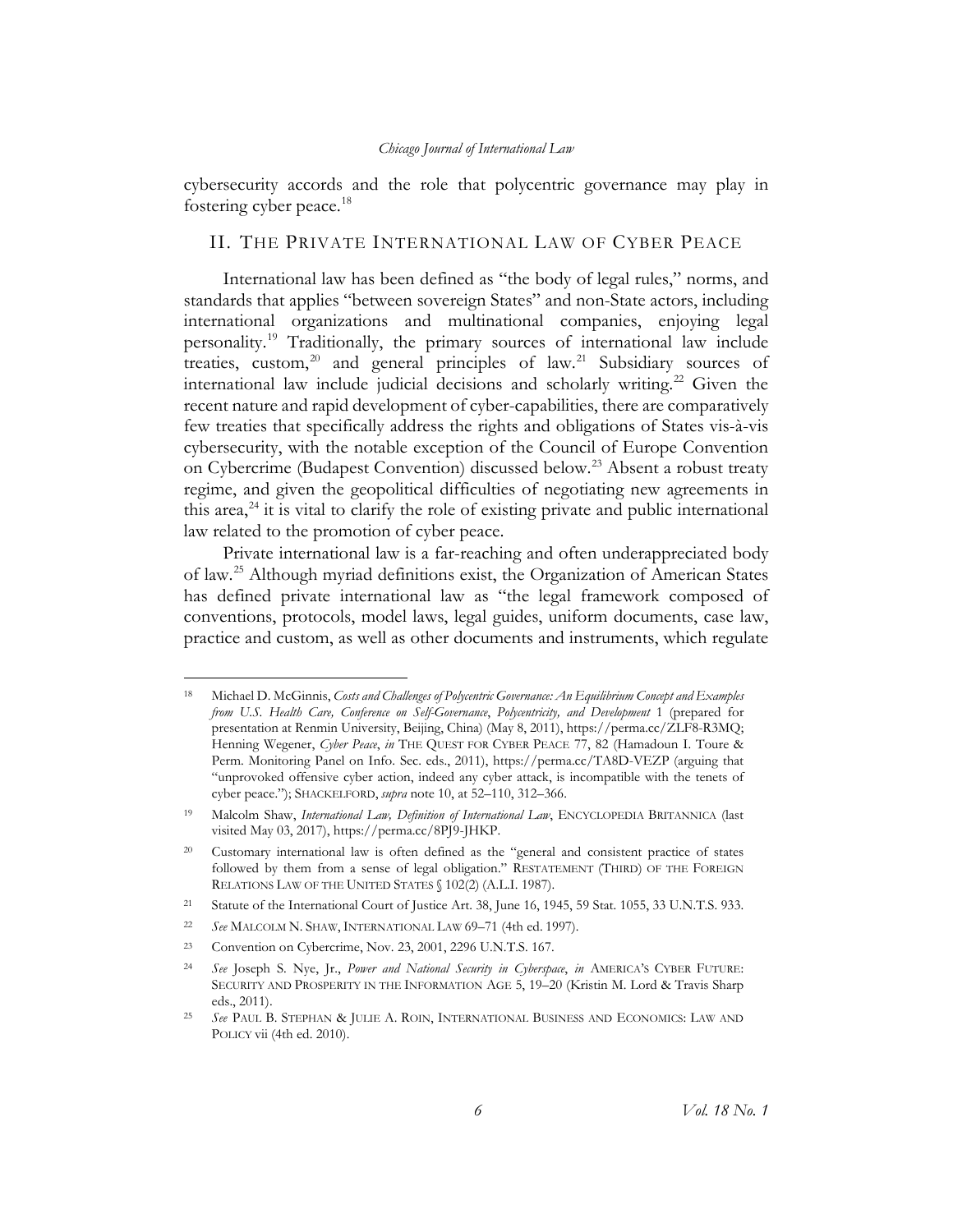relationships between individuals in an international context."[26](#page-7-1) Given how expansive this category of law is, its potential for shaping the emerging field of international cybersecurity law is immense, ranging from cybersecurity standards and national frameworks to cybersecurity risk insurance programs, trade and investment treaties, cybersecurity due diligence, and relevant case law. Many law firms, for example, see cybersecurity devolving throughout their practice areas, including the more traditional international law practice groups of project finance, international trade, and international arbitration. [27](#page-7-2) Space constraints prohibit a comprehensive analysis of each of these facets of private international cybersecurity law within this Article. Rather, the goal here is to begin to map out what we know and identify governance gaps to help jumpstart a broader conversation about the utility of private international law in furthering the cause of cyber peace. First, though, it is important to define core concepts, beginning with the notion of "cyber peace" itself.

### <span id="page-7-0"></span>A. Defining Key Terms: Unpacking a "Polycentric" "Cyber Peace"

Private-sector cybersecurity best practices, along with national, bilateral, and regional bodies acting as norm entrepreneurs that are identified throughout this study are together conceptualized as components of a "polycentric" approach to promoting a global culture of cybersecurity. This multi-level, multi-purpose, multi-functional, and multi-sectoral model, $^{28}$  $^{28}$  $^{28}$  championed by scholars including Nobel Laureate Elinor Ostrom and Professor Vincent Ostrom, challenges orthodoxy by demonstrating the benefits of self-organization, networking regulations "at multiple scales,"<sup>[29](#page-7-4)</sup> and examining the extent to which national and private control can in some cases coexist with communal management, as may be seen in the success of the largely self-organized Internet Engineering Task Force, the body responsible for the communications side of Internet governance.<sup>[30](#page-7-5)</sup> The field also posits that, due to the existence of free riders in a multipolar world, "a single governmental unit" is often incapable of managing "global collective action

 <sup>26</sup> *Private International Law*, ORG. AM. ST. (2017), https://perma.cc/JP2M-5RA9.

<span id="page-7-2"></span><span id="page-7-1"></span><sup>27</sup> *See, for example*, *Cybersecurity*, HOGAN LOVELLS LLP, https://perma.cc/9FXR-ZXC5; *see* Section II(D), *infra*.

<span id="page-7-3"></span><sup>28</sup> Michael D. McGinnis, *An Introduction to IAD and the Language of the Ostrom Workshop: A Simple Guide to a Complex Framework*, 39 POL'Y STUD. J. 163, 171–72 (2011).

<span id="page-7-4"></span><sup>29</sup> Elinor Ostrom, *Polycentric Systems as One Approach for Solving Collective-Action Problems* 1 (Ind. Univ. Workshop in Political Theory and Policy Analysis, Working Paper Series No. 08–6, Sept. 2008).

<span id="page-7-5"></span><sup>&</sup>lt;sup>30</sup> For a detailed discussion of early Internet history, see Katie Hafner & Matthew Lyon, WHERE WIZARDS STAY UP LATE: THE ORIGINS OF THE INTERNET (1996); *Brief History of the Internet*, INTERNET SOC'Y, https://perma.cc/KT8J-DZA9.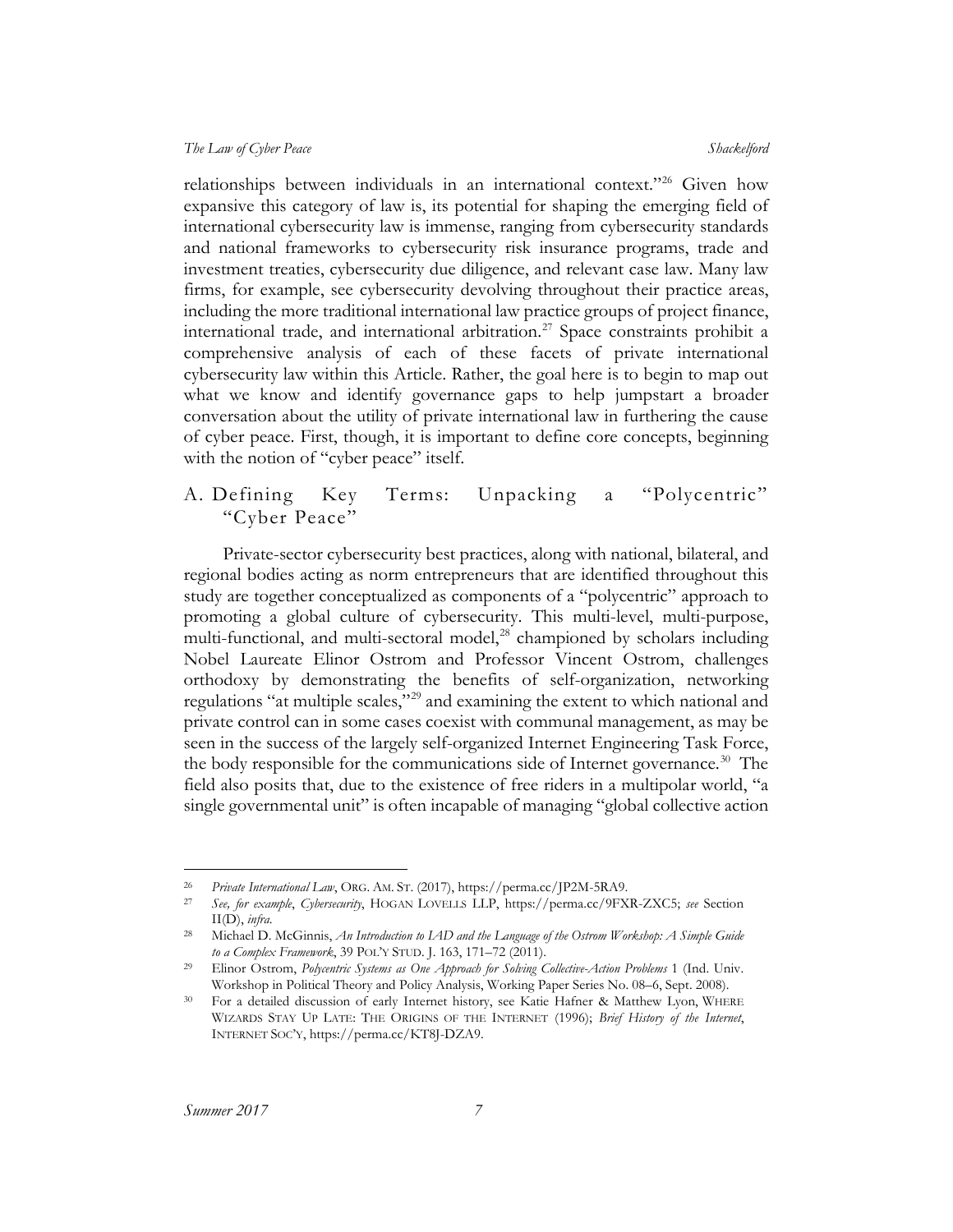<span id="page-8-6"></span>problems"[31](#page-8-0) such as cyber attacks. Instead, a polycentric approach recognizes that diverse organizations working at multiple levels can create different types of policies that can increase levels of cooperation and compliance, enhancing "flexibility across issues and adaptability over time."<sup>[32](#page-8-1)</sup> Such an approach, in other words, recognizes both the common but differentiated responsibilities of publicand private-sector stakeholders as well as the potential for best practices to be identified and spread organically, generating positive network effects that could, in time, result in the emergence of a cascade toward a positive cyber peace.<sup>[33](#page-8-2)</sup>

The International Telecommunication Union (ITU), a U.N. agency specializing in information and communication technologies, pioneered some of the early work in the field by defining "cyber peace" in part as "a universal order of cyberspace" built on a "wholesome state of tranquility, the absence of disorder or disturbance and violence."[34](#page-8-3) Although certainly desirable, such an outcome is politically and technically unlikely, at least in the near term. That is why cyber peace is defined here not as the absence of conflict, a state of affairs that may be called negative cyber peace.<sup>[35](#page-8-4)</sup> Rather, it is the construction of a network of multilevel regimes that promote global, just, and sustainable cybersecurity by clarifying the rules of the road for companies and countries alike to help reduce the threats of cyber conflict, crime, and espionage to levels comparable to other business and national security risks. To achieve this goal, a new approach to cybersecurity is needed that seeks out best practices from the public and private sectors to enhance cybersecurity due diligence. Working together through polycentric partnerships, we can mitigate the risk of cyber war by laying the groundwork for a positive cyber peace that respects human rights, spreads Internet access along with best practices, and strengthens governance mechanisms by fostering multi-stakeholder collaboration.<sup>[36](#page-8-5)</sup>

<span id="page-8-0"></span> <sup>31</sup> Elinor Ostrom, *A Polycentric Approach for Coping with Climate Change* 35 (World Bank, Policy Research Working Paper No. 5095, 2009), https://perma.cc/TW2J-CSJQ.

<span id="page-8-1"></span><sup>32</sup> Robert O. Keohane & David G. Victor, *The Regime Complex for Climate Change,* 9 PERSP. ON POL. 7, 15 (2011). *Cf.* Julia Black, *Constructing and Contesting Legitimacy and Accountability in Polycentric Regulatory Regimes*, 2 REG. & GOVERNANCE 137, 157 (2008) (discussing the legitimacy of polycentric regimes, and arguing that "[a]ll regulatory regimes are polycentric to varying degrees").

<span id="page-8-2"></span><sup>33</sup> *See* Martha Finnemore & Kathryn Sikkink, *International Norm Dynamics and Political Change*, 52 INT'L ORG. 887, 895–98 (1998).

<span id="page-8-3"></span><sup>34</sup> Wegener, *supra* not[e 18,](#page-6-9) at 78.

<span id="page-8-4"></span><sup>35</sup> The notion of negative peace has been applied in diverse contexts, including civil rights. *See, for example*, Martin Luther King, *Non-Violence and Racial Justice*, CHRISTIAN CENTURY 118, 119 (1957) (arguing "[t]rue peace is not merely the absence of some negative force––tension, confusion or war; it is the presence of some positive force—justice, good will and brotherhood").

<span id="page-8-5"></span><sup>36</sup> *See* Johan Galtung, *Peace, Positive and Negative*, *in* THE ENCYCLOPEDIA OF PEACE PSYCHOLOGY 1, 758, 762 (Daniel J. Christie ed., 2011) (comparing the concepts of negative and positive peace). For more on this topic, see generally SHACKELFORD, *supra* not[e 10,](#page-4-9) at preface. Another related literature that should be explored further stems from the U.S. constitutional law context, including Federalist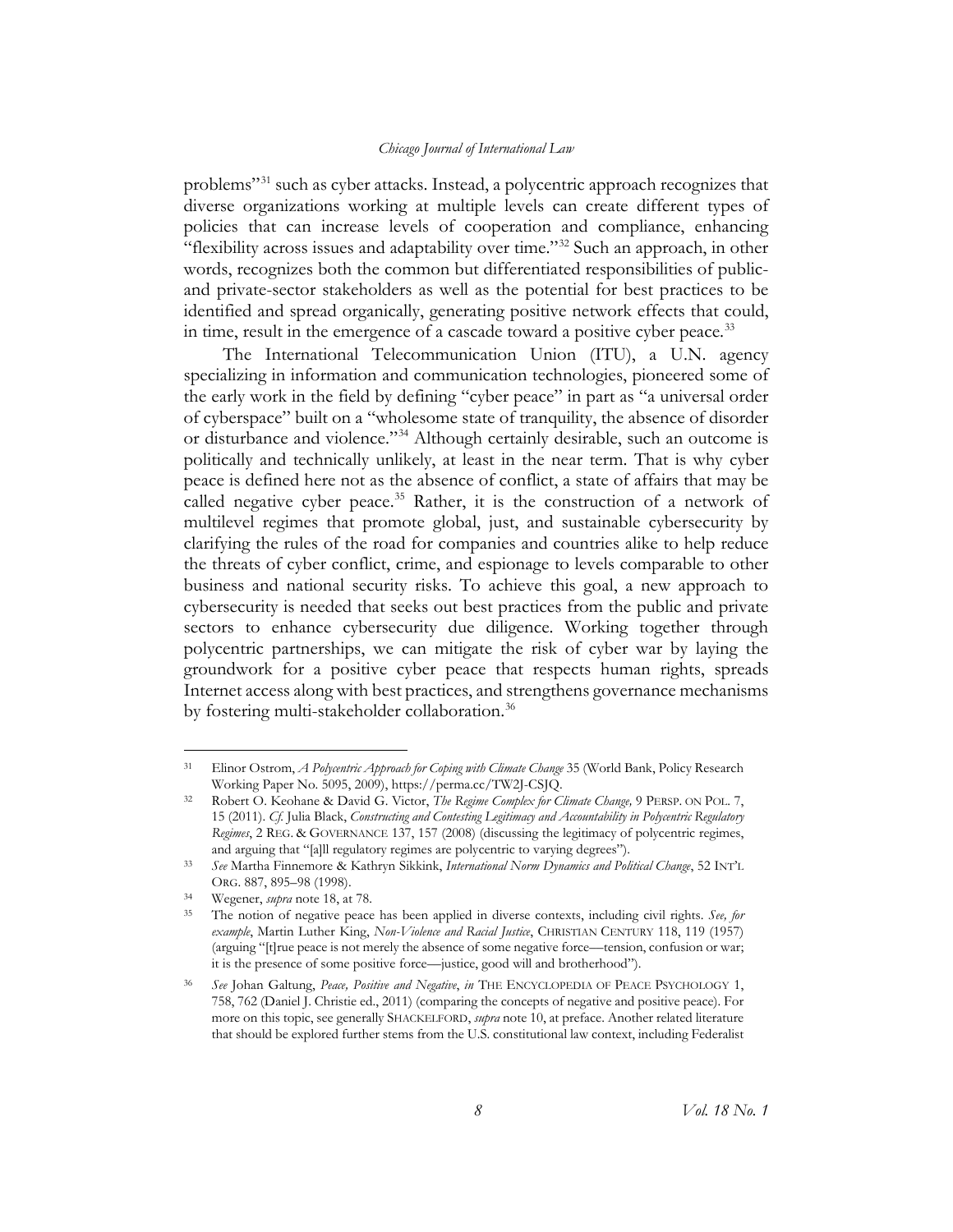The following Section begins the exploration of how we can leverage private international law to promote cyber peace from the bottom up, starting with private-sector cybersecurity innovations that are helping to define a global standard of cybersecurity care including due diligence, cyber risk insurance, project finance, and international arbitration. Next, the movement toward "voluntary" cybersecurity frameworks is analyzed as a data set to begin a more thorough analysis of the current status of customary international cybersecurity law, before turning to bilateral, regional, and global trade and investment treaty frameworks.

#### <span id="page-9-0"></span>B. Cybersecurity Due Diligence

What is cybersecurity due diligence? In the private-sector transactional context, this term has been defined as "the review of the governance, processes and controls that are used to secure information assets," $37$  which makes it stand apart from more outwardly focused public international law concepts of due diligence. This increasingly central concept to a variety of governmental and business activities, as it is used here, builds from this definition and may be understood as the customary national and international obligations of both State and non-State actors to help identify and instill cybersecurity best practices and effective governance mechanisms so as to promote cyber peace through enhancing the security of computers, networks, and information and communication technology (ICT) infrastructure. Cybersecurity due diligence obligations may exist between States, between non-State actors (for example, private corporations and end-users), and between State and non-State actors.<sup>[38](#page-9-2)</sup> But determining exactly what nations' due diligence obligations are to secure their networks and to prosecute or extradite cyber attackers is no simple feat. Surprisingly, this central concept has received little attention in the literature.<sup>[39](#page-9-3)</sup>

No. 10, which discusses the extent to which heterogeneous collaboration can mitigate conflict. *See*  The Federalist No. 10 (James Madison).

<span id="page-9-1"></span><sup>37</sup> Tim Ryan & Leonard Navarro, *Cyber Due Diligence: Pre-Transaction Assessments Can Uncover Costly Risks,* KROLL CALL (Jan. 28, 2015), https://perma.cc/W8BB-ZVRA.

<span id="page-9-2"></span>An earlier version of this research was previously published as Scott J. Shackelford, Scott Russell, & Andreas Kuehn, *Unpacking the International Law on Cybersecurity Due Diligence: Lessons from the Public and Private Sectors*, 17 CHI. J. INT'L L. 1 (2016).

<span id="page-9-3"></span><sup>39</sup> *Cf*. John R. Crook, *Contemporary Practice of the United States Relating to International Law*, 105 AM. J.INT'L L. 775, 795 (2011) ("Cybersecurity Due Diligence: States should recognize and act on their responsibility to protect information infrastructures and secure national systems from damage or misuse."); John M. Prescott, *Responses to Five Questions on National Security Law*, 38 WM. MITCHELL L. REV. 1536, 1548 (2012) (discussing the U.S. International Strategy for Cyberspace); Shackelford, *Toward Cyberpeace*, *supra* note [16,](#page-5-3) at 1354. *See also* Michael N. Schmitt, *In Defense of Due Diligence in Cyberspace*, 125 YALE L.J. F. 68, 81 (2016) ("[I]nternational law acknowledges that the right of sovereignty and the corresponding duty of due diligence must be in equilibrium. As a matter of law,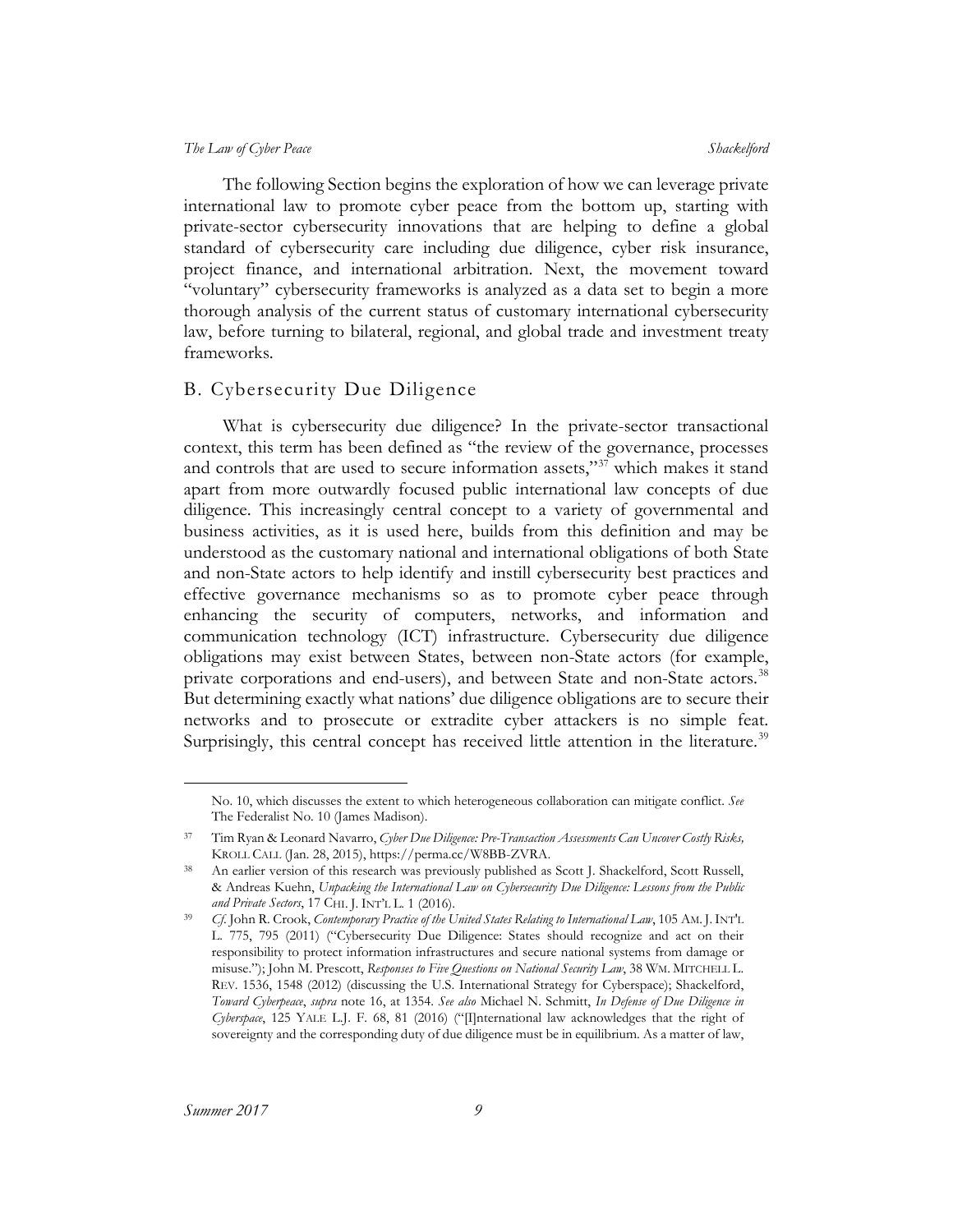<span id="page-10-10"></span><span id="page-10-9"></span><span id="page-10-0"></span>This Subsection summarizes the current state of play in this field focusing on relevant International Court of Justice (ICJ) jurisprudence—namely *Corfu Channel*,<sup>[40](#page-10-1)</sup> *Trail Smelter*,<sup>[41](#page-10-2)</sup> and *Nicaragua*<sup>42</sup>—as well as evidence from the private sector to enrich the discussion before moving on to the related topic of cyber risk insurance.

The first relevant ICJ case regarding the due diligence obligations of nations is *Corfu Channel*, particularly the holding in that decision that one country's territory should not be "used for acts that unlawfully harm other States."<sup>[43](#page-10-4)</sup> As applied to cybersecurity (a very different context from its nautical origins), this decision could implicate a duty to terminate cyber emanations from a State's own territory, as well as perhaps a duty to warn other States as to vulnerabilities in its networks that could be exploited by malicious actors and used to harm other nations.<sup>[44](#page-10-5)</sup> Yet this interpretation would be difficult to enforce in practice given the wide array of vulnerabilities replete in a nation's networks, only some of which may be under a nation's direct control, as may be seen by the more than eighty-five percent of U.S. critical infrastructure that is in private hands.<sup>[45](#page-10-6)</sup> Moreover, the growing use of cloud-based services can engender complex jurisdictional issues,<sup>[46](#page-10-7)</sup> while the duty to warn may have itself been subsumed by the 2015 G20 communiqué that called for a duty to assist victim nations, $47$  which could implicitly include a duty to warn these nations of impending attacks.

An ad hoc international tribunal also addressed what could become the contours of a cybersecurity due diligence norm in its *Trail Smelter* decision, which centered on pollution crossing the U.S.-Canadian border giving rise to adverse health and environmental effects. The decision, among other things, was concerned about the nature of Westphalian sovereignty, and whether modern notions of sovereignty should be based just on territory, or whether the effects

therefore, the due diligence obligation does not require a state to take measures that are beyond its means or otherwise unreasonable.").

<sup>40</sup> Corfu Channel (U.K. v. Albania), 1949 I.C.J. 4, ¶ 49 (April 9).

<span id="page-10-2"></span><span id="page-10-1"></span><sup>41</sup> Trail Smelter Arbitration (U.S. v. Can.), 3 Rep. Int'l Arb Awards (R.I.A.A.) 1905 (1941).

<span id="page-10-3"></span><sup>&</sup>lt;sup>42</sup> Case Concerning the Military and Paramilitary Activities In and Against Nicaragua (Nicar. v. U.S.), 1986 I.C.J. 14, 106-08, 183 (June 27). However, it should be noted that other ICJ jurisprudence is also on point and is not discussed here due to space constraints, including: *Legality of the Threat or Use of Nuclear Weapons, Advisory Opinion* – General Assembly, ICJ Reports, 8 July 1996, at 22, ¶ 29; *Case Concerning Pulp Mills on the River Uruguay* (Argentina v. Uruguay), Judgment, 20 April 2010, ¶ 193.

<span id="page-10-4"></span><sup>43</sup> Corfu Channel, *supra* not[e 40.](#page-10-0)

<span id="page-10-5"></span><sup>44</sup> Eneken Tikk*, Ten Rules of Behavior for Cyber Security*, 53 SURVIVAL 119, 126 (2011).

<span id="page-10-6"></span><sup>45</sup> *See, for example*, STEPHEN FLYNN, THE EDGE OF DISASTER: REBUILDING A RESILIENT NATION 139 (2007).

<span id="page-10-7"></span><sup>46</sup> *See, for example*, *Cloudy Jurisdiction: Addressing the thirst for Cloud Data in Domestic Legal Processes*, ELECTRONIC FRONTIER FOUNDATION (Internet Governance Forum-Baku 2012), https://perma.cc/CT7S-8PRD.

<span id="page-10-8"></span><sup>47</sup> *See* G20 COMMUNIQUÉ, *supra* not[e 5.](#page-3-8)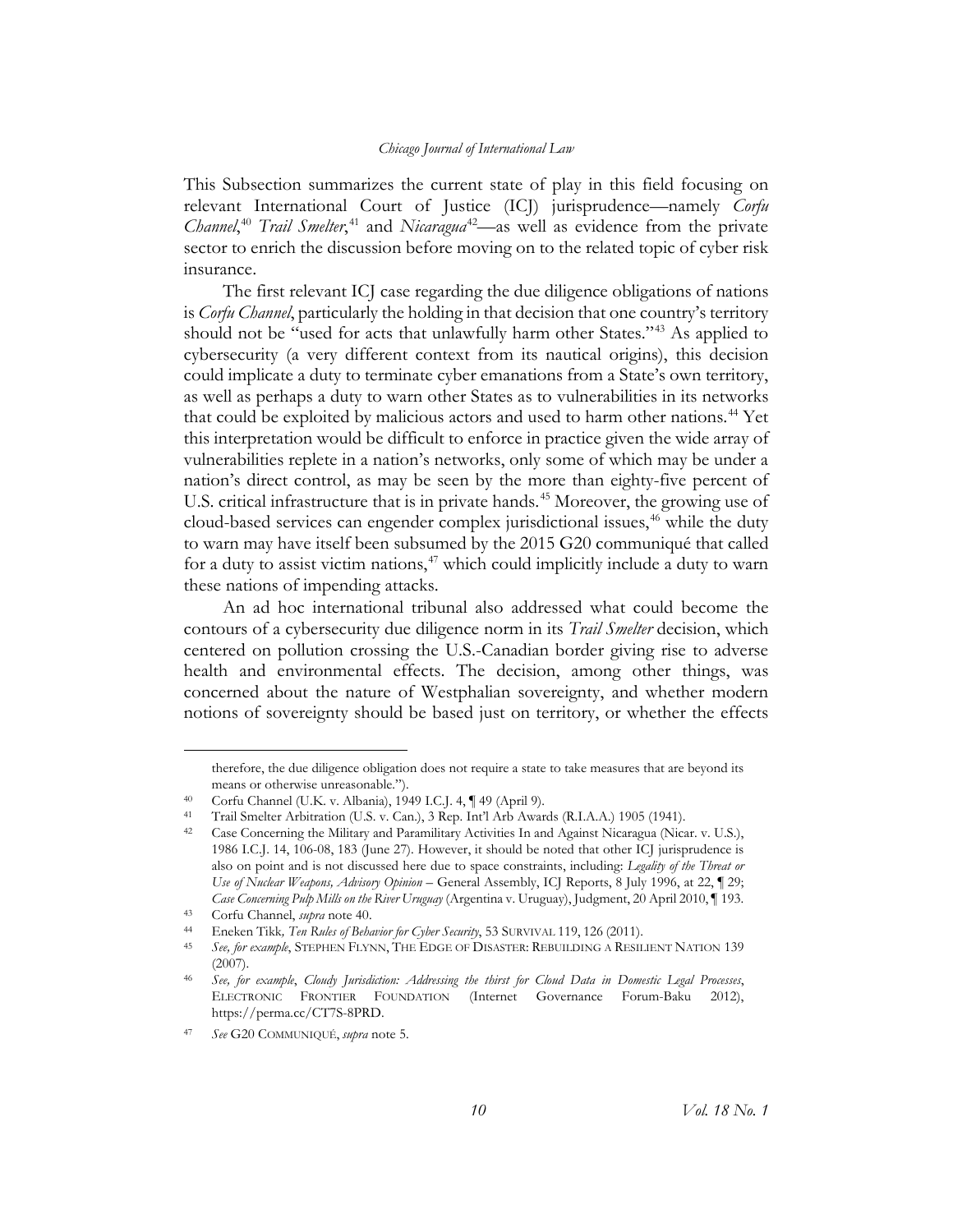arising from one nation that impact another could also give rise to obligations through the emerging doctrine of effects jurisdiction.<sup>[48](#page-11-0)</sup> Ultimately, *Trail Smelter* held that "no State has the right to use or permit the use of its territory . . . to cause injury by fume . . . to the territory of another . . . when the case is of serious consequence and the injury is established by clear and convincing evidence."<sup>[49](#page-11-1)</sup> Even though the decision was directed towards the emission of "fumes," *Trail Smelter* has come to represent the broader "no harm" principle, which requires of States "that activities within their jurisdiction or control respect the environment of other States."[50](#page-11-2) This "no harm" principle, although directed towards the environment, may enjoy parallels with cyberspace and cybersecurity, and may serve as the foundation for a broader State obligation not to permit domestic activities that result in serious international consequences. Yet it should be noted that this precedent does not yet enjoy widespread State practice, given that it could implicate a huge array of transboundary harms. Still, the reference to "serious consequences" could suggest a graduated cybersecurity due diligence obligation not to permit, for example, harms above a certain threshold, be they environmental or digital.

Finally, the ICJ addressed the core issue of State sovereignty in its *Nicaragua*  decision when the Court stated that nations have an obligation not to interfere in one another's domestic affairs if that intervention relates to "the choice of a political, economic, social, and cultural system, and the formulation of foreign policy."[51](#page-11-3) This ruling may be read as being in contrast to the Court's effects jurisdiction analysis in *Trail Smelter*. It also tracks the divergent State practice on Internet governance, with some States asserting varying degrees of Internet sovereignty while others profess Internet freedom and the virtues of the "global networked commons."[52](#page-11-4) How multi-stakeholder Internet governance may be balanced with classic conceptions of State sovereignty over the long run remains unclear, but the potential for domestic cyber policies to have international ramifications has arguably never been greater;<sup>[53](#page-11-5)</sup> a case in point being the European

 $\overline{a}$ 

<span id="page-11-0"></span><sup>48</sup> *See, for example*, SIGRUN SKOGLY, BEYOND NATIONAL BORDERS: STATES' HUMAN RIGHTS OBLIGATIONS IN INTERNATIONAL COOPERATION 50 (2006).

<span id="page-11-1"></span><sup>49</sup> Trail Smelter Arbitration, *supra* note [41.](#page-10-9)

<span id="page-11-2"></span><sup>50</sup> Ralph Bodle, *Climate Law and Geoengineering*, *in* CLIMATE CHANGE AND THE LAW, IUS GENTIUM: COMPARATIVE PERSPECTIVES ON LAW AND JUSTICE 447, 457–58 (Erkki Hollo et al. eds., 2012).

<span id="page-11-3"></span><sup>51</sup> Case Concerning the Military and Paramilitary Activities In and Against Nicaragua, *supra* note [42.](#page-10-10)

<span id="page-11-4"></span><sup>52</sup> *Clinton's Speech on Internet Freedom, January 2010*, COUNCIL ON FOREIGN REL. (Jan. 21, 2010), https://perma.cc/B685-3QSV.

<span id="page-11-5"></span><sup>53</sup> *See, for example*, Yahoo!, Inc. v. La Ligue Contre le Racisme et L'Antisemitisme, 169 F. Supp. 2d 1181 (N.D. Cal. 2001), *rev'd*, 379 F.3d 1120 (9th Cir. 2005), *rev'd en banc*, 433 F.3d 1199 (9th Cir. 2006); JACK GOLDSMITH & TIM WU, WHO CONTROLS THE INTERNET?: ILLUSIONS OF A BORDERLESS WORLD 5 (2006).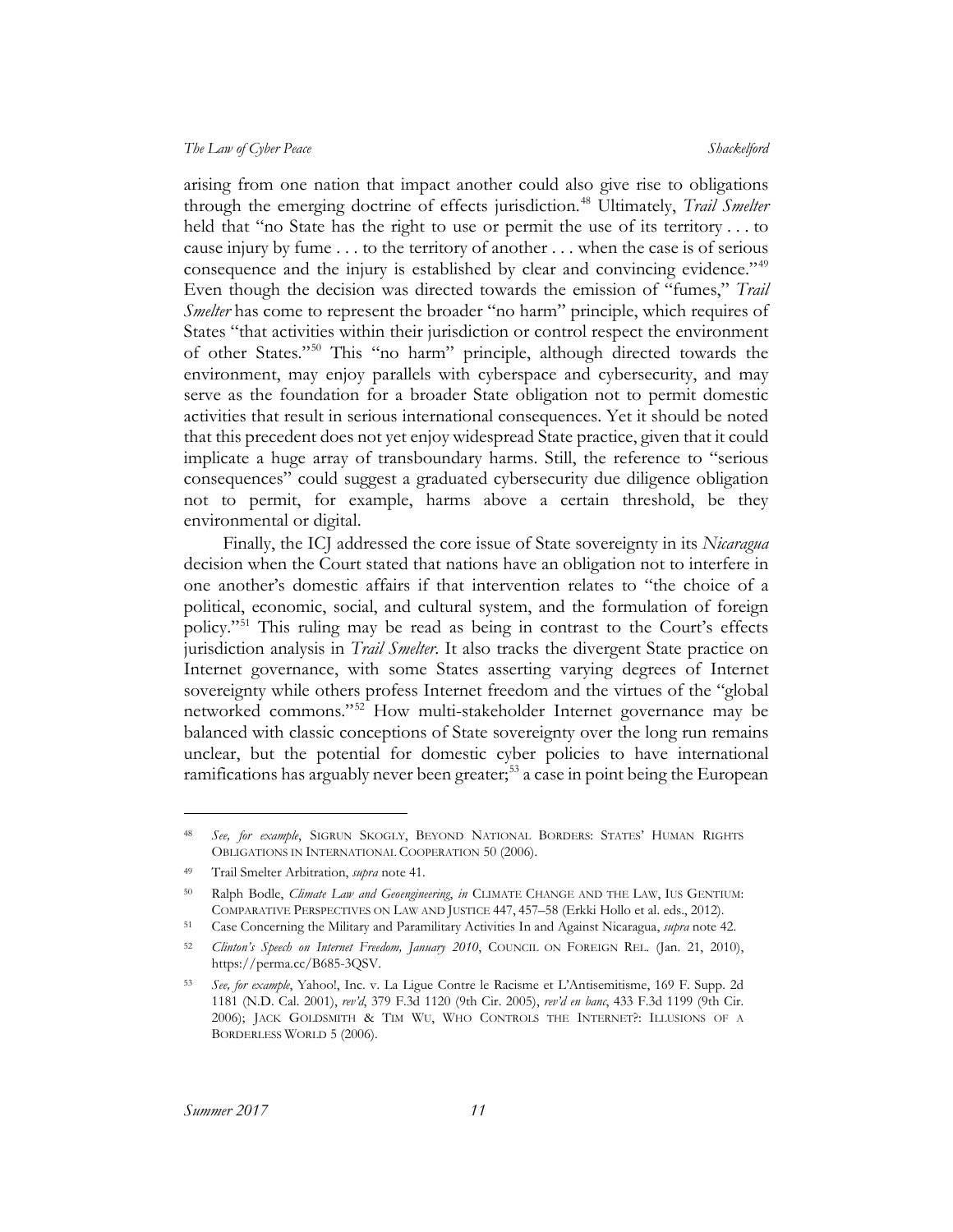Court of Justice's 2015 Safe Harbor decision, which has rippled across cyberspace.<sup>[54](#page-12-0)</sup>

In summary, the international jurisprudence is unsettled, and, as such, is far from dispositive on the question of a cybersecurity due diligence norm. Both State practice and lessons from the private sector can and should be considered to help build out the private international law of cyber peace, which thus far has been largely untapped to answer such questions. For example, facets of national cybersecurity strategies could, in time, crystallize into customary international law as State practice clarifies.<sup>[55](#page-12-1)</sup> Similarly, given the extensive public-private crosspollination of cybersecurity best practices, private-sector efforts aimed at enhancing cybersecurity are informative given the extent to which they are shaping national policymaking, with the 2014 National Institute for Standards and Technology (NIST) Cybersecurity Framework being a case in point.<sup>[56](#page-12-2)</sup>

<span id="page-12-7"></span>Jason Weinstein, former deputy assistant attorney general at the U.S. Department of Justice, summarized the issue of cybersecurity due diligence succinctly when he [said:](http://blogs.wsj.com/riskandcompliance/2014/04/24/cybersecurity-due-diligence-key-in-ma-deals) "When you buy a company, you're buying their data, and you could be buying their data-security problems."[57](#page-12-3) In [other words,](http://www.cyberrisknetwork.com/2014/08/22/cybersecurity-easing-way-ma-process/) "[c]yber risk should be considered right along with financial and legal due diligence considerations."[58](#page-12-4) Already a majority of respondents in one [2014 survey](http://www.cyberrisknetwork.com/2014/08/22/cybersecurity-easing-way-ma-process/) reported that cybersecurity challenges are altering the M&A landscape, while eighty-two percent said that cyber risk would become more predominant over the following eighteen months.<sup>[59](#page-12-5)</sup> Simply put, according to Thomas J. Smedinghoff, of counsel at Locke Lord Edwards LLP, "The cybersecurity situation of the company you are acquiring affects the value of the company, it affects the liability you might be taking on, and it affects the costs you might have to incur."[60](#page-12-6) Managers now considering what form cybersecurity due diligence should take have a wealth of

<span id="page-12-0"></span> <sup>54</sup> *See* Natalia Drozdiak & Sam Schechner, *EU Court Says Data-Transfer Pact With U.S. Violates Privacy*, WALL ST. J. (Oct. 6, 2015), https://www.wsj.com/articles/eu-court-strikes-down-trans-atlanticsafe-harbor-data-transfer-pact-1444121361; Scott J. Shackelford, *Seeking a Safe Harbor in a Widening Sea: Unpacking the EJC's Schrems Decision and What it Means for Transatlantic Relations*, SETON HALL J. DIPL. & INT'L REL. (forthcoming 2017) (discussing the case in some detail).

<span id="page-12-1"></span><sup>55</sup> *See* Jean-Marie Henckaerts & Louise Doswald-Beck, *Assessment of Customary International Law*, INT'L COMM. RED CROSS (2005), https://perma.cc/SH46-EVFM.

<span id="page-12-3"></span><span id="page-12-2"></span><sup>56</sup> *See Update on the Cybersecurity Framework*, NIST (Dec. 5, 2014), https://perma.cc/2FKE-RM2W.

<sup>57</sup> Rachel Ensign, *Cybersecurity Due Diligence Key in M&A Deals*, WALL ST. J. (Apr. 24, 2014), http://blogs.wsj.com/riskandcompliance/2014/04/24/cybersecurity-due-diligence-key-in-madeals/.

<span id="page-12-4"></span><sup>58</sup> Erin Ayres, *Cybersecurity Easing its Way into M&A Due Diligence*, ADVISEN (Aug. 22, 2014), https://perma.cc/W27L-4TLE.

<span id="page-12-6"></span><span id="page-12-5"></span><sup>59</sup> *Id*.

<sup>60</sup> Michael Greene, *M&A Due Diligence Must Include Cybersecurity Analysis, Attorneys Say*, BNA (May 20, 2015), https://perma.cc/ZA5D-55SG.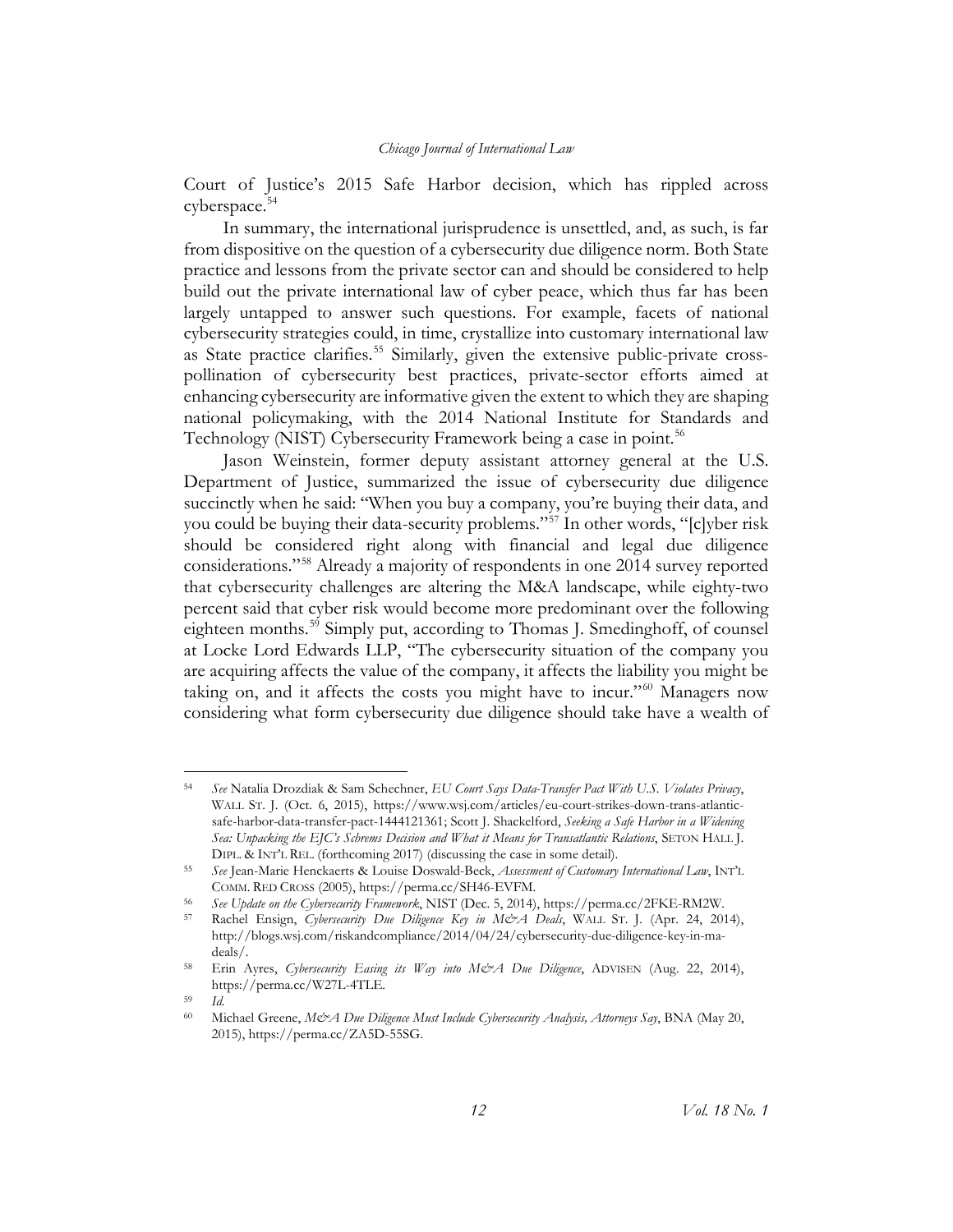resources (as well as a growing array of compliance obligations) to consider.<sup>[61](#page-13-1)</sup> These include, in the U.S. context, the NIST Cybersecurity Framework discussed further below, $62$  as well as guidance from the Securities and Exchange Commission, National Association of Corporate Directors, and the Payment Card Industry (PCI) Security Standards Council.<sup>[63](#page-13-3)</sup> Together, these frameworks, and others, provide the beginnings of a cybersecurity due diligence standard guiding judges as they work through causes of action such as breach of fiduciary duty and negligence resulting from data breaches.<sup>[64](#page-13-4)</sup>

Despite some progress, though, many remain predominantly reactive in their cybersecurity stances.<sup>[65](#page-13-5)</sup> In order to improve the status quo, firms must leverage [proactive cybersecurity best practices](http://www.csmonitor.com/World/Passcode/Passcode-Voices/2015/0227/Opinion-After-high-profile-hacks-it-s-time-for-a-bolder-approach-to-cybersecurity) ranging from risk-based data management to minimizing the danger of insider threats through meshing corporate and human resources policies and reviewing the cybersecurity track records of vendors and potential partners.<sup>[66](#page-13-6)</sup> Over time, as legal harmonization progresses, there will be more opportunities to build out cybersecurity norms, including due diligence, which is already being assisted by the rapid growth and sophistication of the cyber risk insurance market.

#### <span id="page-13-0"></span>C. Cyber Risk Insurance

Insurance has been called a "key part of the [cybersecurity] solution," but it has only recently begun to catch on, albeit in fits and starts.<sup> $67$ </sup> After all, insurance is a primary way that we as a society manage risky behavior across myriad sectors, from car accidents to healthcare. Indeed, state and federal law even requires the purchasing of different types of insurance to mitigate risk—including car and health insurance—which begs the question, why not cyber risk insurance? The trouble, as we will see, lies in the accurate assessment of risk. Still, as data models and frameworks improve, such policies are increasingly popular tools for a growing array of small- and medium-sized enterprises as well as multinational

<span id="page-13-1"></span> <sup>61</sup> *See* Stone v. Ritter*,* 911 A.2d 362, 370 (Del. 2006).

<span id="page-13-2"></span><sup>62</sup> *See* NATIONAL INSTITUTE OF STANDARDS AND TECHNOLOGY, IMPROVING CRITICAL INFRASTRUCTURE CYBERSECURITY EXECUTIVE ORDER 13636: PRELIMINARY CYBERSECURITY FRAMEWORK 1 (2014), https://perma.cc/H924-X77W.

<span id="page-13-3"></span><sup>63</sup> *See* Ayres, *supra* not[e 58.](#page-12-7)

<span id="page-13-4"></span><sup>64</sup> *Cf*. Willingham v. Global Payment, 2013 WL 440702 at \*19 (N.D. Ga. Feb. 5, 2013) (reflecting an alternative view in which courts are reluctant rely on data security standards as a means of determine whether a duty was owed).

<span id="page-13-5"></span><sup>65</sup> *See* MCAFEE, UNSECURED ECONOMIES: PROTECTING VITAL INFORMATION 6 (2009), https://perma.cc/X38C-DRDP.

<span id="page-13-6"></span><sup>66</sup> For more on this topic, see generally Amanda N. Craig, Scott J. Shackelford, & Janine Hiller, *Proactive Cybersecurity: A Comparative Industry and Regulatory Analysis*, 52 AM. BUS. L.J. 721 (2015).

<span id="page-13-7"></span><sup>67</sup> Interview with Chris Palmer, Google engineer and former technology director, Electronic Frontiers Foundation, in San Francisco, Cal. (Feb. 25, 2011).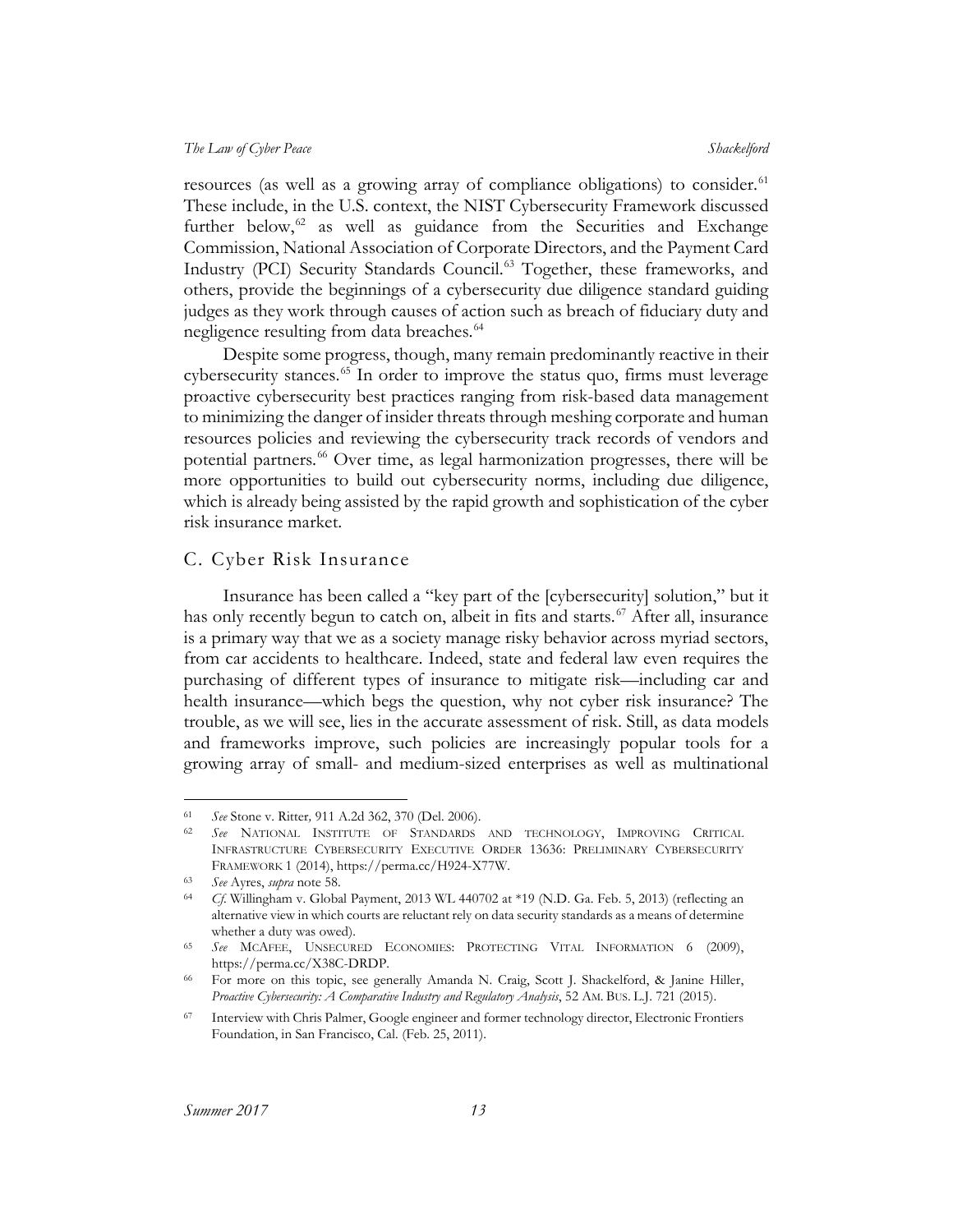<span id="page-14-1"></span>corporations and major universities. Even the U.S. government has begun to discuss ways in which to encourage the more rapid update of cyber risk insurance policies.<sup>[68](#page-14-2)</sup> Indeed, according to Roger Smith of Allianz, "Cyber insurance is probably the fastest growing insurance in the world."[69](#page-14-3) This Subsection discusses the triumphs and travails of the cyber risk insurance market before moving on to related due diligence considerations.

<span id="page-14-0"></span>Insurance firms have been experimenting with cyber risk insurance policies for more than a decade; Zurich North America, for example, began offering "a reward for information leading to the conviction of" cyber terrorists back in 2002.<sup>[70](#page-14-4)</sup> By some estimates the market will be worth more than \$7.5 billion by 2020 with an increasing number of firms looking to invest in coverage,  $\frac{1}{1}$  a trend that could be reinforced depending on regulatory developments such as the Securities and Exchange Commission (SEC) cyber attack disclosure guidelines.<sup>[72](#page-14-6)</sup> Other nations are going further, with Australia requiring cyber attack disclosure in  $2016<sup>73</sup>$  $2016<sup>73</sup>$  $2016<sup>73</sup>$  which could better inform the process of quantifying risk premiums. As one 2008 survey explained, "cyber insurance is a concept that has a great deal of intellectual appeal, has seen a degree of implementation, but that isn't taking the enterprise world by storm."<sup>[74](#page-14-8)</sup> Part of the reason is cost.<sup>[75](#page-14-9)</sup> While some small firms like Brookeland Fresh Water Supply in East Texas, from which cybercriminals stole \$35,000, have been kept afloat by insurance (because of its insurance policy,

<span id="page-14-10"></span><span id="page-14-2"></span> <sup>68</sup> *See* SANS Institute, WHITE HOUSE, THE NATIONAL STRATEGY TO SECURE CYBERSPACE 24 (2003), https://perma.cc/P6L8-CUZ9; Cybersecurity Act of 2009, S. 773, 111th Cong. § 15(1), (2009) (providing for the creation of "a market for cybersecurity risk management, including the creation of a system of civil liability and insurance (including government reinsurance)").

<span id="page-14-3"></span><sup>69</sup> Emily Stewart, *Cyber Attack Insurance Growing Fast*, ABC (Oct. 9, 2015), https://perma.cc/CW2W-UW3E.

<span id="page-14-4"></span><sup>70</sup> Jon Swartz, *Firms' Hacking-Related Insurance Costs Soar*, USA TODAY (Feb. 9, 2003), https://perma.cc/U4F6-YB92; *see* Press Release, Hiscox, Safeonline Launches Internet Security Insurance, https://perma.cc/AV5J-MWLQ.

<span id="page-14-5"></span><sup>71</sup> *See* Jim Finkle, *Cyber Insurance Premiums Rocket After High-Profile Attacks*, REUTERS (Oct. 12, 2015), https://perma.cc/6AVX-GPL9; Nicole Perlroth, *Insurance Against Cyber Attacks Expected to Boom*, N.Y. TIMES BITS (Dec. 29, 2011), https://perma.cc/Q4B8-DW6F.; Robert Lemos, *Should SMBs Invest in Cyber Risk Insurance?*, DARK READING (Sept. 9, 2010), https://perma.cc/HXU2-7LPZ. 72 *See* Perlroth, *supra* not[e 71.](#page-14-0)

<span id="page-14-7"></span><span id="page-14-6"></span><sup>73</sup> Stewart, *supra* note [69.](#page-14-1)

<span id="page-14-8"></span><sup>74</sup> Robert Richardson, *CSI Computer Crime & Security Survey* at 11 (2008), https://perma.cc/PH8H-3JLJ.

<span id="page-14-9"></span><sup>75</sup> *See* Lemos, *supra* not[e 71;](#page-14-0) *see also Travelers Adds Cyber Protection Tailored to Small Businesses*, INS. J. (Jan. 22, 2013), https://perma.cc/SA75-U76X. DHS summarized the current state of cyber risk insurance in 2012, noting that "[w]hile a sizable third-party market exists to cover losses suffered by a company's customers, first-party policies that address direct harms to companies themselves remain expensive, rare, and largely unattractive." DHS, CYBERSECURITY INSURANCE WORKSHOP READOUT REPORT 1 (2012), https://perma.cc/L2QE-L4BC; Nathan Brown, *The Costs of Having (and NOT Having) Cyber Insurance*, NEXTECH (Mar. 31, 2015), https://perma.cc/STX2-28LX.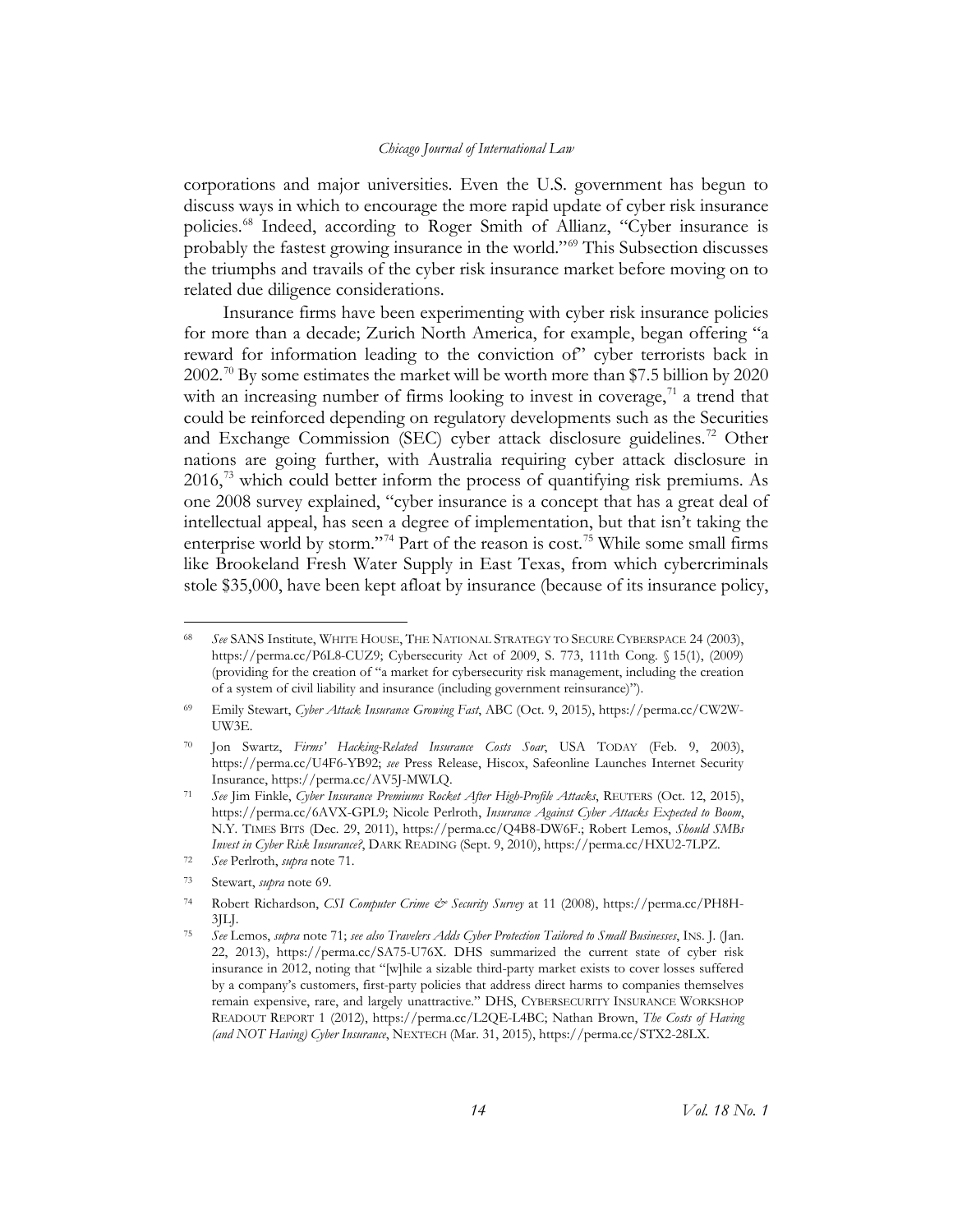instead of going out of business, it only lost its \$500 deductible), many other small, medium, and large enterprises have been refused coverage.<sup>[76](#page-15-0)</sup> If managers are not forthcoming, or do not have adequate safeguards in place, then the insurance company may decline coverage, as happened to British electrical grid operators in early 2014.<sup>[77](#page-15-1)</sup> And since cyber attacks can happen irregularly, the cost of protection may not always be worth it,  $^{78}$  $^{78}$  $^{78}$  especially given the need for applicant firms to pass the equivalent of a cybersecurity audit.<sup>[79](#page-15-3)</sup>

Calculating cyber risk insurance premiums is no simple matter; there is little reliable data—a factor that is critical, $80$  for example, to pricing healthcare and automobile insurance. Still, many firms are moving forward despite the relative newness of the problem and the relative lack of incentives for effective information sharing, which can result in skewed calculations.[81](#page-15-5) This is notwithstanding the fact that annual premiums can run from the thousands to the hundreds of thousands depending on the type and size of organization seeking coverage.<sup>[82](#page-15-6)</sup> Geography matters in the number of insurance options that firms have—Australian companies, for example, can reportedly choose from fifteen carriers,<sup>[83](#page-15-7)</sup> whereas there are more than twenty providers in the U.S. depending on the specific market in question.<sup>[84](#page-15-8)</sup> And there is evidence that deductibles are rising in step with proliferating cyber risk with some firms reportedly limiting their total coverage to \$100 million.<sup>[85](#page-15-9)</sup> Healthcare companies and retailers in particular—with both sectors having experienced recent high-profile breaches, such as Anthem and Target—are experiencing some of the steepest rises, with some firms facing a

<span id="page-15-0"></span> <sup>76</sup> *See The Case for Cybersecurity Insurance, Part II*, KREBS ON SEC. (Jul. 10, 2010), https://perma.cc/994Q-XBLN; *see also* Tony Morbin, *Should You Use Cyber Insurance to Mitigate Risk?*, SC MEDIA (Aug. 20, 2014), https://perma.cc/9EF5-SDKA.

<span id="page-15-1"></span><sup>77</sup> *See* Mark Ward, *Energy Firm Cyber-Defense is 'Too Weak', Insurers Say*, BBC (Feb. 26, 2014), https://perma.cc/93XK-TESE.

<span id="page-15-2"></span><sup>78</sup> *Cf.* Denise Dubie, *Corporate Security Spending Not in Line with Real-World Requirements*, NETWORK WORLD (May 2003), https://perma.cc/6U69-ATJN. *But see* Riva Richmond, *How to Determine If Cyber Insurance Coverage Is Right for You*, ENTREPENEUR (June 5, 2012), https://perma.cc/8EJS-MES6; Morbin, *supra* note 76. 79 *See, for example*, Brooke Yates & Katie Varholak, *Cyber Risk Insurance - Navigating the Application Process*,

<span id="page-15-3"></span>SHERMAN & HOWARD (June 6, 2013), https://perma.cc/6BM2-VCN9.

<span id="page-15-4"></span><sup>80</sup> *But see* Sarah Veysey, *Insurers Urge Anonymous Database to Help Underwrite Cyber Risks*, BUS. INS. (May 23, 2016), https://perma.cc/EBE8-9SJP ("The Association of British Insurers has called for a national anonymous database of cyber incidents to enable the insurance market to better assess, underwrite and price cyber risks.").

<span id="page-15-6"></span><span id="page-15-5"></span><sup>81</sup> *See* DHS, *supra* note [75,](#page-14-10) at 1.

<sup>82</sup> Stewart, *supra* note [69.](#page-14-1)

<span id="page-15-7"></span><sup>83</sup> *Id*.

<span id="page-15-8"></span><sup>84</sup> *See, for example*, CYBER INSURANCE:A LAST LINE OF DEFENSE WHEN TECHNOLOGY FAILS, LATHAM & WATKINS CLIENT ALERT 1675, at 1 (Apr. 15, 2014), https://perma.cc/C7RA-RZJS.

<span id="page-15-9"></span><sup>85</sup> *See* Finkle, *supra* not[e 71.](#page-14-0)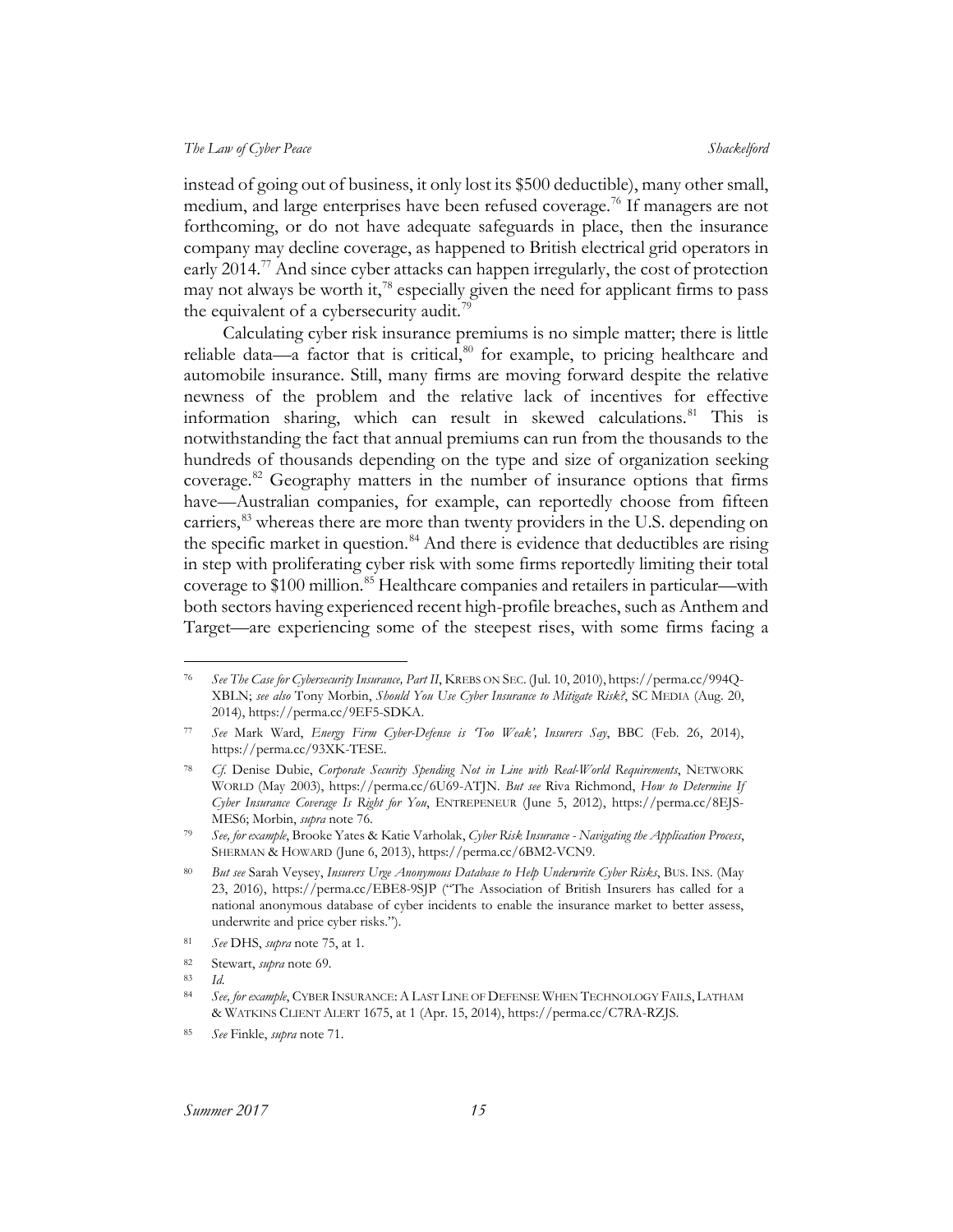tripling of costs.<sup>[86](#page-16-1)</sup> Anthem, for example, had to agree to pay the first \$25 million of future breach costs out of pocket before it could get insured for \$100 million in coverage.[87](#page-16-2) Target reportedly was hoping to cover \$90 million of the \$264 million in losses from its 2014 breach through insurance.<sup>[88](#page-16-3)</sup> Some discounts are available, though, to help with spiraling costs; Bryce and AIG, for example, have a history of offering rebates for firms using secure hardware and software packages.[89](#page-16-4) Other insurers are going further. Ben Beeson of Lockton Companies, for example, has stated that, "Insurers are promoting newer technologies for securing payment card transactions that exceed credit card companies' requirements, such as tokenization and end-to-end encryption."<sup>[90](#page-16-5)</sup> Over time, such efforts could help ratchet up the overall level of cybersecurity preparedness across a range of businesses. And there is plenty of room to grow with an array of industries, such as manufacturing, as well as the public sector, largely lacking coverage. $91$  Still, there is an active debate underway about the utility of incentivizing the purchase of cyber risk insurance given that it could lead to moral hazard by contributing to a more reactive mindset on the part of managers, meaning that it should only be considered as one piece in a polycentric approach aimed at managing cyber risk.

#### <span id="page-16-0"></span>D. Project Finance and International Arbitration

Many leading global law firms include project finance practice groups that help arrange financing for large infrastructure projects around the world. To take one example, Hogan Lovells LLP has been involved with deals ranging from defense and healthcare to light rail, sanitation, and satellites, in deals totaling more than \$250 billion as of 2016.<sup>[92](#page-16-7)</sup> Cybersecurity is forming an increasingly important component of these deals. This trend has been recognized by such groups as the Financial Industry Regulatory Authority (FINRA), which noted in a 2015 report that, "[b]roker-dealers are increasingly exposed to cybersecurity risks, and breaches at a broker-dealer could entail adverse implications for investors, firms, capital markets and even broader swaths of the financial system."[93](#page-16-8) Ensuring that

 $\overline{a}$ 

<span id="page-16-1"></span><sup>86</sup> *See id*.

<span id="page-16-2"></span><sup>87</sup> *Id*.

<sup>88</sup> *Id*.

<span id="page-16-5"></span><span id="page-16-4"></span><span id="page-16-3"></span><sup>89</sup> *See* DHS, *supra* note [75,](#page-14-10) at 1*.*

<sup>90</sup> Finkle, *supra* not[e 71.](#page-14-0)

<span id="page-16-6"></span><sup>91</sup> *See* Caitlin Bronson, *The 5 US Industries Most Uninsured Against Cyber Risk*, INS. BUS. AM. (Oct. 12, 2015), https://perma.cc/Z3E5-2JW4; Matt Williams, *Why Most Governments Don't Carry Cyber Insurance*, GOVT. TECH. (Aug. 7, 2013), https://perma.cc/YY7A-UTAY.

<span id="page-16-7"></span><sup>92</sup> *See Infrastructure, Energy, Resources, and Projects*, HOGAN LOVELLS, https://perma.cc/A9EQ-CFX8.

<span id="page-16-8"></span><sup>93</sup> *FINRA Issues Report on Cybersecurity Practices, Cybersecurity Investor Alert*, FINRA (Feb. 3, 2015), https://perma.cc/LE5Z-3H8L.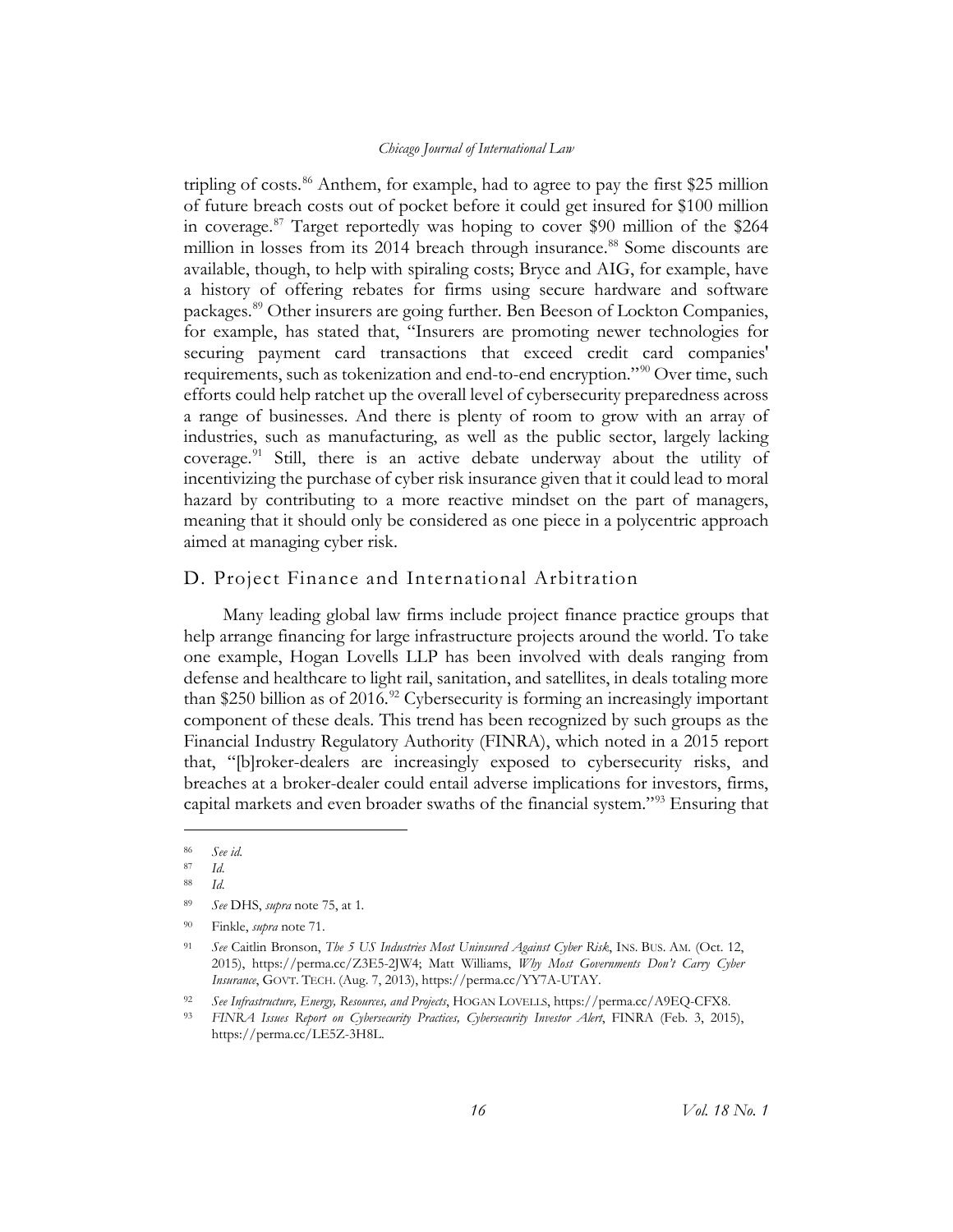a robust set of cybersecurity best practices is in place across the financial industry and within law firms (which are themselves often the targets of cyber attackers<sup>[94](#page-17-0)</sup>) can do a great deal to help mitigate cyber risk.

When project finance deals go awry, or nations pass policies or even expropriate investments, international dispute resolution proceedings including arbitration may result, which are fast becoming another major (if somewhat controversial<sup>[95](#page-17-1)</sup>) component of many firms international practice groups. One particular facet of this practice that is increasingly of interest in the cybersecurity context is the rise of investment treaty arbitration under bilateral investment treaties (BITs), which are discussed further below.<sup>[96](#page-17-2)</sup> In short, investment treaty arbitration is a treaty-based regime that leverages the rules and structures of international law along with private arbitration to make binding decrees on governments regarding the regulatory relationship between investors and the State.<sup>[97](#page-17-3)</sup> Myriad forums exist for investment-treaty arbitration, but among the most important is the International Convention for the Settlement of Investment Disputes (ICSID). This specific arbitral process is important since it is designed to overcome the adjudicatory problems that often arise when a sovereign is involved in an international commercial transaction. The ICSID process is supposed to be autonomous, so much so that contracting States cannot even entertain challenges to ICSID awards. In practical effect, the only power a national court retains over ICSID judgments is the ability to recognize and enforce the ICSID award itself, subject to the ICSID internal appeal procedure created within the ICSID framework.

As of April 2016, the ICSID Convention has been ratified by 161 States,<sup>[98](#page-17-4)</sup> yet it suffers from an underwhelming number of submitted cases.<sup>[99](#page-17-5)</sup> Some commentators, such as noted arbitration authority Professor Thomas Carbonneau, highlight the problems associated with enforcement as one of the

<span id="page-17-0"></span> <sup>94</sup> *See* Nicole Hong & Robin Sidel, *Hackers Breach Law Firms, Including Cravath and Weil Gotshal*, WALL ST. J. (Mar. 29, 2016), https://perma.cc/NJS5-CVTK.

<span id="page-17-1"></span><sup>95</sup> For example, concerns have long centered on limitations to national sovereignty, with critics arguing "that the process should be more fully transparent and open to participation by concerned citizens, given the public importance of the issues at stake in many of the cases." ANTHONY R. PARRA, THE HISTORY OF ICSID 238 (2012) (arguing that "Other influential voices were raised to argue that investment treaties and arbitration could unduly constrain governments from introducing much needed reforms, including those concerning human rights.").

<span id="page-17-3"></span><span id="page-17-2"></span><sup>96</sup> *See* Section II(F), *infra*.

<sup>97</sup> For more on this topic, see Shackelford et al., *Using BITs to Protect Bytes*, *supra* not[e 16](#page-5-3) (representing the first publication of parts of this analysis).

<span id="page-17-4"></span><sup>98</sup> International Centre for Settlement of Investment Disputes (ICSID), *List of Contracting States and Other Signatories of the Convention (as of April 12, 2016)*, https://perma.cc/XF4M-DJT5.

<span id="page-17-5"></span><sup>99</sup> *See* International Centre for Settlement of Investment Disputes (ICSID), *The ICSID Caseload – Statistics*: *Issue 2016-1* at 7–9, https://perma.cc/AT6Q-DAB4.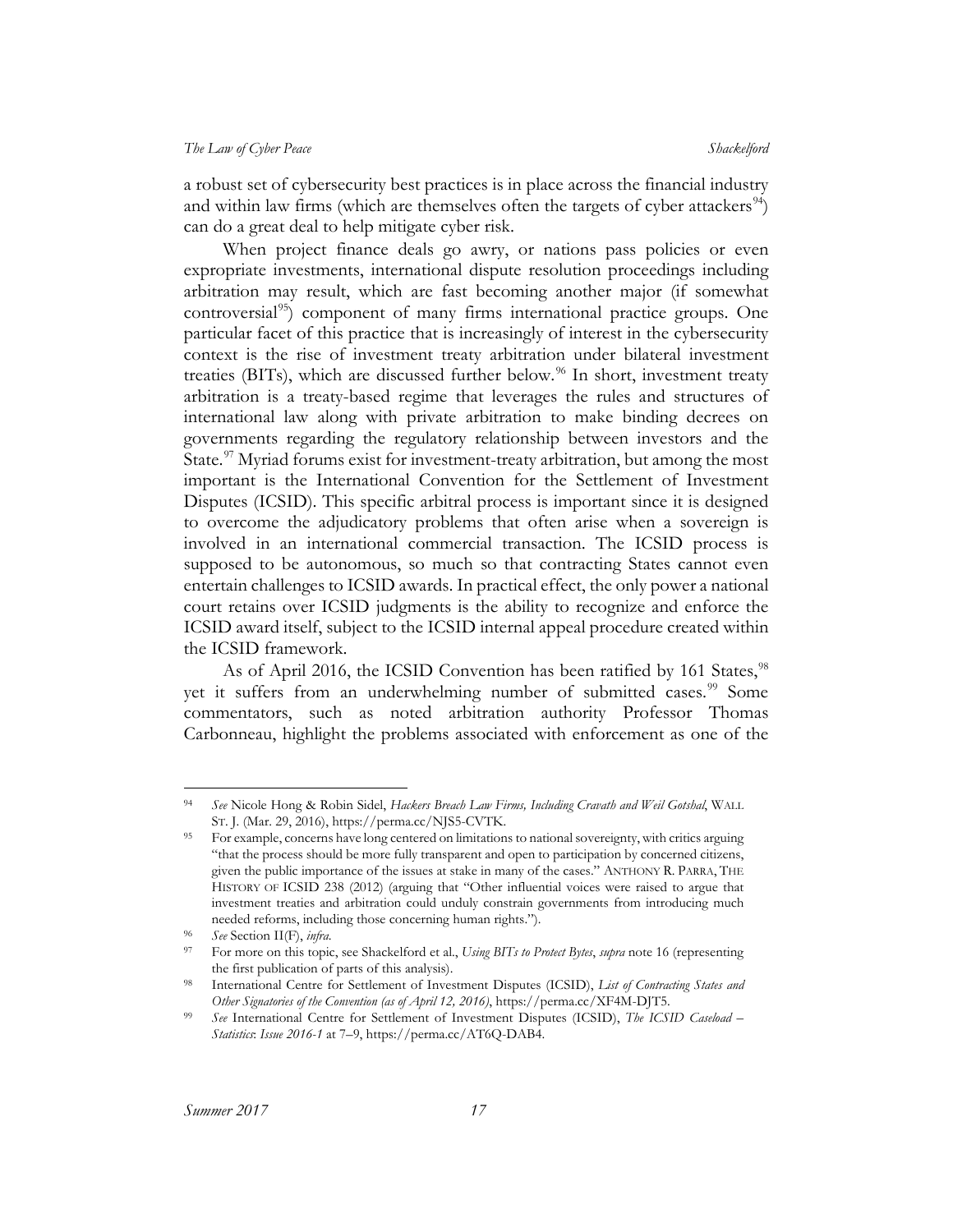main obstacles to wider use of the ICSID Convention.<sup>[100](#page-18-1)</sup> The ability of a state to essentially renege on its promise to arbitrate and enforce an award is a troubling aspect of the ICSID process, a concern that is further compounded by the traditional confidentiality of arbitration proceedings and awards. Indeed, beyond investment disputes, international commercial arbitration is a closed—almost secret—process. Shrouded behind a curtain of confidentiality (so sacrosanct that some national courts have inserted confidentiality into an otherwise silent arbitration agreement<sup>101</sup>), the end result is that international arbitration has limited precedential value in building a law of cyber peace. For example, a search of the Investor-State Law Guide—a leading resource for international arbitral decisions—conducted in October 2015 for various key terms referencing cybersecurity only resulted in a single result for the prefix "cyber." This 2015 case, *Lao Holdings*, did not deal with cybersecurity per se, but rather related areas such as "cyber gossip."[102](#page-18-3) Other arbitral decisions may well have referenced cybersecurity as of this writing, but the fact that many are kept confidential means that their precedential value is quite limited.

### <span id="page-18-0"></span>E. The Rise of "Voluntary" Cybersecurity Frameworks

At the next level up from private-sector innovation in the due diligence, insurance, project finance, and arbitration arenas, States are also experimenting with a wide array of frameworks and other bottom-up cybersecurity governance efforts aimed at securing critical infrastructure, protecting trade secrets, and mitigating the risk of cyber conflict.<sup>[103](#page-18-4)</sup> Among other arenas, this trend may be seen in an increasing array of nations, including the  $U.S.,<sup>104</sup>$  $U.S.,<sup>104</sup>$  $U.S.,<sup>104</sup>$  creating voluntary cybersecurity frameworks designed to help foster a culture of cybersecurity

 $\overline{a}$ 

<span id="page-18-1"></span><sup>100</sup> *See* THOMAS CARBONNEAU, CASES AND MATERIALS ON THE LAW AND PRACTICE OF ARBITRATION 911*–*13 (2003).

<span id="page-18-2"></span><sup>101</sup> For example, the English courts have previously made such a declaration. *See* Anjanette H Raymond, *Confidentiality, in a Forum of Last Resort? Is the Use of Confidential Arbitration a Good Idea for Business and Society?*, 16 AM. REV. INT'L ARB. 479 (2005) (discussing the English case of City of Moscow v. Bankers Trust, [2004] All ER (D) 62 (Jan)).

<span id="page-18-3"></span><sup>102</sup> *See* Lao Holdings N.V. & The Government of the Lao People's Democratic Republic, Discussion on the Merits (June 10, 2015), at 40, ICSID Case No. ARB (AF)/12/6.

<span id="page-18-4"></span><sup>103</sup> *See, for example*, Matthew Braga, *Canada Doesn't Know How to Regulate Cyber Weapons Sales*, MOTHERBOARD (Sept. 8, 2014), https://perma.cc/5JMY-9PPR.

<span id="page-18-5"></span><sup>104</sup> *See, for example*, Paul Rosenzweig, *The Unpersuasiveness of the Case for Cybersecurity Regulation – An Introduction*, LAWFARE (May 17, 2012), https://perma.cc/N67K-XFWW; Michael Daniel, *Assessing Cybersecurity Regulations*, WHITE HOUSE (May 22, 2014), https://perma.cc/VB7N-BML3 ("The major outcome is that the Administration's analysis supports our current voluntary approach to address cyber risk.").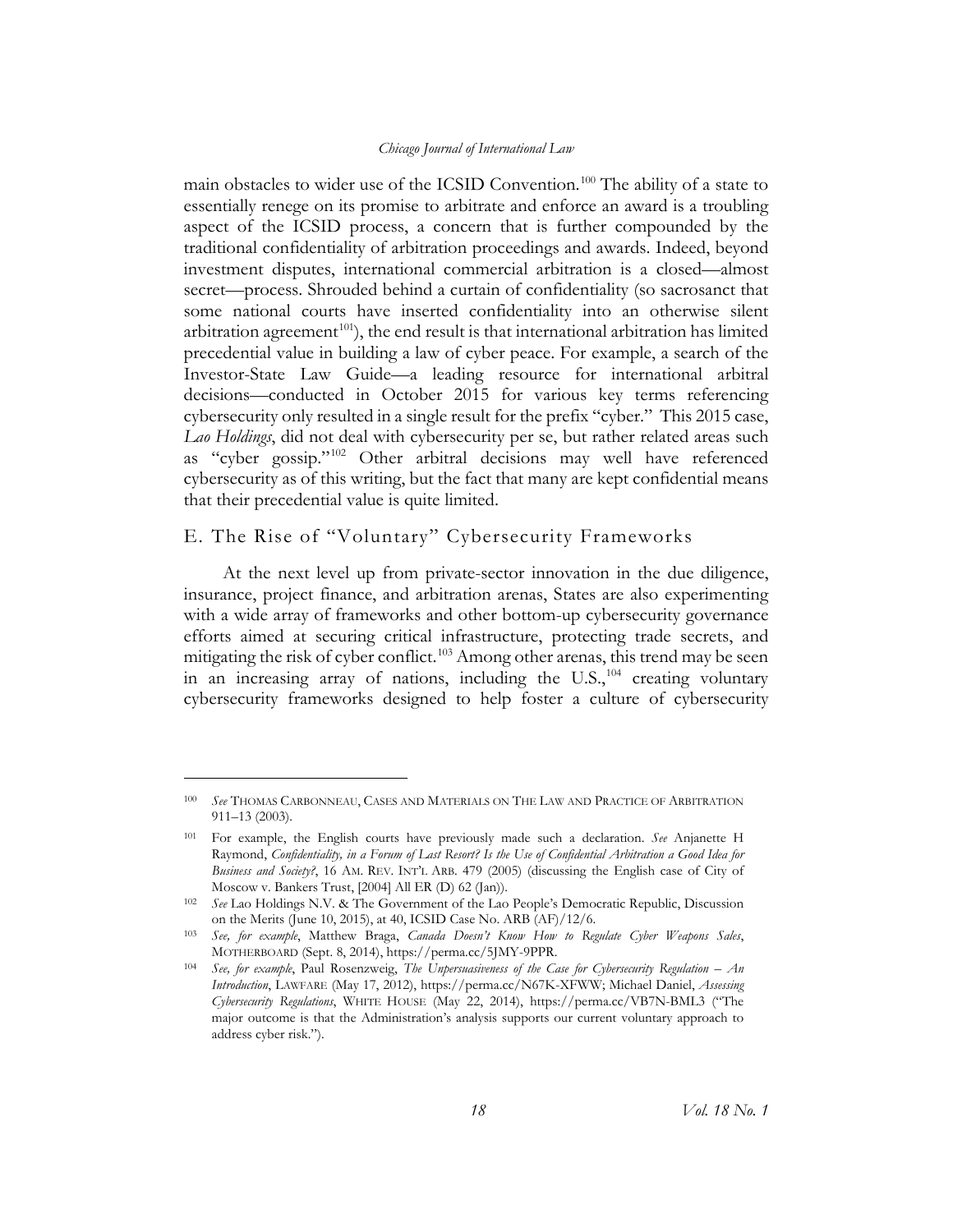<span id="page-19-6"></span>particularly among critical infrastructure providers.<sup>[105](#page-19-0)</sup> This effort, led by NIST,  $^{106}$  $^{106}$  $^{106}$ is breaking new ground when it comes to fashioning a standard of cybersecurity care that is already having an impact not only in the U.S., but around the world with NIST actively collaborating with several dozen nations. It may indeed be true that none of these nations have gotten the regulatory mix exactly right given the continuing prevalence of cyber attacks across them,<sup>[107](#page-19-2)</sup> but it is equally accurate that learning can and does happen across nations and sectors that could lead to what Professors Jack Goldsmith and Tim Wu call "regulatory spillover effects," which can "be good or bad, depending on which regulatory scheme prevails."<sup>[108](#page-19-3)</sup> As such, it is important not to ignore State practice when it comes to building out the law of cyber peace. Space constraints prohibit a thorough recounting of all the relevant available data.<sup>[109](#page-19-4)</sup> However, in summary, these nations and the E.U. generally (out of the more than twenty with which NIST has had active consultations) are, to a greater or lesser extent, emulating various aspects of the NIST Cybersecurity Framework in their domestic policymaking. The U.K., Italy, Japan, and, to a lesser extent, Australia seem to be the most supportive of many aspects of the NIST Cybersecurity Framework, as is the E.U., as seen in its support of core NIST Cybersecurity Framework terminology. In contrast, South Korea's philosophy of more top-down cybersecurity policymaking stands in contrast to the spirit of bottom-up cybersecurity governance, even as it engages with the U.S. on NIST Cybersecurity Framework deployment. Such State practice is informative in discussions relating to cybersecurity norm development, a topic unpacked further in Section IV.

At the next conceptual level up from domestic policymaking, it is also important to note the role played by national cybersecurity strategies in laying out how nations view both the cybersecurity challenge and the role of the State in meeting it[.110](#page-19-5) For example, in an analysis of thirty-four national cybersecurity strategies undertaken in 2015, it was found that fifty-six percent of the nations

<span id="page-19-0"></span> <sup>105</sup> Other nations, though, are taking myriad other approaches. Israel, for example, has created a National Cyber Bureau to aid in standards setting. *See, for example*, Daniel Benoliel, *Towards a Cyber Security Policy Model: Israel National Cyber Bureau (INCB) Case Study* (Univ. of Haifa Discussion Paper, July 2014), https://perma.cc/85AK-8BX9.

<span id="page-19-1"></span><sup>106</sup> *See* NATIONAL INSTITUTE OF STANDARDS AND TECHNOLOGY, IMPROVING CRITICAL INFRASTRUCTURE CYBERSECURITY EXECUTIVE ORDER 13636: PRELIMINARY CYBERSECURITY FRAMEWORK at i (2014), https://perma.cc/H924-X77W.

<sup>107</sup> *See, for example*, Kaspersky Cybermap, https://cybermap.kaspersky.com/ (last visited April 5, 2017).

<span id="page-19-3"></span><span id="page-19-2"></span><sup>108</sup> Jack Goldsmith, *Response to Paul on Cyber-Regulation for Critical Infrastructure*, LAWFARE (May 21, 2012), https://perma.cc/EHC3-A4V9.

<span id="page-19-4"></span><sup>109</sup> For more on this topic, see Shackelford, Russell, & Haut, *supra* note [16;](#page-5-3) ITU, GLOBAL CYBERSECURITY INDEX & CYBER WELLNESS PROFILES 1 (2015), https://perma.cc/K6LA-RH5Y (ranking nations in terms of their vulnerability to and mitigation strategies for cyber attacks).

<span id="page-19-5"></span><sup>110</sup> For more on this topic, see Shackelford & Kastelic, *supra* not[e 16.](#page-5-3)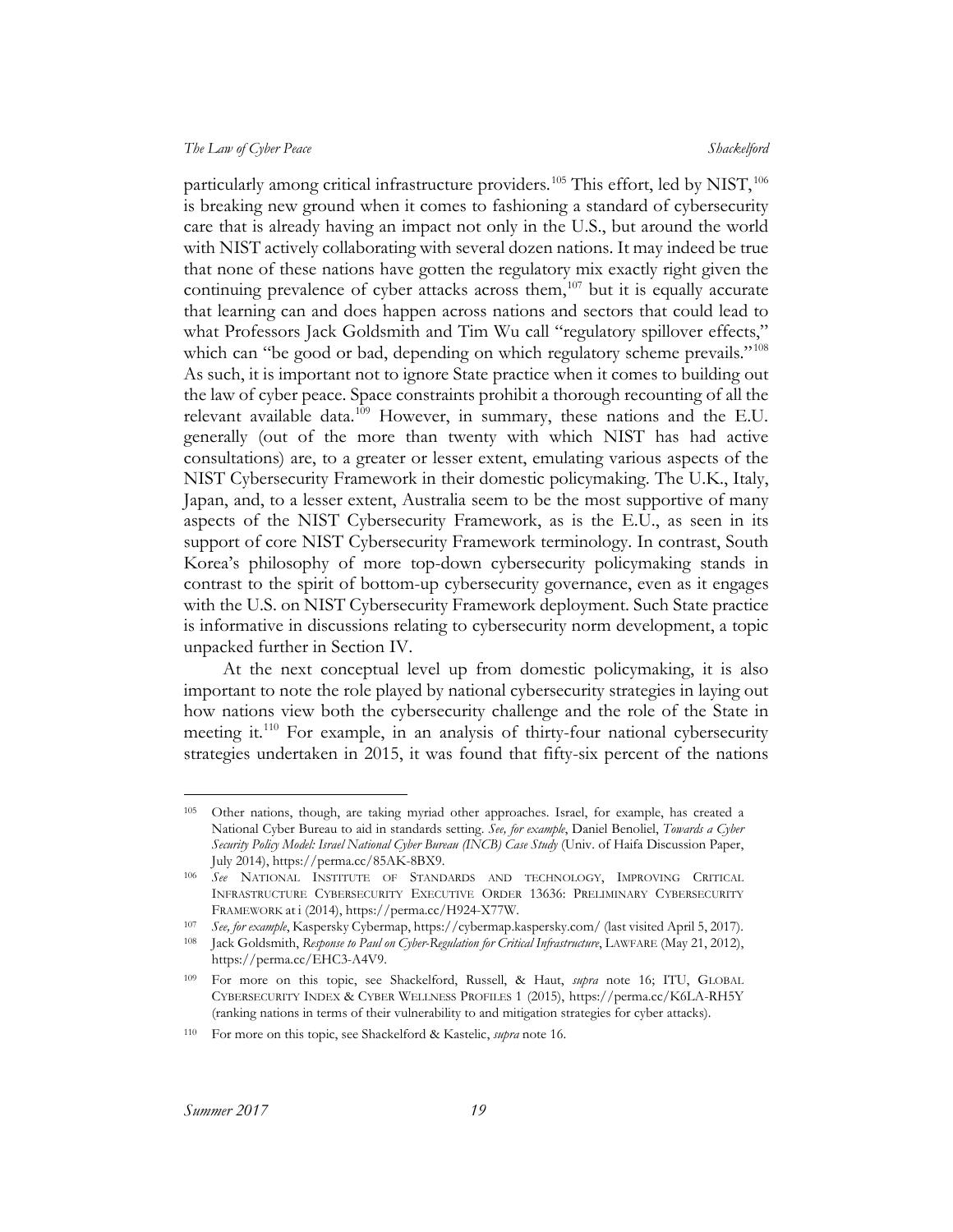surveyed referenced the importance of information sharing as a key component of managing the multifaceted cyber threats to critical infrastructure, whereas only twenty-four percent mentioned the need for new regulation to enhance critical infrastructure cybersecurity.<sup>[111](#page-20-1)</sup> These data help illustrate the extent to which there is a reticence on the part of a number of nations about taking a too heavy-handed role when it comes to regulating cybersecurity, highlighting the attractiveness of a more bottoms-up NIST Cybersecurity Framework-like approach.

Still, it remains unclear exactly how many nations will follow the lead of these countries in preferring a bottoms-up approach to cybersecurity risk management. Indeed, some of the leading cyber powers—including China and Russia—favor more State-centric approaches to enhancing critical infrastructure cybersecurity. This may be seen in the Russian government's stated goal of by 2020 centralizing its efforts to detect and prevent cyber attacks, including those on critical infrastructure, giving over many functions to the Federal Security Service (FSB).<sup>[112](#page-20-2)</sup> Moreover, regime effectiveness studies are notoriously difficult to undertake in this context. For example, the U.S. has more than 3,200 independent power utilities, unlike, for example, Germany, which has four major providers.<sup>[113](#page-20-3)</sup> Some U.S. firms are taking appropriate steps to secure their systems, but differences in resources and expertise make the uptake of best practices haphazard in a purely bottoms-up system,<sup>[114](#page-20-4)</sup> even as more space for experimentation and innovation is possible with so many actors identifying and instilling best practices.[115](#page-20-5) Thus, as State practice crystallizes further, and by mining data such as has begun to be gathered by the International Telecommunication Union,<sup>[116](#page-20-6)</sup> further research is required to better understand the most effective role for States in furthering a customary law of cyber peace.

### <span id="page-20-0"></span>F. Bilateral Investment Treaties

Beyond State practice, there is an increasingly important role being played by minilateral legal instruments in promoting especially bilateral cybersecurity, though realizing the full benefit of these instruments will require reform as is

<span id="page-20-1"></span> <sup>111</sup> *See id*. at 913–14.

<span id="page-20-2"></span><sup>112</sup> *See Russia has Developed a National Cyber Security Policy*, FISMA NEWS, https://perma.cc/K22V-6LV2.

<span id="page-20-3"></span><sup>113</sup> *See* U.S. DEP'T ENERGY, APRIMER ON ELECTRIC UTILITIES, DEREGULATION, AND RESTRUCTURING OF U.S. ELECTRICITY MARKETS V. 2.0, at 2.1 (May 2002); CHRISTIAN SCHÜLKE, THE EU'S MAJOR ELECTRICITY AND GAS UTILITIES SINCE MARKET LIBERALIZATION 130 (2010).

<span id="page-20-4"></span><sup>114</sup> *See* Letter from Michael Assante, NERC Vice President and Chief Security Officer, to Industry Stakeholders (Apr. 7, 2009), https://perma.cc/H437-PHJE (discussing designating critical cyber assets).

<span id="page-20-5"></span><sup>115</sup> For more on the methodological challenges of undertaking cybersecurity regime effectiveness studies, see SHACKELFORD, *supra* note [10,](#page-4-9) at 312–66.

<span id="page-20-6"></span><sup>116</sup> *See* GLOBAL CYBERSECURITY INDEX, *supra* note [109.](#page-19-6)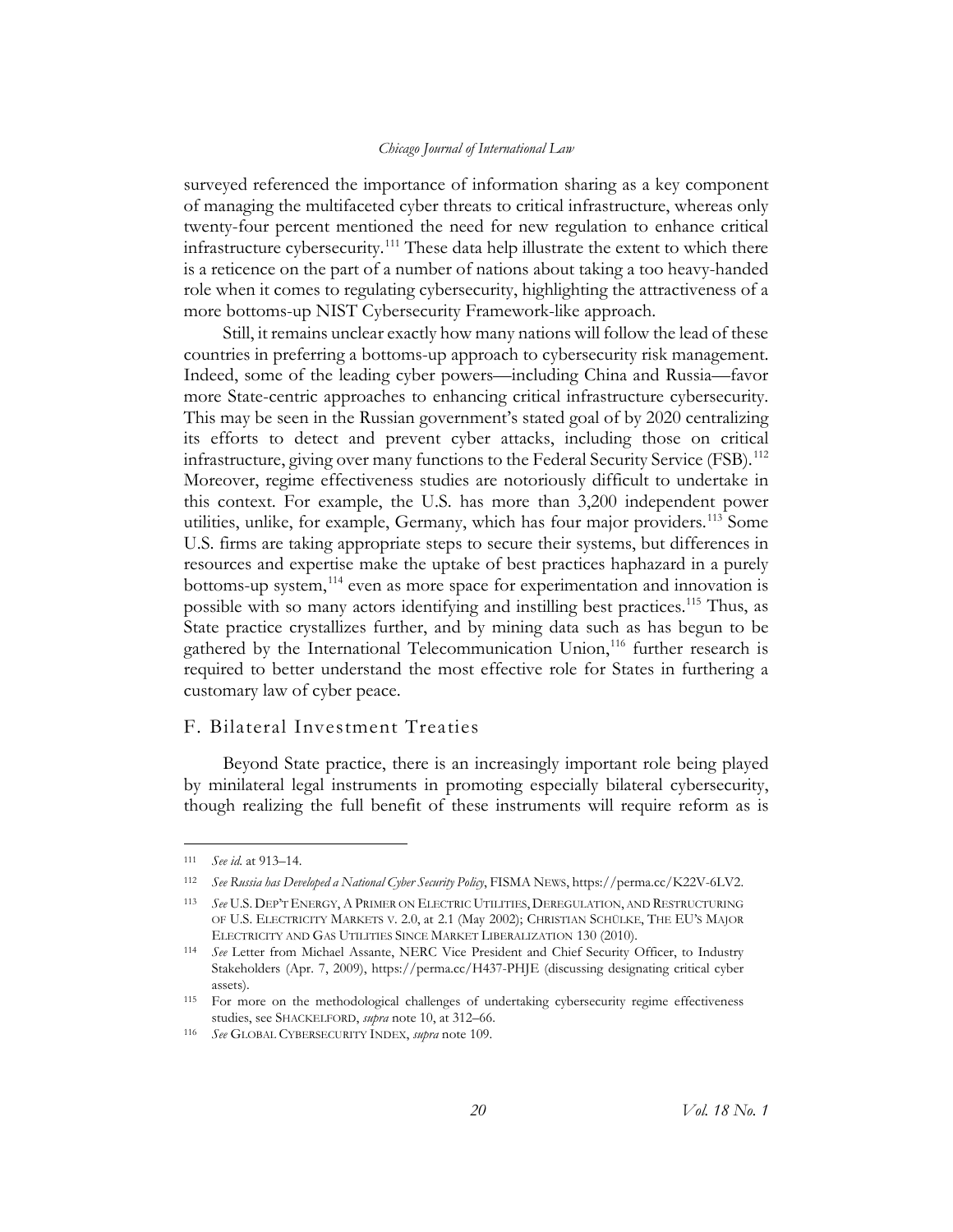discussed below. Before delving into the role of BITs in potentially protecting bytes, though, it is first important to offer some context. During the colonial era up to the nineteenth century, the leading developed nations held the view that foreign investors were entitled to property rights protections under international law, and that if their property was in fact taken then they were entitled to "prompt, adequate, and effective compensation."<sup>[117](#page-21-1)</sup> The modern terminology to describe such expropriations arose in the 1930s in a dispute between the governments of Mexico and the U.S. involving confiscated agrarian and oil properties, some of which were owned by U.S. citizens, resulting in a now famous diplomatic exchange between U.S. Secretary of State Cordell Hull and the Mexican Minister of Foreign Affairs.[118](#page-21-2) In one of Hull's notes, he put forward a standard for compensation that became the leading formulation for the protection of investor property rights under customary international law through the 1970s: "no government is entitled to expropriate private property, for whatever purpose, without provision for prompt, adequate, and effective payment therefore."<sup>[119](#page-21-3)</sup> Gradually, though, with the colonial era ending, new legal insturments began to take the place of the Hull Rule, namely the rise of BITs that have, over time, become the most important legal mechanism for the encouragement and governance of foreign direct investment (FDI) and, increasingly, trade secret protections.

<span id="page-21-0"></span>BITs accord wide-ranging rights to investors, including the protection of contractual rights, and recourse to international arbitration should any disputes arise,<sup>[120](#page-21-4)</sup> a topic of increasing political sensitivity both in Europe and the U.S.<sup>[121](#page-21-5)</sup> The driving force behind this facet of international law has been the rapid growth of FDI, which, according to the World Bank, "increased seven fold from . . . 1970 to 2000."<sup>[122](#page-21-6)</sup> By 2012, FDI stocks had risen to some \$22 trillion.<sup>[123](#page-21-7)</sup> These growing

<span id="page-21-1"></span> <sup>117</sup> Frank G. Dawson & Burns H. Weston, "*Prompt, Adequate and Effective" A Universal Standard of Compensation?*, 30 FORDHAM L. REV. 727, 734 (1962); *see also* Case Concerning the Factory at Chorzow (Ger. v. Pol.), 1926-29 P.C.I.J. (ser. A), Nos. 7, 9, 17, 19, *excerpted in* HENRY J. STEINER ET AL., TRANSNATIONAL LEGAL PROBLEMS 451–54 (1994).

<span id="page-21-2"></span><sup>118</sup> Notes exchanged between the U.S. and Mexico during the 1938 disputes are reprinted in 3 GREEN H. HACKWORTH, DIGEST OF INTERNATIONAL LAW § 228, at 655–65 (1942); *see* Andrew Guzman, *International Law: A Compliance Based Theory*, 90 CAL. L. REV. 1823, 1823–25 (2002).

<span id="page-21-3"></span><sup>119</sup> RONALD CHARLES WOLF, TRADE, AID, AND ARBITRATE: THE GLOBALIZATION OF WESTERN LAW 26 (2004).

<span id="page-21-4"></span><sup>120</sup> *See* Zachary Elkins, Andrew T. Guzman, & Beth A. Simmons, *Competing for Capital: The Diffusion of Bilateral Investment Treaties, 1960-2000*, 2008 U. ILL. L. REV. 265, 268–69 (2008).

<span id="page-21-5"></span><sup>121</sup> *See, for example*, THOMAS E. CARBONNEAU, CARBONNEAU ON INTERNATIONAL ARBITRATION: COLLECTED ESSAYS 126 (2011).

<span id="page-21-6"></span><sup>122</sup> Elkins, *supra* note [120,](#page-21-0) at 266.

<span id="page-21-7"></span><sup>123</sup> Daniel Ikenson, *Policymakers Must Remove The Barriers To Foreign Investment In The United States*, FORBES (Oct. 30, 2013), https://perma.cc/457E-DKLJ.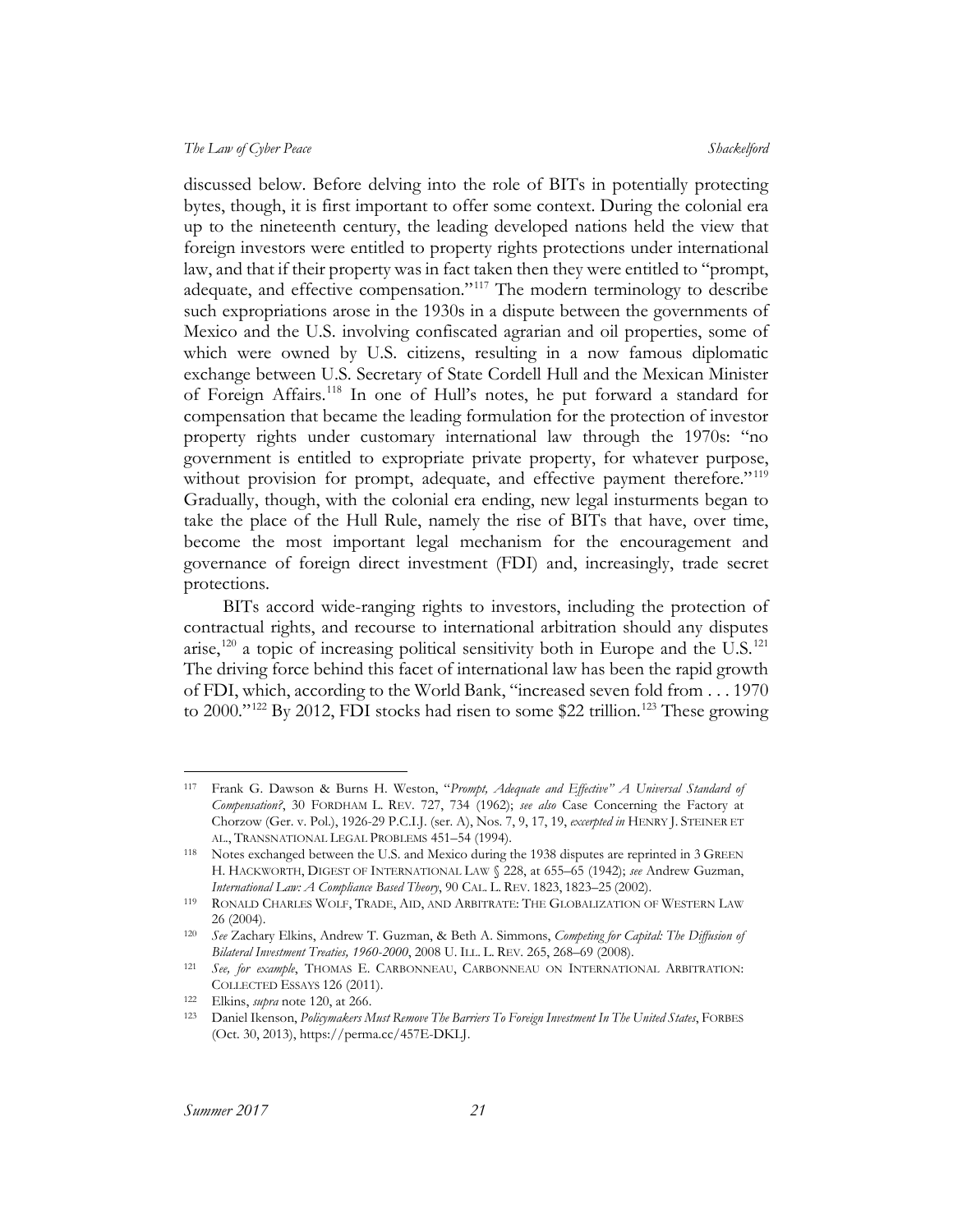figures have fueled the rise of BITs, which numbered nearly  $3,000$  by  $2013^{124}$  $2013^{124}$  $2013^{124}$  and covered a large range of industry sectors and business activities.<sup>[125](#page-22-1)</sup> At the July 2013 China-U.S. Strategic and Economic Dialogue, for example, the U.S. and China publicized plans to begin negotiating an expansive BIT that will reportedly include the difficult issue of enhancing bilateral cybersecurity.<sup>[126](#page-22-2)</sup> According to U.S. Treasury Secretary Jacob J. Lew, if successful, this would be "the first time China has agreed to negotiate a bilateral investment treaty, to include all sectors and stages of investment, with another country."<sup>[127](#page-22-3)</sup> Although some questions already have arisen regarding the seriousness of both sides in the negotiations, with direct investment between China and the U.S. increasing and trade secrets theft showing few signs of abating,<sup>[128](#page-22-4)</sup> the potential for significant progress that could help deepen the U.S.-Chinese cybersecurity dialogue exists.<sup>[129](#page-22-5)</sup> Indeed, it may already be bearing some fruit with the U.S.-China "cyber accord" in September 2015 that included measures to fight intellecutal property theft.<sup>[130](#page-22-6)</sup>

In the U.S., trade secret theft of a product in interstate or international commerce violates the Economic Espionage Act<sup>[131](#page-22-7)</sup> if "the intended beneficiary is a foreign power."[132](#page-22-8) However, the utility of the Economic Espionage Act in prosecuting trade secret theft is limited in the context of foreign state-sponsored cyber attacks that target corporate trade secrets, given the difficulties of attribution, extradition, and determining an appropriate forum to resolve the dispute—hence the potential value of investor-state arbitration. Other applicable U.S. statutes include the Computer Fraud and Abuse Act,<sup>[133](#page-22-9)</sup> the National Stolen Property Act,<sup>[134](#page-22-10)</sup> wire fraud,<sup>[135](#page-22-11)</sup> and the 2016 Defend Trade Secrets Act, which created a federal cause of action for trade secret misappropriation.<sup>[136](#page-22-12)</sup>

<span id="page-22-0"></span><sup>&</sup>lt;sup>124</sup> UNCTAD, WORLD INVESTMENT REPORT 101 (2013).<br><sup>125</sup> See Cus Van Harten, Investment Treaty Appera

<span id="page-22-2"></span><span id="page-22-1"></span>See GUS VAN HARTEN, INVESTMENT TREATY ARBITRATION AND PUBLIC LAW 171 (2007).

<sup>126</sup> *See* Annie Lowrey, *U.S. and China to Discuss Investment Treaty, but Cybersecurity Is a Concern*, N.Y. TIMES (July 12, 2013), http://www.nytimes.com/2013/07/12/world/asia/us-and-china-to-discussinvestment-treaty-but-cybersecurity-is-a-concern.html.

<sup>127</sup> *Id*.

<span id="page-22-4"></span><span id="page-22-3"></span><sup>128</sup> *See, for example*, Chen Weihua, *US, China Hopeful of BIT After Talks Reignited*, CHINA DAILY (July 13, 2013), https://perma.cc/5CG6-JQVZ. 129 *See China Plans First Talks With U.S. Under Cybersecurity Dialogue*, BLOOMBERG (July 5, 2013),

<span id="page-22-5"></span>https://perma.cc/2LG7-9EUK.

<span id="page-22-6"></span><sup>130</sup> *See, for example*, Everett Rosenfeld, *US-China Agree to Not Conduct Cybertheft of Intellectual Property*, CNBC (Sept. 25, 2015), https://perma.cc/KZ9B-ASL9.

<sup>131 18</sup> U.S.C. § 1832.

<span id="page-22-8"></span><span id="page-22-7"></span><sup>132</sup> *See* Charles Doyle, *Stealing Trade Secrets and Economic Espionage: An Overview of the Economic Espionage Act*, CRS Report R42682 (2016), https://perma.cc/967C-LWFD.

<span id="page-22-9"></span><sup>133 18</sup> U.S.C. §§ 1030(a)(4), (e)(2).

<span id="page-22-10"></span><sup>134 18</sup> U.S.C. § 2314.

<span id="page-22-11"></span><sup>135 18</sup> U.S.C. § 1343.

<span id="page-22-12"></span><sup>136</sup> Pub. L. No. 114-153 (May 11, 2016).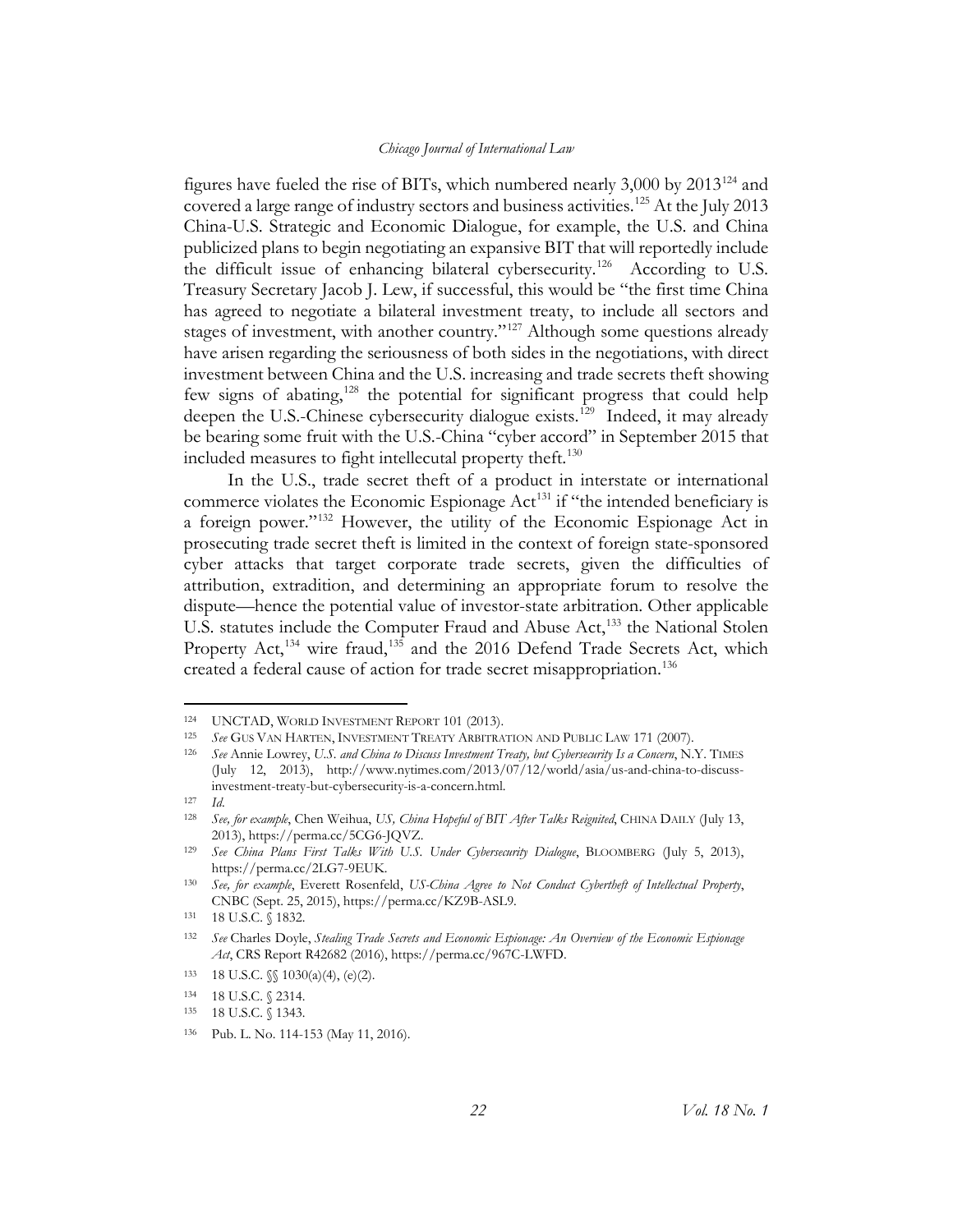The world's various legal systems and cultures maintain different levels of intellectual property protections. Therefore, as emphasized by U.S. Deputy Secretary of State William Burns, the U.S. and China, for example, "need to reach a shared understanding of the rules of the road"<sup>[137](#page-23-0)</sup> in cyberspace. BITs may be a vehicle to engender such norms. The use of BITs in this manner provides two key elements often lacking in other protective regimes like the Agreement on Trade-Related Aspects of Intellectual Property Rights (TRIPS): grievances that fall within the purview of a BIT not only can be pursued by an individual but also can be resolved within an internationally-accepted arbitration mechanism. The use of arbitration provides several advantages, as has been mentioned, such as the use of a neutral setting for resolution of grievances, well-established rules of arbitration and enforcement of awards, and access to and the use of well-established investordispute focused arbitration institutions. And of course, pursuing a claim under a BIT agreement allows a foreign investor to bring a claim against that host state in investor-state arbitration without the need to petition its home government to initiate dispute settlement proceedings.<sup>[138](#page-23-1)</sup>

Despite its advantages, BIT-based investment arbitration is not without its detractors. Unlike its predecessor—the Treaty of Friendship, Commerce and Navigation discussed in Section III—BITs are designed to be less complicated and more narrowly focused. However, they also are prone to unpredictable and, at times, even inconsistent interpretation. Their brevity created an apparent justification for judicial activism in order to clarify vague treaty language and to close gaps left open by the drafters.<sup>[139](#page-23-2)</sup> As a result of this and other concerns, states have begun reconsidering their approach to investment treaties. As some countries started to denounce their BITs, others, like Bolivia and Ecuador, exited the ICSID Convention altogether.<sup>[140](#page-23-3)</sup> In fact, States became more hesitant to negotiate BITs.[141](#page-23-4) This relative decline in BIT enactment and participation rates cannot be explained by a saturation of the field alone.<sup>[142](#page-23-5)</sup> Rather, more and more countries have put their BIT programs on hold in order to re-evaluate their approach to investment policymaking. These statistics highlight the ambiguity with which many nations view BITs and investor-state arbitration, with BIT rates

<span id="page-23-0"></span> <sup>137</sup> *See* Paul Eckert & Anna Yukhananov, *U.S., China Agree to Restart Investment Treaty Talks*, REUTERS (July 12, 2013), https://perma.cc/2MDR-2PA8.

<span id="page-23-1"></span><sup>138</sup> *See* Gaetan Verhoosel, *The Use of Investor-State Arbitration Under Bilateral Investment Treaties to Seek Relief for Breaches of WTO Law*, 6 J. INT'L ECON. L. 493, 495 (2003).

<span id="page-23-2"></span><sup>139</sup> *See* Wolfgang Alschner, *Interpreting Investment Treaties as Incomplete Contracts: Lessons from Contract Theory*, (SSRN ID No. 2241652, Mar. 31 2013), https://perma.cc/A3M3-GMA6.

<span id="page-23-3"></span><sup>140</sup> UNCTAD, Denunciation of the ICSID Convention and BITS: Impact on Investor-State Claims,

<span id="page-23-4"></span><sup>141</sup> UNCTAD, WORLD INVESTMENT REPORT 2012: TOWARDS A NEW GENERATION OF INVESTMENT POLICIES, UNCTAD/WIR/2012 at 84 (2012).

<span id="page-23-5"></span><sup>142</sup> *See* UNCTAD, WORLD INVESTMENT REPORT 2011: NON-EQUITY MODES OF INTERNATIONAL PRODUCTION AND DEVELOPMENT, UNCTAD/WIR/2011 at 102-03 (2011).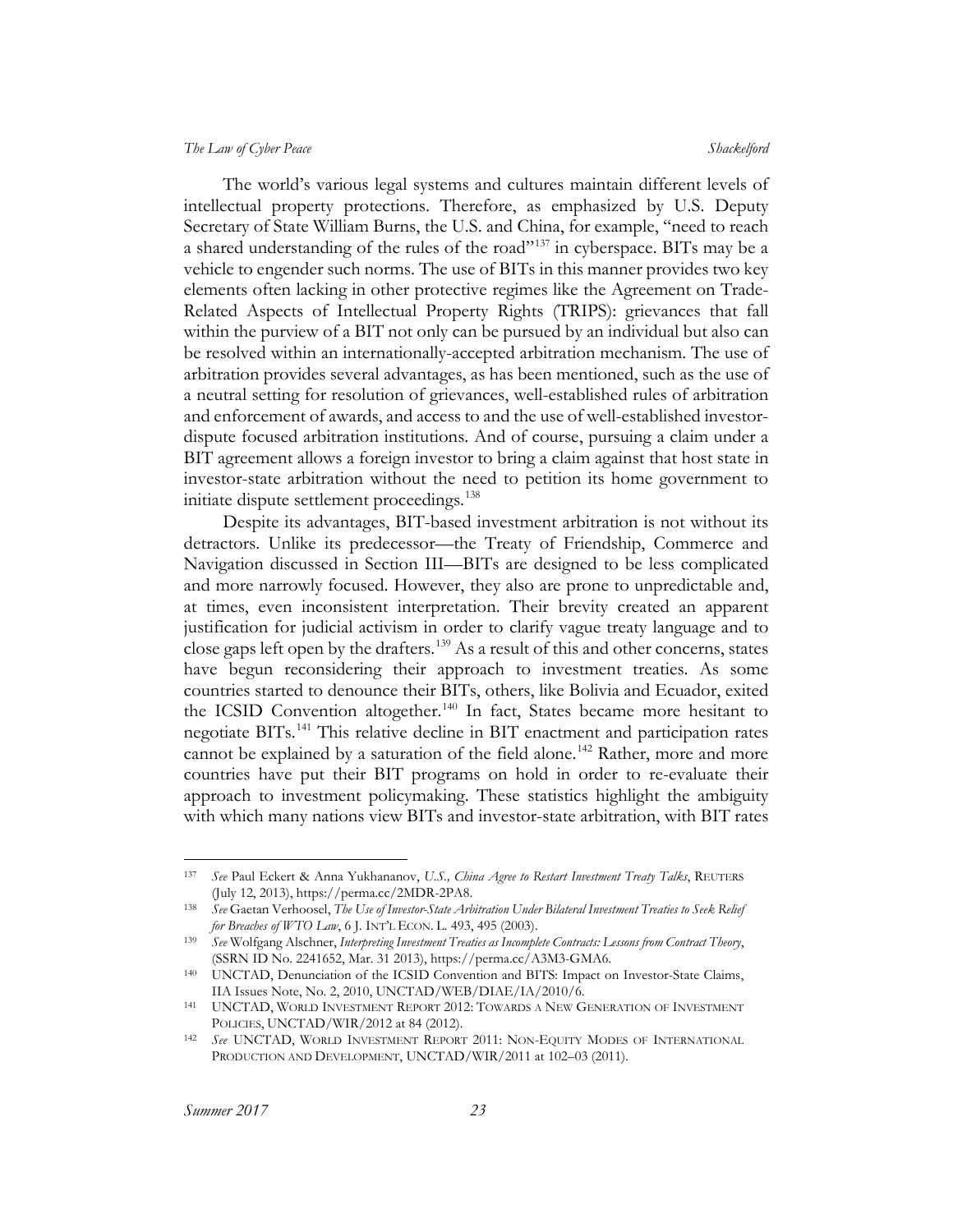dropping and some power centers pushing back on the use of arbitration, even as the overall number of BITs and arbitrations continues to increase.

Ultimately, for BITs to realize their potential as an important component of the law of cyber peace, the political and legal costs of these agreements need to be mitigated and interest rekindled on the part of developed and developing nations alike. Greater attention will also need to be paid to the compensation standard in play, since compulsory licenses will likely not fully compensate those that have lost trade secrets. Further, more transparency is needed in the investor-state arbitration arena to help address legal fragmentation and build the precedent necessary for stable and predictable international customary cybersecurity law. The absence of transparency is a growing concern in the international community as investor-state arbitration rates increase, but there have been positive steps made in this regard that should be reinforced in future BITs.

#### <span id="page-24-0"></span>G. World Trade Organization

 $\overline{a}$ 

Aside from BITs, cybersecurity is also becoming an important topic in regional and global trade negotiations. Ongoing U.S.-E.U. trade talks have been shaped in part by cybersecurity and privacy concerns, especially in the aftermath of NSA surveillance programs and intellectual property protections.[143](#page-24-1) The proposed Trans-Pacific Partnership also has a cybersecurity component (which may still move forward without immediate U.S. participation),<sup>[144](#page-24-2)</sup> and even the World Trade Organization (WTO) employs enforcement mechanisms that may be applicable to cyberattacks if national security concerns could be overcome.<sup>[145](#page-24-3)</sup> Together, these multilateral investment and trade regimes could provide a basis for fostering regional collaboration to enhance global cybersecurity at a time of relatively slow progress on domestic and multilateral cybersecurity

<span id="page-24-1"></span><sup>143</sup> *See, for example*, Doug Palmer, *U.S. EU Launch Free Trade Talks Despite Spying Concerns*, INS. J. (July 9, 2013), https://perma.cc/Z3DF-HQBM. *But see* James Fontanella-Khan, *Data Protection Ruled Out of EU-US Trade Talks,* FIN. TIMES (Nov. 4, 2013), https://perma.cc/A3BP-8DP2 ("Brussels has ruled out a German push to include data protection rules in a proposed EU-US free trade pact.").

<span id="page-24-2"></span><sup>144</sup> *See* Kevin Collier, *Sen. Ron Wyden on the Problems with the Trans-Pacific Partnership*, DAILY DOT (Sept. 19, 2012), https://perma.cc/6Q9L-SA8Q; *New Zealand, Australia Leaders Press for TPP to Move Forward*, BRIDGES (Feb. 23, 2017), https://perma.cc/4C85-AV4Y.

<span id="page-24-3"></span><sup>145</sup> However, regarding the latter, while the WTO has been used as a forum to air broader concerns among the Member States, it has to date been a factor in the cybersecurity context because of provisions allowing nations to shirk their free trade commitments when they conflict with national security. *See, for example*, Allan A. Friedman, *Cybersecurity and Trade: National Policies, Global and Local Consequences*, CTR. FOR TECH. INNOVATION AT BROOKINGS 10–11 (2013), https://perma.cc/LD4M-ZFPV; James A. Lewis, *Conflict and Negotiation in Cyberspace*, CTR. STRATEGIC & INT'L STUD. at 48–51 (2013), https://perma.cc/552F-5MK2.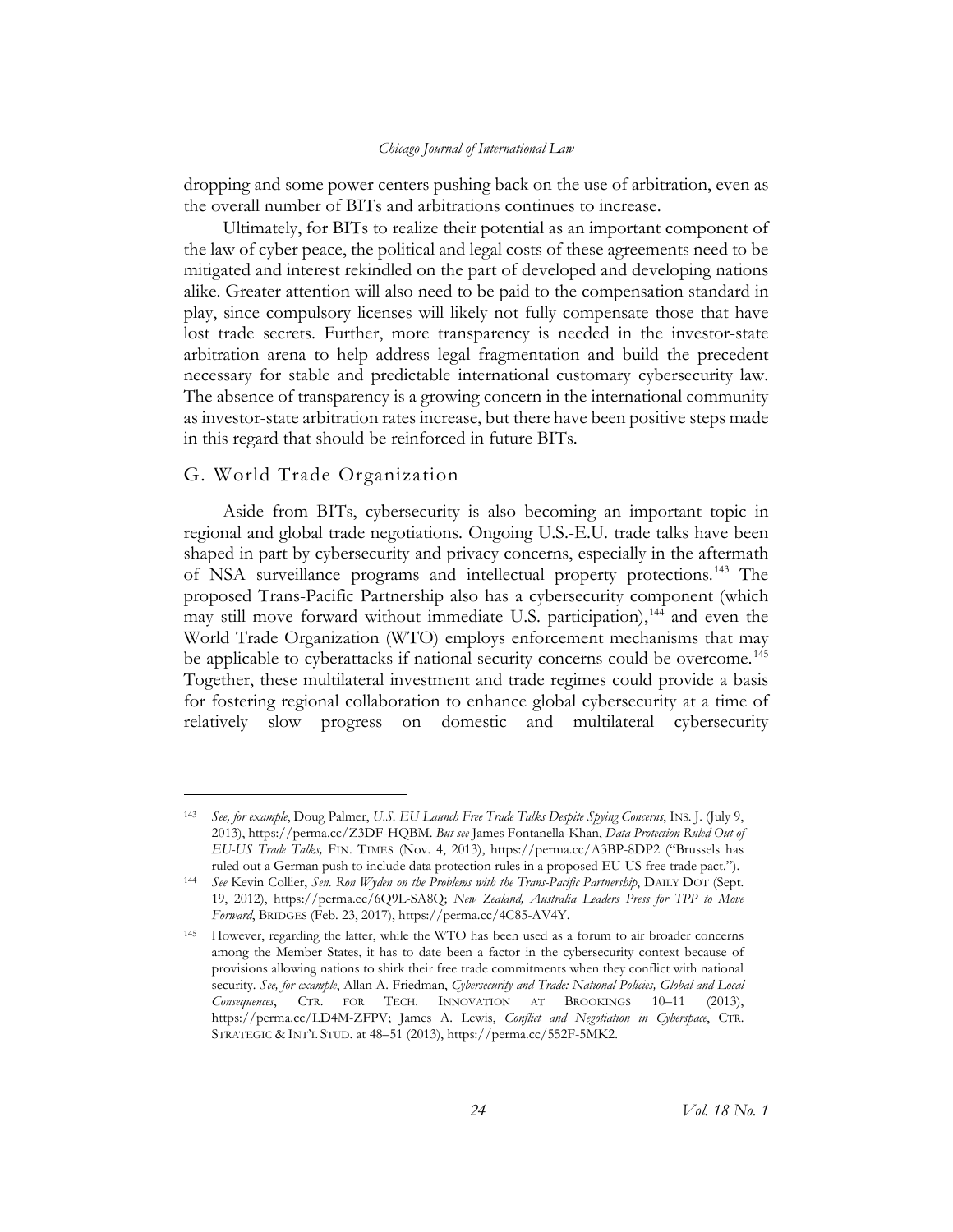policymaking.<sup>[146](#page-25-0)</sup> Yet the applicability of these regimes to cybersecurity has been underappreciated in the literature to date,  $147$  in part because of legitimate concerns about the utility of this field of law as applied to cybersecurity that requires clarification and reform, as is discussed further below. Specifically, this Subsection builds from the foregoing discussion of BITs to ascertain the applicability of multilateral trade forums—notably the WTO—in helping to foster a law of cyber peace.

Beginning in 1994, the WTO expanded its coverage from trade in goods and trade in services to coverage of intellectual property through TRIPS.<sup>[148](#page-25-2)</sup> Article 39 of this Agreement references trade secrets, which could be invaluable to negatively impacted individuals and firms that have been the victims of intellectual property theft.[149](#page-25-3) As members of the WTO, both the U.S. and China, along with other important cyber powers such as Russia, are bound by the trade secret standards mandated by TRIPS.[150](#page-25-4) Yet criticism of TRIPS has continued as applied to trade secrets; for example, some have argued that TRIPS has too limited coverage and an inadequate compensation regime. Similarly, even though States often comply with WTO judgments,<sup>[151](#page-25-5)</sup> it has "no jailhouse, no bail bondsmen, no blue helmets, no truncheons or tear gas." [152](#page-25-6) In other words, enforcement continues to be problematic, leaving the utility of this vehicle to help address the plight of victims in cross-border transactions involving trade secrets theft uncertain. More generally, the WTO has to date been ineffective as a forum for enhancing global cybersecurity because of the aforementioned national security exception. BITs may also be hobbled by the same exception unless perhaps the "good faith" standard put forward by the U.S. catches on and is made more robust.<sup>153</sup> Ultimately, however, both bottom-up (e.g., BITs) and top-down (e.g., WTO) regimes have unique benefits and drawbacks, necessitating a polycentric approach

<span id="page-25-0"></span> <sup>146</sup> *See, for example*, Scott Shackelford, *In Search of Cyber Peace: A Response to the Cybersecurity Act of 2012*, 64 STAN. L. REV. ONLINE 106, 111 (2012), https://perma.cc/RL6Q-BEA7.

<span id="page-25-1"></span><sup>147</sup> *Cf*. Steven E. Feldman & Sherry L. Rollo, *Extraterritorial Protection of Trade Secret Rights in China: Do Section 337 Actions at the ITU Really Prevent Trade Secret Theft Abroad?*, 11 J. MARSHALL REV. INTELL. PROP. L. 522, 47 (2012); Gerald O'Hara, *Cyber-Espionage: A Growing Threat to the American Economy*, 19 COMMLAW CONSPECTUS 241, 253–54 (2010); Peter Swire & Kenesa Ahmad, *Encryption and Globalization*, 13 COLUM. SCI. & TECH. L. REV. 416, 475–76 (2012).

<span id="page-25-2"></span><sup>148</sup> Agreement on Trade-Related Aspects of Intellectual Property Rights, Apr. 15, 1994, Marrakesh Agreement Establishing the World Trade Organization, Annex 1C, 1869 U.N.T.S. 299 [hereinafter TRIPS].

<span id="page-25-3"></span><sup>149</sup> *Id*. at § 7, art. 39(1).

<span id="page-25-4"></span><sup>150</sup> *See* Marrakesh Agreement Establishing the World Trade Organization, Apr. 15, 1994, 1867 U.N.T.S. 154.

<span id="page-25-5"></span><sup>151</sup> *Cf*. Aaron Stanley, *US Challenges China Over Compliance with WTO Ruling*, FIN. TIMES (Jan. 13, 2014), https://perma.cc/3H2W-8E3U.

<span id="page-25-6"></span><sup>152</sup> *See* Judith Hippler Bello, *The WTO Dispute Settlement Understanding: Less is More*, 90 AM. J. INT'L L. 416, 416–18 (1996).

<span id="page-25-7"></span><sup>153</sup> KENNETH J. VANDEVELDE, U.S. INTERNATIONAL INVESTMENT AGREEMENTS 214 (2009).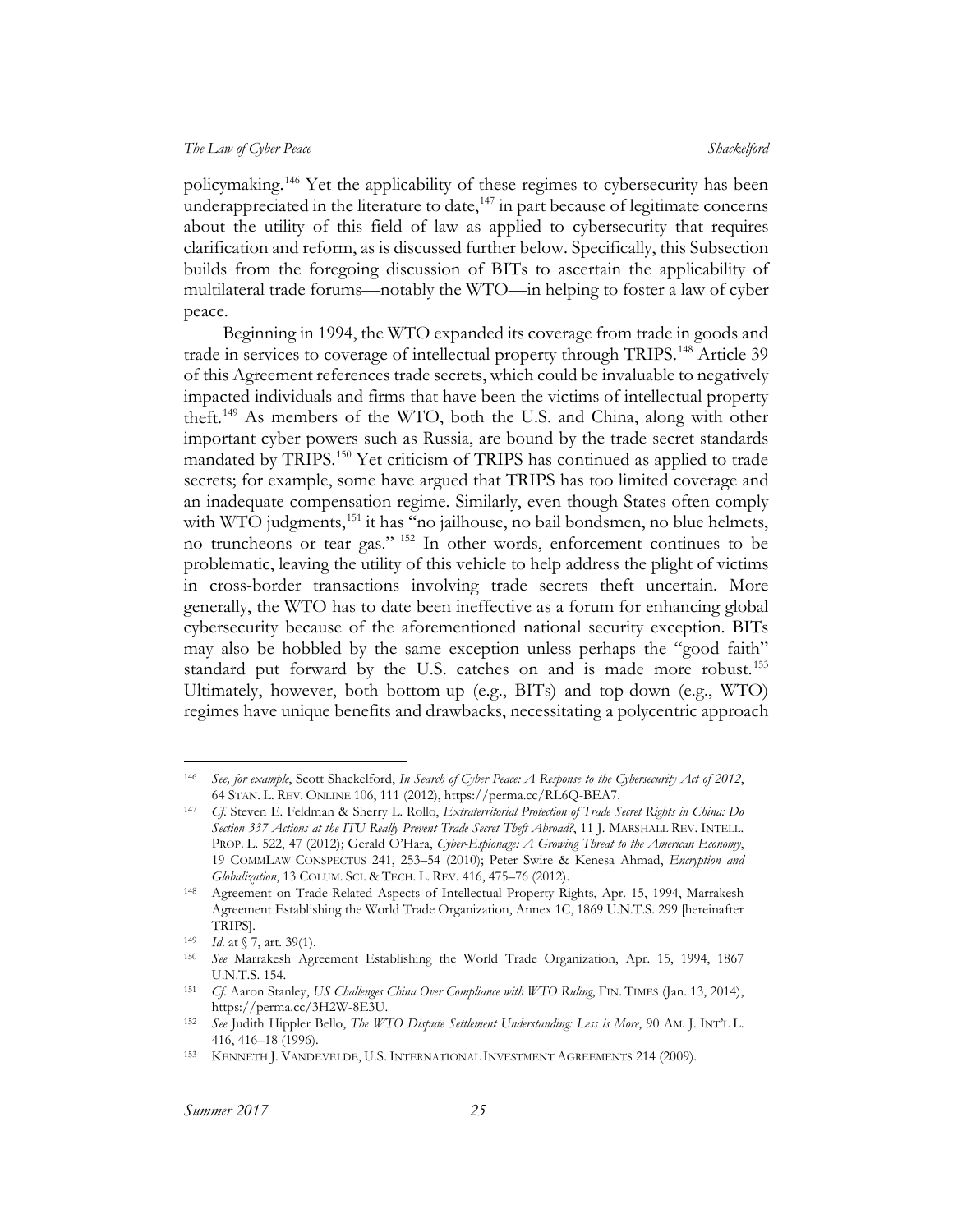to enhancing cybersecurity and building a law of cyber peace coupled with relevant analogies from public international law.

#### <span id="page-26-0"></span>III. THE PUBLIC INTERNATIONAL LAW OF CYBER PEACE

Although the private law of cyber peace offers a number of helpful insights regarding ways to enhance global cybersecurity law and policy by harnessing this patchwork of tools, model laws, and data on State practice, it is vital to not ignore the public law of cyber peace. Indeed, this is the body of law with the longest history in regulating global commons spaces, and thus it is important to review it to understand what governance gaps may be filled. This Section undertakes this task by proceeding as follows: First, analogies from arms control regimes are considered, focusing on the interwar years and the nuclear war context. Second, global commons regimes are explored, including space, Antarctica, climate change, and the law of the sea. Third and finally, related regimes including MLATs, extradition treaties, and custom, are explored before moving on to discuss how the public law of cyber peace may be combined with private international law to create the legal foundation for a global culture of cybersecurity.

### <span id="page-26-1"></span>A. Applying Arms Control Regimes

Arms control treaties have long helped limit the risk of conflict escalation across an array of contexts, to varying degrees of success. This Section investigates the history of two such efforts focusing on the interwar years between World War I and World War II and efforts to reign in the proliferation of nuclear weapons.<sup>[154](#page-26-3)</sup> Although negotiated in different contexts during varied historical epochs, parallels and cautionary tales are drawn to the cybersecurity arena.

<span id="page-26-2"></span>1. Interwar Arms Control: Being Cognizant of the Roots of Cyber Conflict.

Following the disastrous results of World War I, with millions of armed forces casualties,[155](#page-26-4) the great powers embarked on an effort to limit the size of their own and antagonistic armed forces to limit the risk of future global armed conflict. The resulting major arms control treaties of the 1920s and 1930s primarily determined national strength in terms of fleet size.<sup>[156](#page-26-5)</sup> This changed in

<span id="page-26-3"></span> <sup>154</sup> An earlier version of this research was first published in SHACKELFORD 263–311, *supra* note [10;](#page-4-9) Shackelford, *From Net War to Nuclear War*, *supra* not[e 14,](#page-4-8) at 216–19.

<span id="page-26-4"></span><sup>155</sup> *See Viewpoint: 10 Big Myths About World War One Debunked*, BBC (Feb. 25, 2014), https://perma.cc/V99P-RVSP.

<span id="page-26-5"></span><sup>156</sup> *See* Caroline F. Ziemke, *Peace Without Strings? Interwar Naval Arms Control Revisited*, 15 WASH. Q., Autumn 1992, at 87 (1992).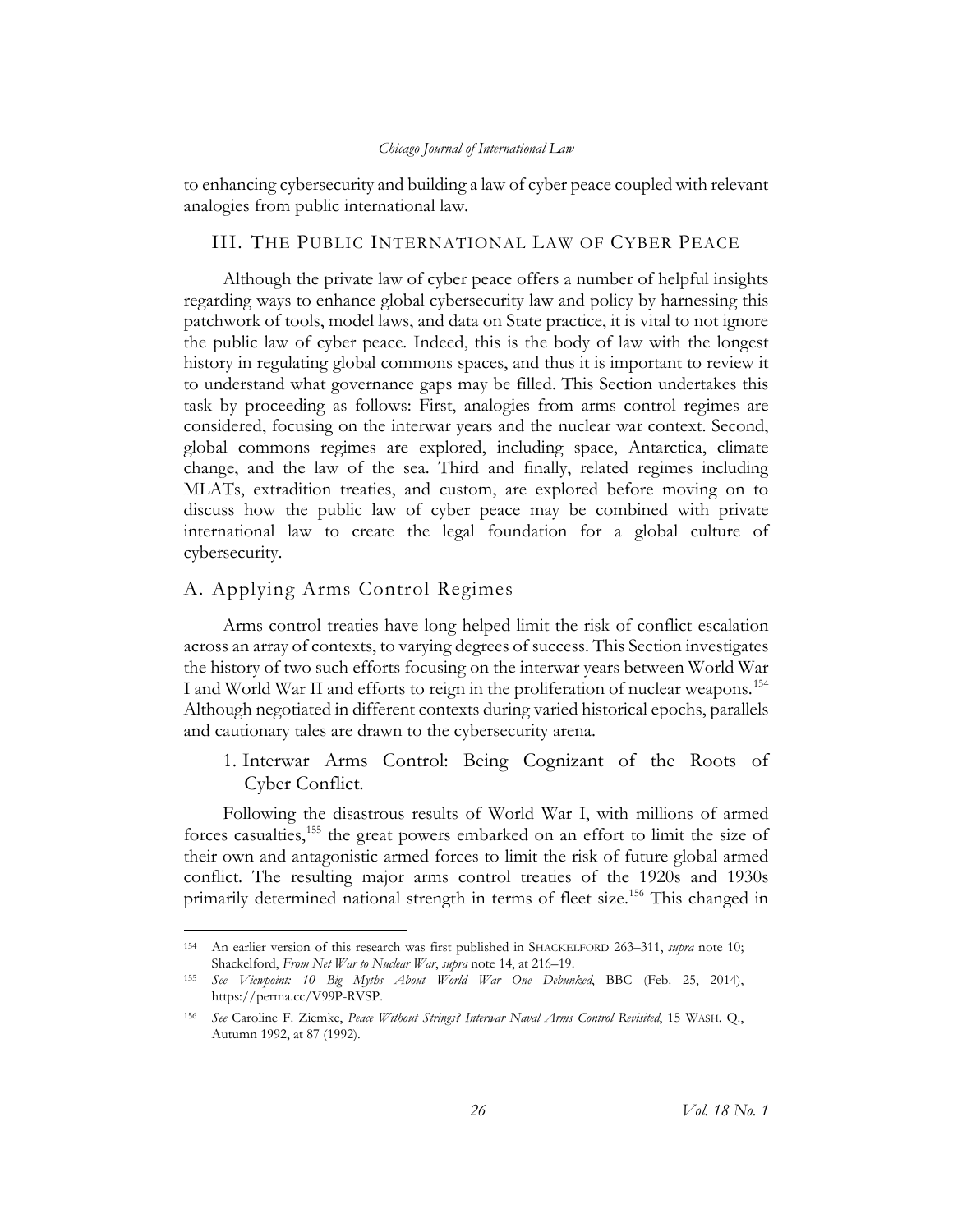the post-World War II period, when "strategic nuclear capability . . . replaced fleets as the measure of global power status."[157](#page-27-2) However, the interwar years do convey "an image of a policy environment not unlike our own today," replete with the military grappling with the consequences of a technological revolution built on new products such as fighter planes, submarines, and tanks (as opposed to IT during the modern Revolution of Military Affairs), along with the complexities of navigating multipolar politics.<sup>[158](#page-27-3)</sup>

<span id="page-27-1"></span>The interwar arms control regime was based on the 1922 Washington Treaty that placed limits on naval fleet sizes, and was followed by a slew of other treaties designed to ward off another arms race.<sup>159</sup> They failed. Why?<sup>[160](#page-27-5)</sup> Among the lessons learned from this experience by scholars was that "by ignoring underlying sources of conflict, technical agreements may exacerbate insecurity."[161](#page-27-6) An example is the 1930 London Naval Treaty, which "reaffirmed Japan's defensive superiority in the Pacific," but failed to address Western and Japanese policy differences toward a unified China.<sup>162</sup> Thus, whereas cyber arms control is not necessarily impossible, to effectively keep the relative cyber peace, agreements must be as comprehensive as possible and take into account the likely reasons that a cyber conflict would start. A cyber weapons treaty would do little good, for example, if negotiators ignored its status during an armed conflict or the geopolitical context in which a conflict could arise, such as U.S.-China relations over Taiwan, or an attributed attack on critical infrastructure. Consequently, the interwar arms control treaties provide a fruitful cautionary tale for what can happen when good intentions race ahead of good policy that takes realpolitik into account for future agreements.

#### <span id="page-27-9"></span><span id="page-27-0"></span>2. The Analogy of Nuclear War.

According to Jim Lewis of the Center for Strategic and International Studies, we understand nearly as much about the relationship between cyber conflict and international security now as we did about strategic thinking related to nuclear weapons in the early 1950s.<sup>[163](#page-27-8)</sup> Assuming that is the case, then it may be helpful to briefly consider the conventions and applicable case law on nuclear warfare to frame contemporary efforts aimed at controlling cyber weapons. During the 1950s

<span id="page-27-2"></span> <sup>157</sup> *Id*.

<span id="page-27-3"></span><sup>158</sup> Robin Ranger, *Learning from the Naval Arms Control Experience*, 10 WASH. Q. 47 (1987) (writing in the 1980s, but still with some application to the present).

<span id="page-27-4"></span><sup>159</sup> EMILY O. GOLDMAN, SUNKEN TREATIES: NAVAL ARMS CONTROL BETWEEN THE WARS 33–34 (1994).

<span id="page-27-5"></span><sup>160</sup> *See* Sean Watts, *Regulation-Tolerant Weapons, Regulation-Resistant Weapons, and The Law of War*, 91 INT'L L. STUD. 540, 540 (2015).

<span id="page-27-6"></span><sup>161</sup> Goldman, *supra* note [159,](#page-27-1) at 30.

<span id="page-27-7"></span><sup>162</sup> *Id*.

<span id="page-27-8"></span><sup>163</sup> James A. Lewis, *The "Korean" Cyber Attacks and Their Implications for Cyber Conflict*, CTR. STRATEGIC & INT'L STUD. 2 (Oct. 2009), https://perma.cc/Y7GD-5MT8.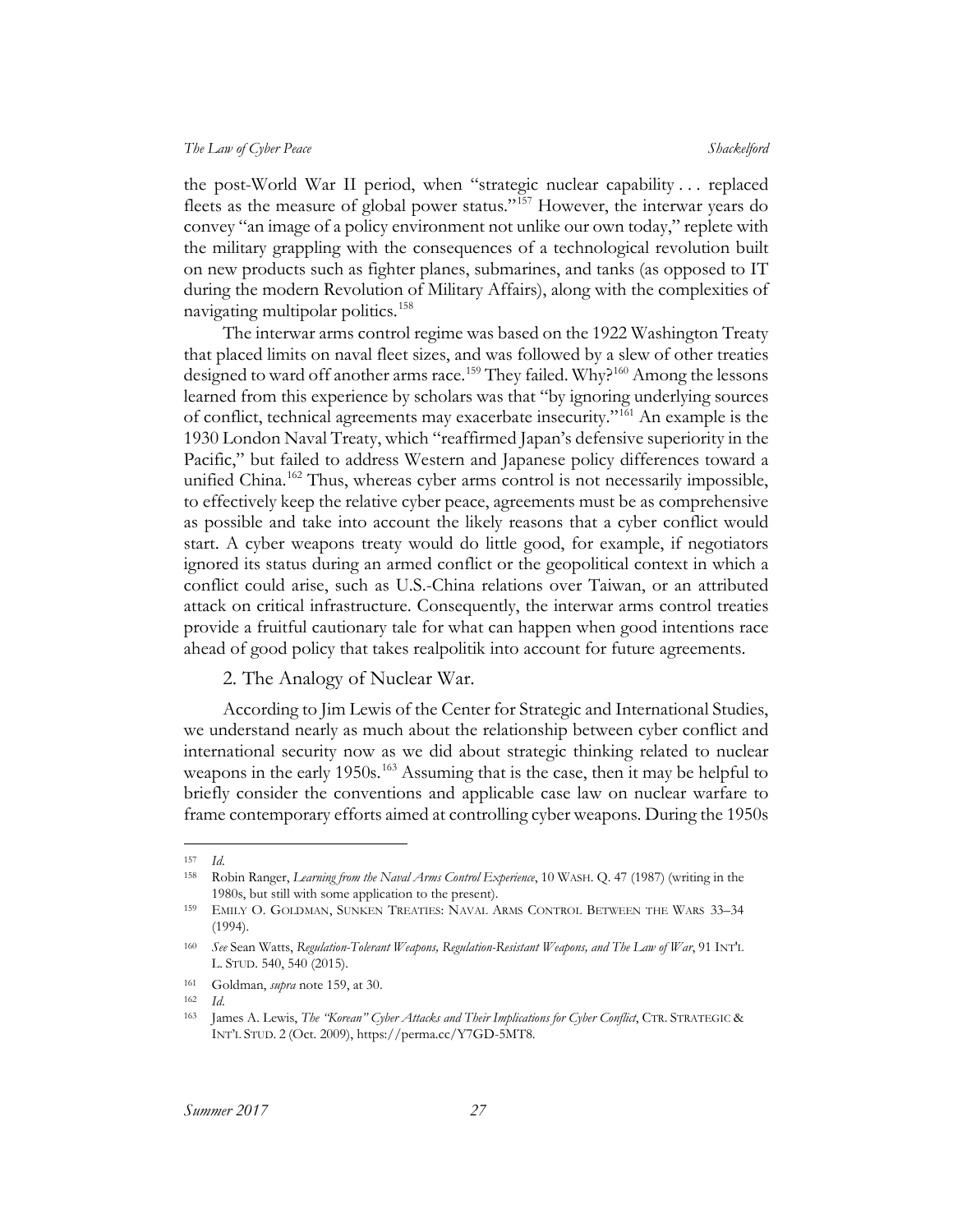and 1960s, nuclear policy was a tightly veiled secret with relatively little public discussion,<sup>[164](#page-28-1)</sup> similar to early debates on state-sponsored cyber attacks.<sup>[165](#page-28-2)</sup> That was until Herman Kahn's books, including *On Thermonuclear War* and *Thinking About the Unthinkable*, began a renaissance in scholarly work on the topic that had a great impact on U.S. nuclear policy.<sup>[166](#page-28-3)</sup> The most significant legal decision on the use of nuclear weapons came in 1994, when the U.N. General Assembly voted to submit a request for an advisory opinion to the ICJ on the question of "whether the threat or use of nuclear weapons would be lawful."[167](#page-28-4) The U.S. argued in the case that nuclear weapons cannot be banned in the abstract, but rather each case "must be examined individually."<sup>168</sup> Ultimately, the ICJ stated that the threat or use of nuclear weapons "would generally be contrary to the rules of international law."[169](#page-28-6) However, the court did not define whether "the threat or use of nuclear weapons would be lawful or unlawful in an extreme circumstance of self-defense, in which the very survival of a State would be at stake."[170](#page-28-7) Even though the ICJ did not declare all nuclear weapons illegal, the logic of its holding, that "methods and means of warfare . . . which would result in unnecessary suffering to combatants, are prohibited," $171$  is applicable to cyber conflict given the interconnectivity of cyberspace and resulting potential for damage as seen in attacks like Stuxnet.<sup>[172](#page-28-9)</sup>

<span id="page-28-0"></span>The ICJ has not explicitly considered the legality of cyber weapons to this point.[173](#page-28-10) Custom, as was mentioned in Section II, requires widespread State practice that is undertaken out of a sense of legal obligation.[174](#page-28-11) State practice in the aftermath of cyber attacks seems to suggest a lack of consensus on how best to respond. Consider the initial reaction, or lack thereof, from states including Iran

<span id="page-28-1"></span> <sup>164</sup> *See* NATIONAL ACADEMIES, *supra* note [9,](#page-4-10) at xi.

<span id="page-28-2"></span><sup>165</sup> *See, for example*, Kenneth Corbin, *How Should the U.S. Respond to State-Sponsored Cyberattacks?*, CIO (July 29, 2015), https://perma.cc/7VPR-RPDS.

<span id="page-28-3"></span><sup>166</sup> *See generally* HERMAN KAHN,ON THERMONUCLEAR WAR (1960); HERMAN KAHN, THINKING ABOUT THE UNTHINKABLE (1962).

<span id="page-28-4"></span><sup>167</sup> FOREIGN & INT'L LAW COMM., N.Y. COUNTY LAWYERS'ASS'N (NYCLA), ON THE UNLAWFULNESS OF THE USE AND THREAT OF NUCLEAR WEAPONS 5 (2000) [hereinafter NYCLA, UNLAWFULNESS OF NUCLEAR WEAPONS], https://perma.cc/HZG2-ESH6.

<span id="page-28-5"></span><sup>168</sup> *Id*. at 4.

<span id="page-28-6"></span><sup>169</sup> Legality of the Threat or Use of Nuclear Weapons, Advisory Opinion, 1996 I.C.J. 226, at 266 (July 8).

<span id="page-28-7"></span><sup>170</sup> *Id.*

<sup>171</sup> *Id*. at 262.

<span id="page-28-10"></span><span id="page-28-9"></span><span id="page-28-8"></span><sup>172</sup> Lewis, *supra* note [163,](#page-27-9) at 4.

<span id="page-28-11"></span><sup>173</sup> *See* Legality of Nuclear Weapons, *supra* note [169,](#page-28-0) at 262.

<sup>174</sup> *See* North Sea Continental Shelf (Green./Den. v. Neth.), 1969 I.C.J. 41, at 72 (Feb. 20); *Assessment of Customary International Law*, INT'L COMM. OF THE RED CROSS, https://perma.cc/P8V5-VVYD ("To establish a rule of customary international law, State practice has to be virtually uniform, extensive and representative.").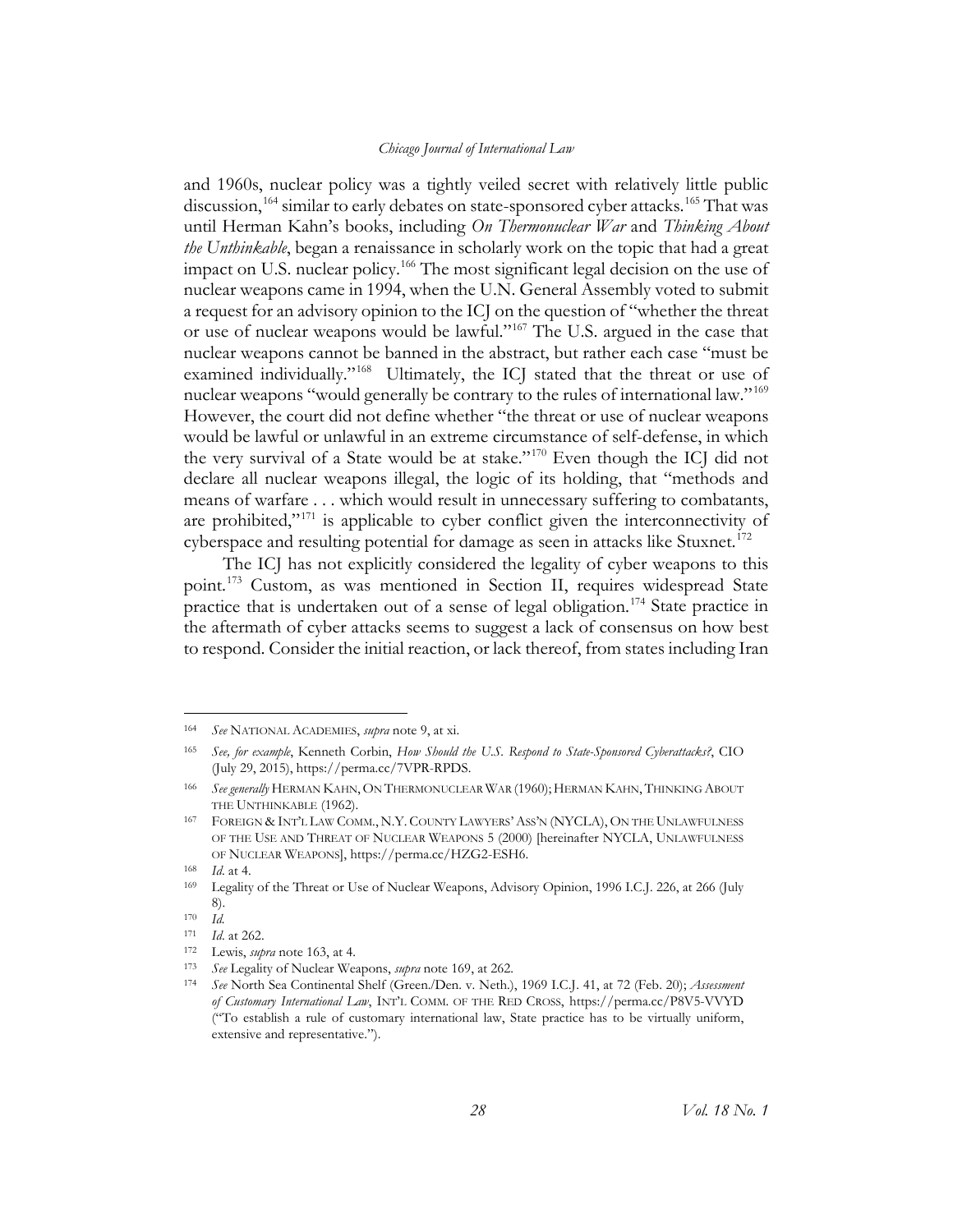following Stuxnet.<sup>[175](#page-29-2)</sup> However, the fact that States often attempt to hide their cyber activities through intermediaries or otherwise obfuscate could be understood as implicitly acknowledging the unlawfulness of the actions. It may also suggest a growing recognition that certain cyber attacks breach the customary international law norm of nonintervention as seen in recent G20 and G7 cybersecurity pronouncements discussed further in Section IV.<sup>[176](#page-29-3)</sup> Yet, even in the absence of custom, several treaty regimes may provide a basis for the regulation of some cyber attacks under international law that fall below the armed attack threshold, at least until new regimes come online, including in the global commons context discussed next.

#### <span id="page-29-0"></span>B. Analogizing Global Commons Regimes

<span id="page-29-8"></span>As difficult as the regulation of chemical, biological, and nuclear weapons may present, it is even more complex to prohibit the use of cyber attacks under international law, due in no small part to technical challenges, verification issues, and the attribution problem, among other concerns.<sup>[177](#page-29-4)</sup> Nevertheless, some nations, such as Russia, potentially fearing Western digital dominance, are pushing for such an arms control-style cyber treaty.[178](#page-29-5) Given the political, technical, and legal difficulties of such an approach, this Subsection instead considers lessons gleaned from other treaty systems governing the global commons that have sought to limit the use of weapons to help build out the law of cyber peace, including arms control treaties during the interwar period, nuclear weapons law, space law, and the Antarctic Treaty System (ATS). The Subsection concludes with an analysis of other applicable accords.

<span id="page-29-7"></span>1. Introducing the Global Commons.

<span id="page-29-1"></span>A "commons" is a general term meaning "a resource shared by a group of people."[179](#page-29-6) The notion of the commons can mean either a "resource system" or

<span id="page-29-2"></span> <sup>175</sup> *But see* Ian Traynor, *Russia Accused of Unleashing Cyberwar to Disable Estonia*, GUARDIAN (May 16, 2007),

<span id="page-29-3"></span>https://perma.cc/W3J8-PBKL (discussing state responses to the cyber attacks on Estonia). 176 *Cf*. James Blitz, *UK Becomes First State to Admit to Offensive Cyber Attack Capability*, FIN. TIMES (Sept. 29, 2013), https://perma.cc/JQY4-9ZCF.

<span id="page-29-4"></span><sup>177</sup> *But see* Neil C. Rowe et al., *Challenges in Monitoring Cyberarms Compliance*, 1 INT'L J. CYBER WARFARE & TERRORISM 1, 1, 12 (2011) (discussing the challenges of and potential paths to cyber arms control, including making use of digital forensics and usage monitoring to verify compliance).

<span id="page-29-5"></span><sup>178</sup> *See* Duncan Hollis, *Should There Be an International Treaty on Cyberwarfare?*, OPINIO JURIS (June 13, 2012), https://perma.cc/4ERH-W2P7 (responding to a *US News*-sponsored debate on the desirability of an international cyber weapons treaty).

<span id="page-29-6"></span><sup>179</sup> Charlotte Hess & Elinor Ostrom, *Introduction: An Overview of the Knowledge Commons*, *in*  UNDERSTANDING KNOWLEDGE AS A COMMONS: FROM THEORY TO PRACTICE 3, 3 (Charlotte Hess & Elinor Ostrom eds., 2006).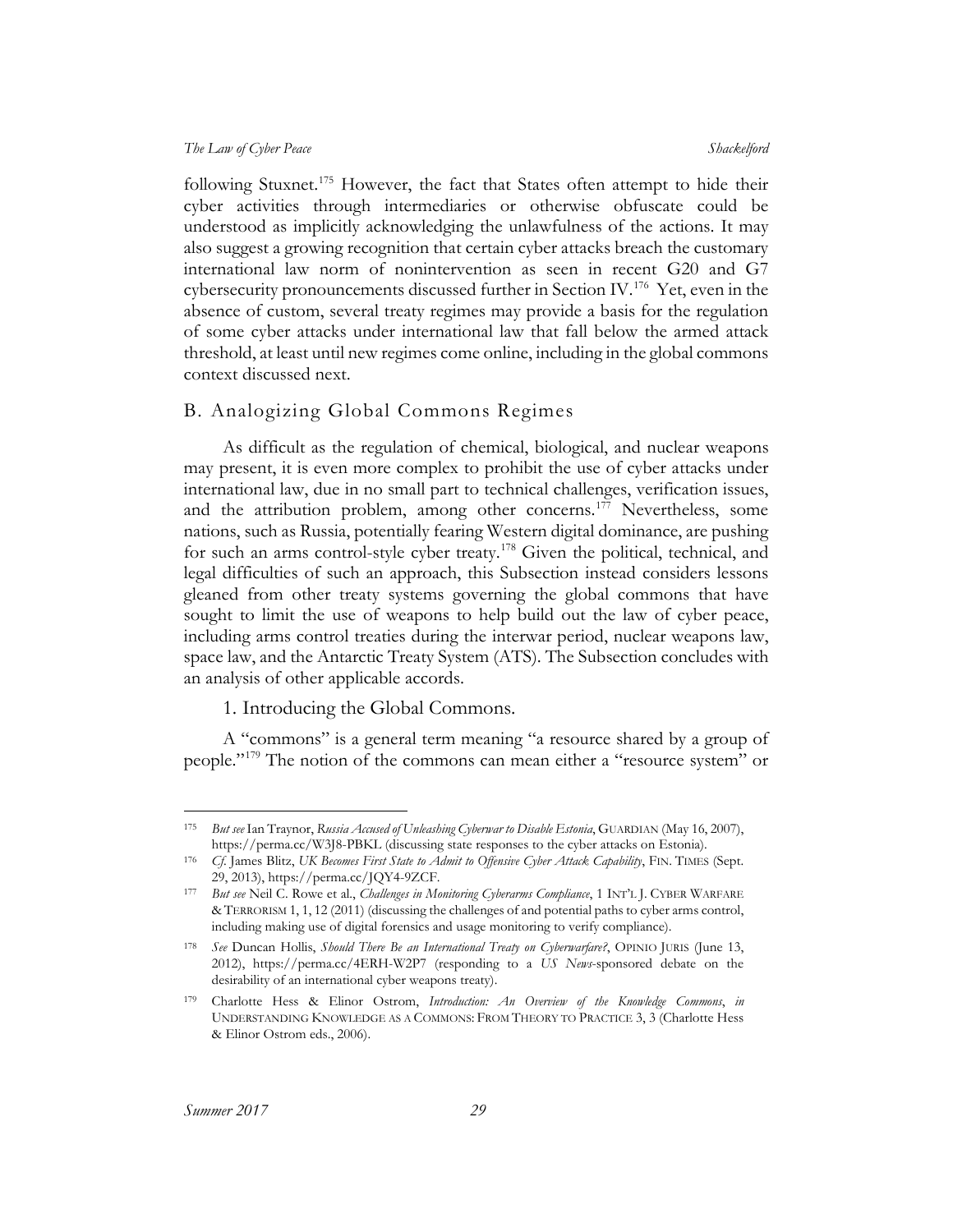"a property rights regime," depending on context.<sup>180</sup> As the term is used here, the notion is that certain areas (such as the sky, relevant in the climate change context) belong to all and should be preserved for posterity instead of private persons or the State exclusively managing the resource.<sup>[181](#page-30-1)</sup> Under international law, "commons" are the exception, not the rule, given that territorial sovereignty has in large part defined international relations and international law since the 1648 Treaty of Westphalia, which ushered in the modern nation-state system.[182](#page-30-2) The notion of the global commons posits that there are limits to national sovereignty in certain parts of the world, and that these areas should be "open to use by the [international] community but closed to exclusive appropriation" by treaty or custom.<sup>[183](#page-30-3)</sup> At its height, the global commons comprised nearly seventy-five percent of the earth's surface, including the high seas and Antarctica, as well as outer space, the atmosphere, and some argue, cyberspace.[184](#page-30-4) Some of these regions were gradually regulated to a greater or lesser extent not by individual countries, but by the international community at times through the vague Common Heritage of Mankind (CHM) concept.<sup>[185](#page-30-5)</sup> More recently, this trend has reversed itself; for instance, individual coastal nations, rather than the international community, now control the vast majority of readily accessible offshore resources.<sup>[186](#page-30-6)</sup> The same trend might be playing out in cyberspace where many nations are seeking to assert greater control online, further challenging the notion of cyberspace as a commons.[187](#page-30-7) Indeed, is cyberspace really still a commons, and for that matter, was it ever? Or is it being enclosed to such an extent that it is becoming a form of private property, or even an extension of national territory? Fundamentally, who enjoys sovereignty in cyberspace, and how might it be exercised? And why do these distinctions matter for cybersecurity?<sup>[188](#page-30-8)</sup> These are the questions that drive the analysis of the "cyber pseudo-commons," necessitating an analysis of other global commons regions to glean governance best practices. These examples are framed around historic lessons and policy options from each applicable regime,

<span id="page-30-0"></span> <sup>180</sup> *Id*. at 5.

<span id="page-30-2"></span><span id="page-30-1"></span><sup>181</sup> *See, for example*, J. E. S. Fawcett, *How Free Are the Seas?*, 49 INT'L AFF. 14, 14 (1973).

<sup>182</sup> *See* Leo Gross, *The Peace of Westphalia, 1648–1948*, 42 AM. J. INT'L L. 20, 20, 26 (1948).

<span id="page-30-3"></span><sup>183</sup> CHRISTOPHER C. JOYNER, GOVERNING THE FROZEN COMMONS: THE ANTARCTIC REGIME AND ENVIRONMENTAL PROTECTION 222 (1998); Geert van Calster, *International Law and Sovereignty in the Age of Globalization*, INT'L L. & INST., at 2–3, https://perma.cc/CZ8R-VKW8.

<span id="page-30-4"></span><sup>184</sup> *See, for example*, Mark E. Redden & Michael P. Hughes, NAT'L DEF. UNIV., SF NO. 259, GLOBAL COMMONS AND DOMAIN INTERRELATIONSHIPS: TIME FOR A NEW CONCEPTUAL FRAMEWORK?, 1– 3 (2010), https://perma.cc/54CY-8DAS .

<span id="page-30-5"></span><sup>185</sup> *See* KEMAL BASLAR, THE CONCEPT OF THE COMMON HERITAGE OF MANKIND IN INTERNATIONAL LAW xix–xx (1998).

<span id="page-30-6"></span><sup>186</sup> *Id*. at 225–26.

<span id="page-30-7"></span><sup>187</sup> *See* Paul Tassi, *The Philippines Passes a Cybercrime Prevention Act that Makes SOPA Look Reasonable*, FORBES (Oct. 2, 2012), https://perma.cc/L672-8BLK.

<span id="page-30-8"></span><sup>188</sup> For more on these topics, *see* SHACKELFORD *supra* note [10,](#page-4-9) at 52–110.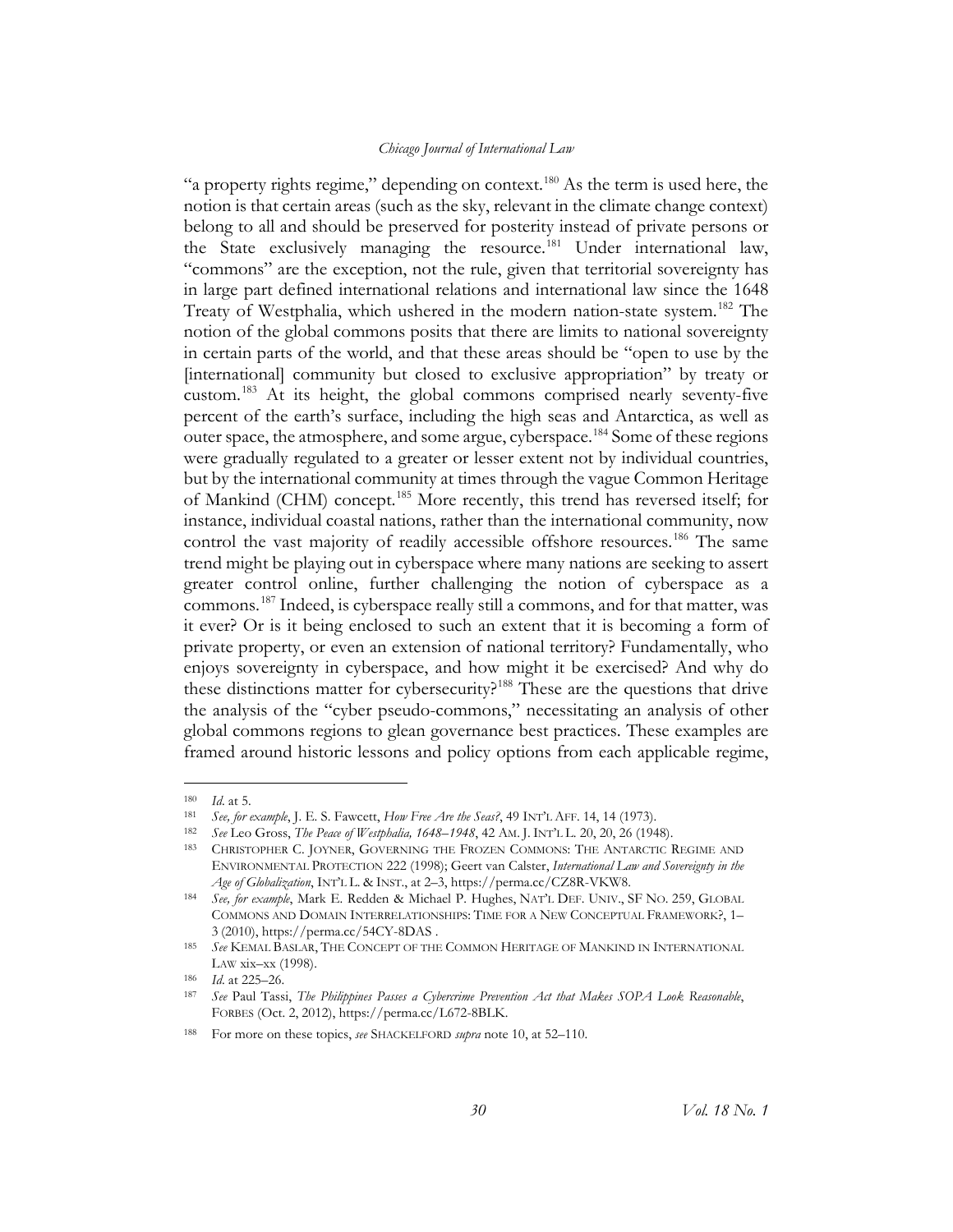<span id="page-31-0"></span>which are in turn summarized in Section IV as part of a polycentric approach to building out a law of cyber peace.

2. From the Digital Frontier to the Final Frontier: Arms Limitation in Space Law as an Analogy for Cyber War.

Outer space is inherently similar to cyberspace; both are vast areas encompassing both territorial and extraterritorial components. Like the weapons systems that have been developed to attack satellites, cyber attacks could have a large-scale strategic impact, both on terrestrial and orbiting assets.<sup>[189](#page-31-2)</sup> In short, the use of either anti-satellite or sophisticated cyber weapons can be game changers. More broadly, both outer space and cyberspace are domains in which intelligence gathering has been widely tolerated, even though the outcry has been greater in the case of cyber espionage than orbital reconnaissance.<sup>[190](#page-31-3)</sup> The nature of cyberspace also makes tracking difficult, because even though the physical Internet is routed in particular jurisdictions, controlling the packets of information that comprise cyberspace is another matter.<sup>[191](#page-31-4)</sup> Similarly, "[s]pacecraft and satellites in orbit pass above many different sovereign jurisdictions,"[192](#page-31-5) similar to the myriad jurisdictions through which cyber attacks transit.<sup>[193](#page-31-6)</sup>

<span id="page-31-9"></span><span id="page-31-1"></span>Space and telecommunications systems are intertwined with cyberspace, including in such areas as imagery collection, navigation, and signals intelligence, to say nothing of sustainable use discussed further below.<sup>194</sup> However, space law's failure to address whether the legal regime applies during an armed conflict limits its utility as applied to promoting cyber peace. Moreover, the military use of space was not forbidden by the OST, while, according to the Department of Defense (DOD), "[t]here is no legal prohibition against developing and using space control weapons,"<sup>[195](#page-31-8)</sup> for example, save for placing nuclear weapons or other weapons of

 $\overline{a}$ 

<span id="page-31-2"></span><sup>189</sup> NATIONAL ACADEMIES, *supra* note [9,](#page-4-10) at 296–97.

<span id="page-31-3"></span><sup>190</sup> *See, for example*, James W. Gabberty, *Understanding Motives of Recent Cyber Attacks Against US*, HILL CONG. BLOG (Mar. 11, 2013), https://perma.cc/5LML-TTNL.

<span id="page-31-5"></span><span id="page-31-4"></span><sup>191</sup> For more on this topic, *see* SHACKELFORD, *supra* note [10,](#page-4-9) at 52–110.

<sup>192</sup> Julie J. C. H. Ryan, Daniel J. Ryan, & Eneken Tikk, *Cybersecurity Regulation: Using Analogies to Develop Frameworks for Regulation*, *in* INTERNATIONAL CYBER SECURITY LEGAL & POLICY PROCEEDINGS 76, 89 (Eneken Tikk & Anna-Maria Talihärm eds., 2010).

<span id="page-31-6"></span><sup>193</sup> *See* THOMAS GRAHAM JR. ET AL., SPY SATELLITES AND OTHER INTELLIGENCE TECHNOLOGIES THAT CHANGED HISTORY 36–38 (2007); Treaty on Principles Governing the Activities of States in the Exploration and Use of Outer Space, Including the Moon and Other Celestial Bodies, Jan. 27, 1967, 18 U.S.T. 2410, 610 U.N.T.S. 205 (entered into force Oct. 10, 1967) [hereinafter OST]; NATIONAL ACADEMIES, *supra* not[e 9,](#page-4-10) at 296–97.

<span id="page-31-7"></span><sup>194</sup> U.S. DEP'T DEF., OFF. GEN. COUNS., AN ASSESSMENT OF INTERNATIONAL LEGAL ISSUES IN INFORMATION OPERATIONS 26 (2d ed. 1999) [hereinafter DOD ASSESSMENT]; U.S. DEP'T DEF., CYBERSPACE POLICY REPORT 9 (2011).

<span id="page-31-8"></span><sup>195</sup> DOD ASSESSMENT, *supra* note [194,](#page-31-1) at 31.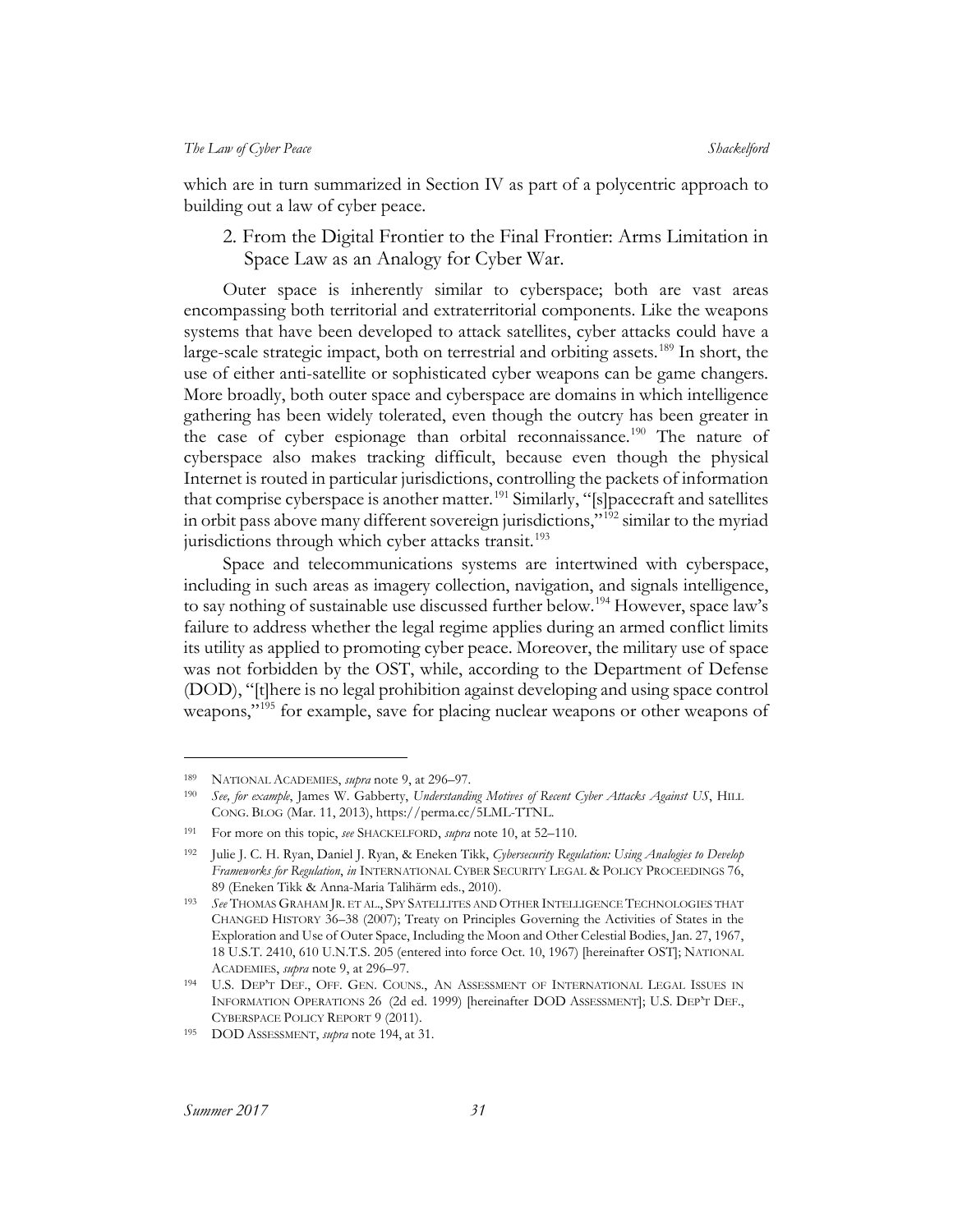mass destruction (WMDs) into orbit.<sup>[196](#page-32-0)</sup> A growing list of nations is developing space weapons.<sup>[197](#page-32-1)</sup> Vision for 2020, a 1998 U.S. government report, explains that the U.S. should dominate space, a view shared by retired General Joseph W. Ashy, formerly of U.S. Space Command, who has said: "It's politically sensitive, but it's going to happen . . . we're going to fight *in* space."[198](#page-32-2)

International efforts to form a legal regime for space weapons have been nearly as happenstance as those aimed at limiting cyber weapons.<sup>[199](#page-32-3)</sup> Russia and China have advocated for an expanded regime to control both space and cyber weapons.<sup>[200](#page-32-4)</sup> Yet unlike the sophisticated infrastructure and advanced technology needed to develop and deploy space weapons, nearly all nations participate in the Information Age to some degree, whereas only some eighty nations have engaged in space exploration, and fewer still could be considered actively spacefaring.<sup>[201](#page-32-5)</sup> Barring a major conflict, most States do not expect or have the resources "to be either an attacker or a defender" in space in the near term.<sup>[202](#page-32-6)</sup> In contrast, nearly "all states can reasonably expect to be both"[203](#page-32-7) an attacker and defender in cyberspace to some degree, which can make reaching consensus difficult.

In summary, analogizing space law illustrates that it is possible to regulate an area of the global commons to bar the most egregious military weapons systems, as this regime has done with nuclear weapons placed in orbit. Space law, however, does not fit the mold of cyber peace given the prevalence of cyber attacks, none of which are equivalent to a WMD attack.<sup>[204](#page-32-8)</sup> There is no cyber equivalent of a nuclear weapon––no single attack now known that can, by itself, bring a country to its knees.<sup>[205](#page-32-9)</sup> A more apt analogy may be the collective action problem of space junk. Some estimates place the total number of objects capable of damaging a

<span id="page-32-0"></span> <sup>196</sup> OST, *supra* note [193,](#page-31-9) at art. 4.

<span id="page-32-1"></span><sup>197</sup> *See* Jeremy Hsu, *Is a New Space Weapon Race Heating Up?*, SPACE.COM (May 5, 2010), https://perma.cc/8B5E-D9FX.

<span id="page-32-2"></span><sup>198</sup> Karl Grossman & Judith Long, *Waging War in Space*, THE NATION (Dec. 9, 1999), https://perma.cc/6U5B-C9EN (emphasis in original).

<span id="page-32-3"></span><sup>199</sup> *See, for example,* Turner Brinton, *Obama's Proposed Space Weapon Ban Draws Mixed Response*, SPACE.COM (Feb. 4, 2009), https://perma.cc/42FK-NQY9.

<span id="page-32-4"></span><sup>200</sup> *See* Press Release, General Assembly, Prevention of Outer Space Arms Race, Ratification of Nuclear Test-Ban Treaty Among Issues Addressed by Texts Introduced in First Committee, U.N. Press Release GA/DIS/3233 (Oct. 15, 2002), https://perma.cc/J49G-XXPX; Hollis, *supra* at not[e 178.](#page-29-7)

<span id="page-32-5"></span><sup>201</sup> *See The 10 Countries Most Active in Space*, AEROSPACE-TECHNOLOGY.COM, *available at* https://perma.cc/6Z92-XSVL (last visited on May, 17, 2017).

<span id="page-32-6"></span><sup>202</sup> DOD ASSESSMENT, *supra* note [194,](#page-31-1) at 48.

<span id="page-32-7"></span><sup>203</sup> *Id*.

<span id="page-32-8"></span><sup>204</sup> Other space law treaties relating to liability claims resulting from space activities, registration of objects launched into space, the governance of the Moon, or satellite regulations have little if any applicability to cyber attacks and so are beyond the bounds of this study. 205 Steven Cherry, *Sons of Stuxnet*, IEEE SPECTRUM (Dec. 14, 2011), https://perma.cc/KW8X-MDY7.

<span id="page-32-9"></span>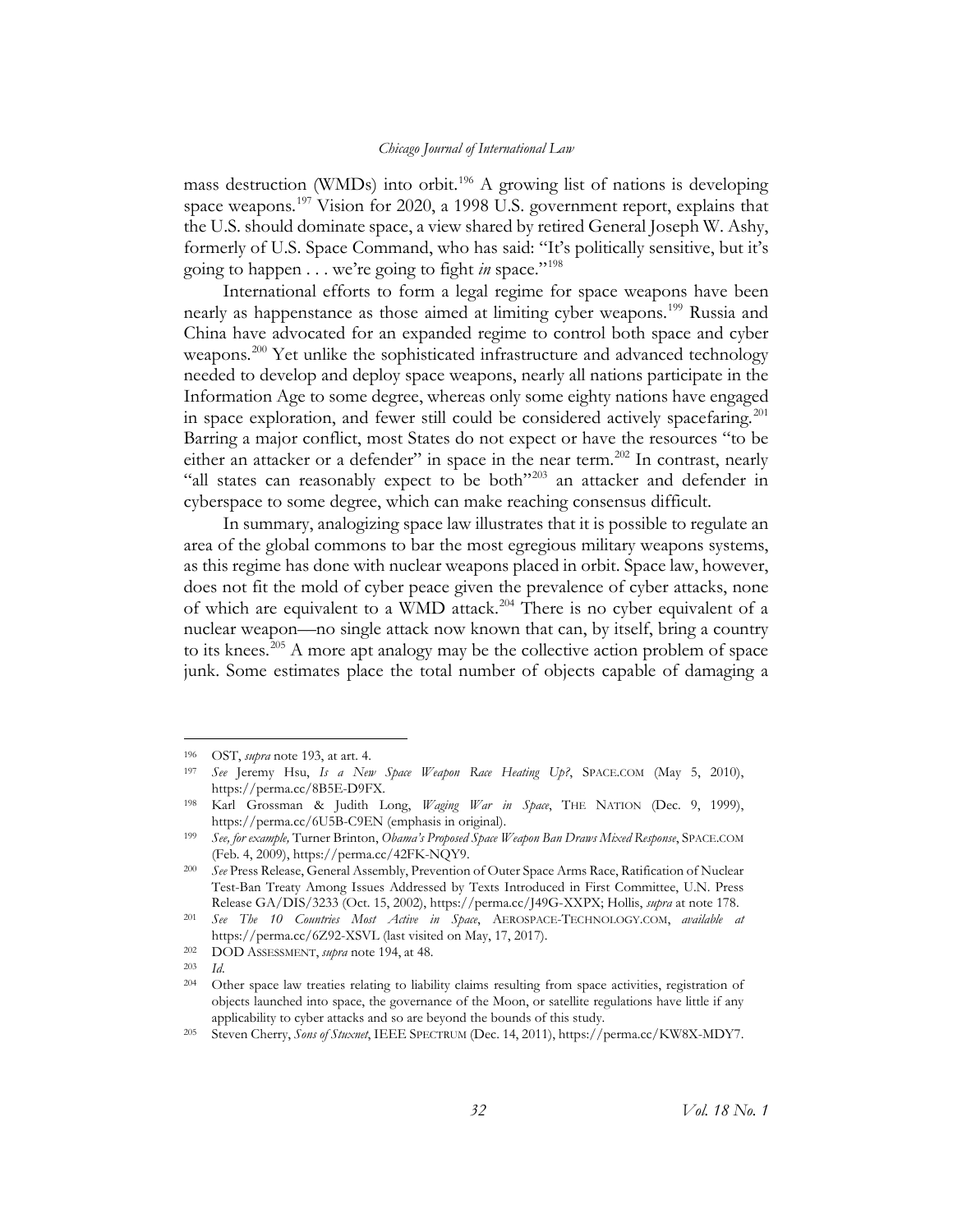spacecraft at more than thirty-five million, making attribution difficult.<sup>[206](#page-33-1)</sup> As with a stray bolt damaging a satellite, a piece of malware can wreak havoc with disparate websites and networks. As of 2015, however, there has been little multilateral agreement on how to better manage orbital debris, though limited polycentric initiatives have been undertaken that could be informative to cyber peacebuilding.<sup>[207](#page-33-2)</sup> Instead of finding analogies to ban certain types of code then, might it be possible (and desirable) to regulate *all* cyber attacks under public international law?

<span id="page-33-0"></span>3. Freeze the Code: The Antarctic Treaty System Approach to Cyber Attacks.

Rather than banning only certain types of cyber attacks, another (admittedly difficult and complex) option to consider is regulating all cyber attacks. The Antarctic Treaty, which besides managing a continent was the first arms control treaty of the Cold War, provides a fruitful analogue because it goes further than the OST and bans *all* military activities.<sup>[208](#page-33-3)</sup> The main objective of the Antarctic Treaty System (ATS) is to ensure "that Antarctica shall continue forever to be used exclusively for peaceful purposes."<sup>[209](#page-33-4)</sup> Like Antarctica, the Internet is a rich resource, being a repository of knowledge and a vital channel for commerce and communications. However, imposing a freeze on developing new software that could be used to launch malicious exploits, even if it were possible, would likely not be preferable given that it could stifle innovation, among other legitimate concerns.[210](#page-33-5) Nor would a traditional international accord likely be capable of keeping up with rapidly changing IT, necessitating a kind of standing publicprivate committee of cybersecurity experts that could analyze industry best practices and help identify new security threats as they arise. Subsequent enforcement and coordination would thereafter pose daunting challenges. On the surface, then, it appears that neither barring certain malignant code nor all possible variations of cyber attacks under international law is an effective, efficient

<span id="page-33-1"></span> <sup>206</sup> *See* Ronald L. Spencer, Jr., *International Space Law: A Basis for National Regulation*, *in* NATIONAL REGULATION OF SPACE ACTIVITIES 1, 4 (Ram S. Jakhu ed., 2010).

<span id="page-33-2"></span><sup>207</sup> *See* Frank A. Rose, Remarks at the UN Institute for Disarmament Research, Space Security Conference, in Geneva, Switzerland: Laying the Groundwork for a Stable and Sustainable Space Environment (Mar. 29, 2012), https://perma.cc/6CLN-MY7T; COPUOS Space Debris Mitigation Guidelines (2010), U.N. OOSA, https://perma.cc/4T99-E866 (last visited Nov. 11, 2013); Scott J. Shackelford, *Governing the Final Frontier: A Polycentric Approach to Managing Space Weaponization and Debris*, 51 AM. BUS. L.J. 429, 430 (2014).

<span id="page-33-3"></span><sup>208</sup> Antarctic Treaty art. 1, ¶ 1, Dec. 1, 1959, 12 U.S.T. 794, 402 U.N.T.S. 72 (defining "peaceful purposes" in Antarctica as banning "any measures of a military nature").

<sup>209</sup> *Id*. at pmbl.

<span id="page-33-5"></span><span id="page-33-4"></span><sup>210</sup> *See, for example*, Jack Goldsmith, *Cybersecurity Treaties: A Skeptical View*, HOOVER INST., at 12, https://perma.cc/P9HY-UQKD.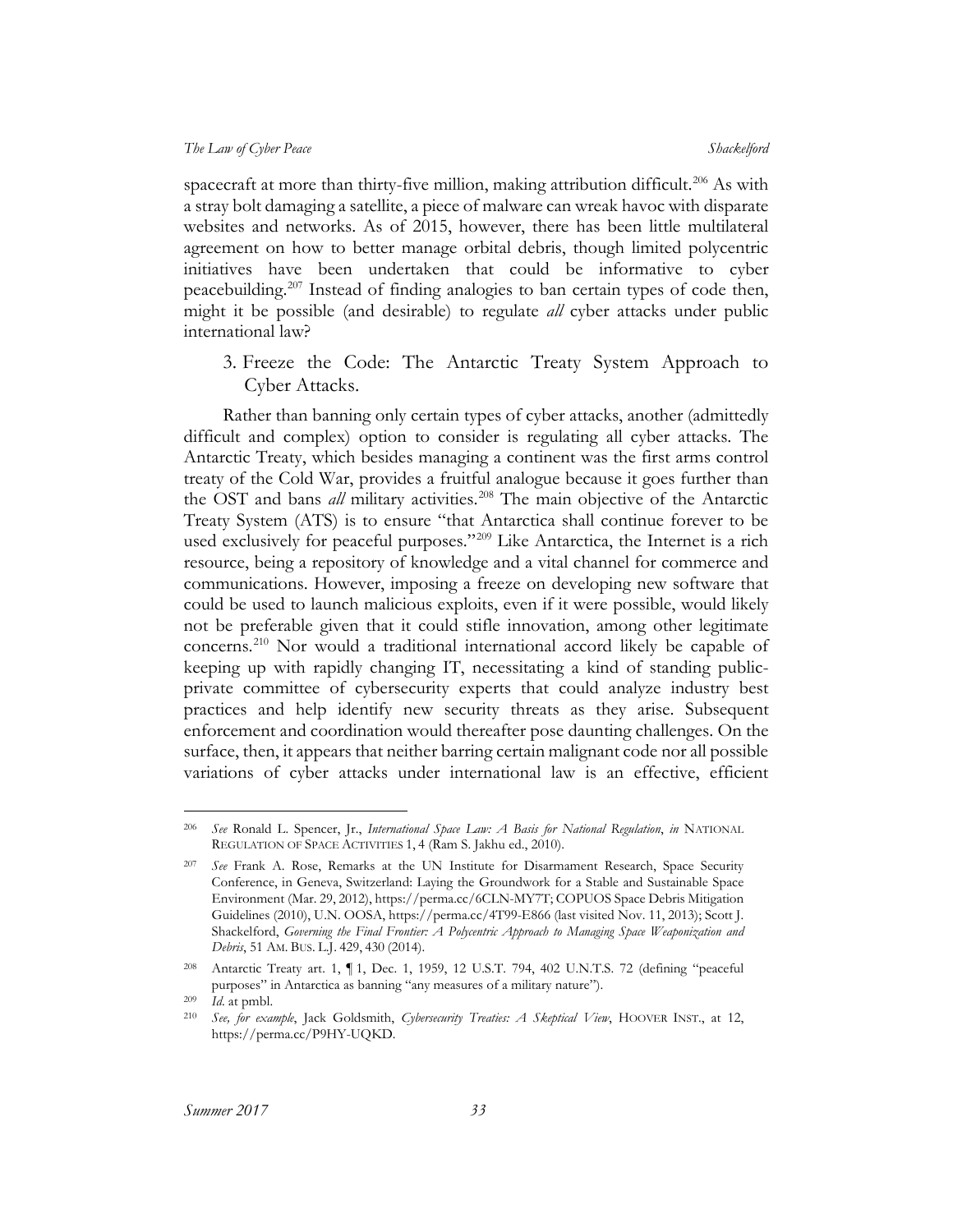response to the cyber threat without substantial technological improvements.<sup>[211](#page-34-1)</sup> What then about the potential of using either atmospheric governance or international communications to prosecute attackers and their facilitators?

#### 4. On Climate Change and Cyber Attacks.

<span id="page-34-0"></span>It is difficult to think of two issues with a greater potential to negatively impact both our natural environment and the global economy than climate change and cyber attacks. Though the long-term estimates on both are notoriously hard to pin down, contested estimates on the cost of cyber attacks range from approximately \$400 billion for 2014 to more than \$3 trillion by 2020. [212](#page-34-2) Similarly, the cost of climate change has been estimated at some \$1.2 trillion annually, which works out to roughly 1.6 percent of global GDP.<sup>[213](#page-34-3)</sup> Moreover, although the atmosphere and cyberspace are distinct extraterritorial arenas, they share similar problems of overuse, difficulties of enforcement, and the associated challenges of collective inaction and free riders.<sup>[214](#page-34-4)</sup> It is also true that actions taken by a multiplicity of actors on different governance scales (from local to global) can impact both the global climate change problem and the cause of promoting cyber peace. This is part and parcel of the literature on polycentric governance sometimes called the Bloomington School of Political Economy—which is quickly coming into vogue as the preferred model of tackling "new" global collective action problems, marking a shift from twentieth century models of global commons governance and is discussed further in Section IV.

Applying the complete corpus of international environmental law, or even that segment focusing on atmospheric governance, is beyond the scope of this Article.<sup>[215](#page-34-5)</sup> However, there are targeted lessons from the ongoing climate change negotiations that deserve attention, beginning with the Montreal Protocol before moving on to the Twenty-First U.N. Framework Convention on Climate Change (UNFCCC) Conference of the Parties (COP21) 2015 meeting in Paris.[216](#page-34-6)

Much like Rachel Carson's *Silent Spring* helped jumpstart a global conversation about the state of environmental protection, and Garrett Hardin's article *The Tragedy of the Commons* helped popularize the dangers of open access regimes, another article, this time by three British scientists, helped precipitate

<span id="page-34-1"></span> <sup>211</sup> *But see* Rowe et al., *supra* note [177,](#page-29-8) at 12 (making the case that cyber arms control is possible using current technology).

<span id="page-34-2"></span><sup>212</sup> *See, for example*, *Net Losses: Estimating the Global Cost of Cybercrime*, CSIS at 2 (2014), https://perma.cc/75GL-V54K; *Cyberattacks Fallout Could Cost the Global Economy \$3 Trillion by 2020*, TECH. REP*.* (Feb. 20, 2014), https://perma.cc/RTC2-VF9W.

<span id="page-34-3"></span><sup>213</sup> *See* Fiona Harvey, *Climate Change is Already Damaging Global Economy, Report Finds*, GUARDIAN (Sept. 15, 2012), https://perma.cc/2WEP-89TW.

<span id="page-34-4"></span><sup>214</sup> *See* Ostrom, *supra* not[e 31.](#page-8-6)

<span id="page-34-5"></span><sup>215</sup> For more on this area, see Shackelford & Fort, *Sustainable Cybersecurity*, *supra* note [16.](#page-5-3)

<span id="page-34-6"></span><sup>216</sup> *See* Paris Agreement, EUR. COMM'N, https://perma.cc/QC2E-L6J6.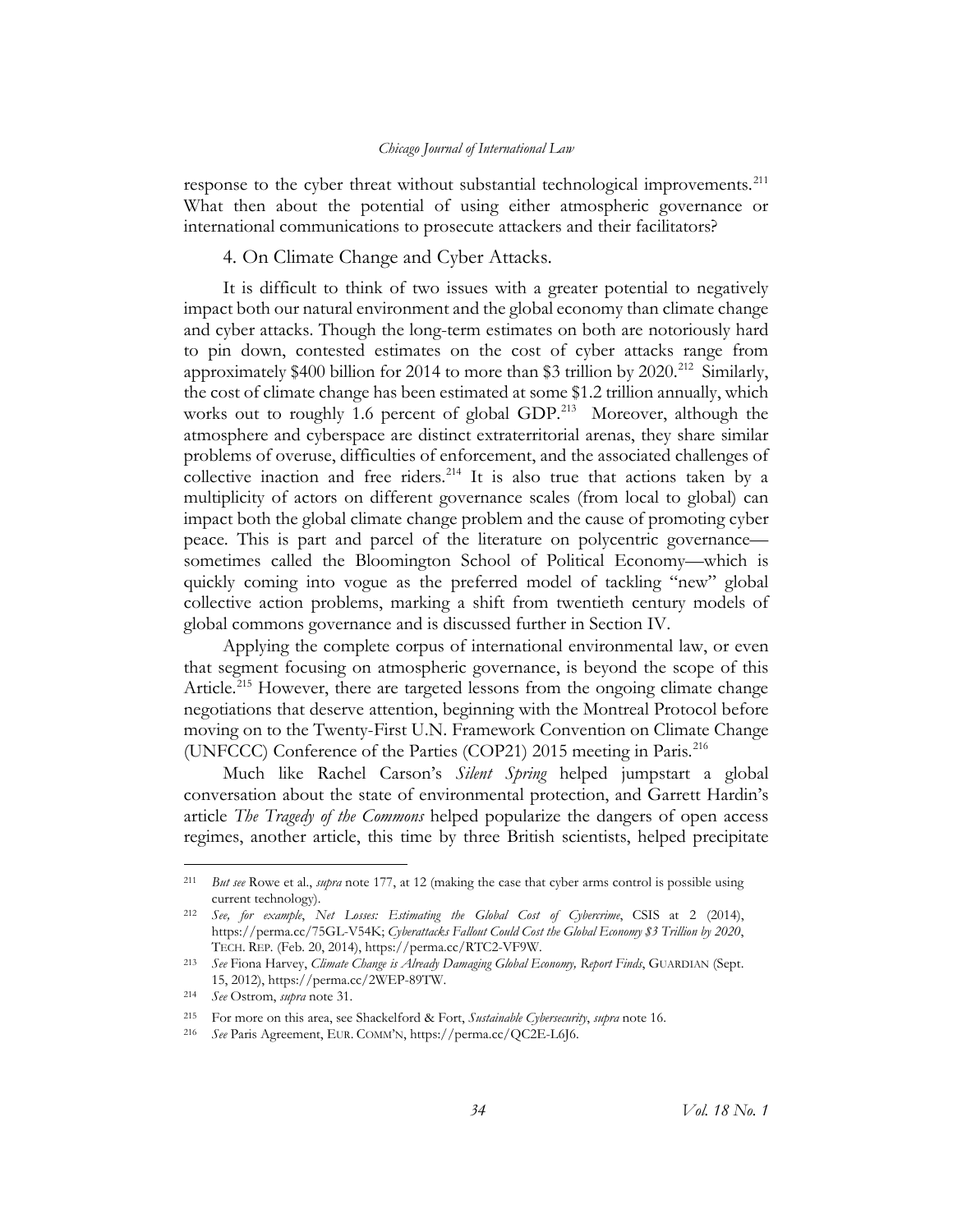arguably the most successful international treaty in history—the Montreal Protocol—which, in 2009, became the first U.N. treaty to achieve universal ratification after the U.N. Charter itself.<sup>[217](#page-35-2)</sup> Why has the Montreal Protocol been so successful, and what lessons does it hold for climate change and for that matter cybersecurity? In short, the science was clear, scarcity was plain, alternatives were available, and geopolitics was simpler.<sup>[218](#page-35-3)</sup> This state of affairs stands in opposition to how the climate change context during the UNFCCC COP process, which were long mired in geopolitical, international economic, and security challenges, as were brought into sharp relief at COP15 in 2009.<sup>[219](#page-35-4)</sup> COP21 succeeded where COP15 failed largely because of the high number of serious national climate pledges on the lead up to the conference itself, with the U.S.-China announcement on bilateral emissions reductions leading the way.<sup>[220](#page-35-5)</sup> By July 2015, nearly five months before COP21 would convene, more than a dozen nations, plus the E.U., had made climate pledges, with many more to come.<sup>[221](#page-35-6)</sup> Analogizing atmospheric governance to promoting cyber peace, a push could be made to follow the COP21 approach in the cyber context and encourage transparency, such as by nations announcing pledges that best fit their unique national circumstances ahead of multi-stakeholder cybersecurity forums. The U.S.-China G2 Cybersecurity Code of Conduct is a helpful step forward in this direction, as are the G20 and G7 cybersecurity pronouncements discussed further in Section IV.

#### <span id="page-35-1"></span>5. Applying the Law of the Sea to Promote Cyber Peace.

<span id="page-35-0"></span>The Law of the Sea (LOS), like outer space, Antarctica, and the atmosphere, enjoys parallels with cyberspace. The codification process that resulted in the first United Nations Convention on the Law of the Sea (UNCLOS) treaty began in 1945, leading to UNCLOS I in 1958.<sup>[222](#page-35-7)</sup> However, UNCLOS I did not sufficiently address concerns about the legal status of the deep seabed lying underneath the high seas, highlighting the need for further negotiations.<sup>[223](#page-35-8)</sup> Relatively little was accomplished at UNCLOS II due to geopolitical divides.<sup>[224](#page-35-9)</sup> This served as an

<span id="page-35-2"></span> <sup>217</sup> *See* Key Achievements of the Montreal Protocol to Date, ZONE SECRETARIAT, https://perma.cc/7BVF-2QJR.

<span id="page-35-3"></span><sup>218</sup> For more on this topic, see Shackelford, *On Climate Change and Cyber Attacks*, *supra* note [16.](#page-5-3)

<span id="page-35-4"></span><sup>219</sup> *See Key Powers Reach Compromise at Climate Summit*, BBC NEWS (Dec. 19, 2009), https://perma.cc/BX4K-U3KP.

<span id="page-35-5"></span><sup>220</sup> WHITE HOUSE, FACT SHEET: U.S.-CHINA JOINT ANNOUNCEMENT ON CLIMATE CHANGE AND CLEAN ENERGY COOPERATION, https://perma.cc/M6TU-26LL.

<span id="page-35-6"></span><sup>221</sup> *See* Nell Greenfieldboyce, *U.N. Holds Climate Talks In New York Ahead Of Paris Meeting*, NPR (June 29, 2015), http://www.npr.org/2015/06/29/418641168/u-n-holds-climate-talks-in-new-yorkahead-of-paris-meeting.

<span id="page-35-7"></span><sup>222</sup> SUSAN J. BUCK, THE GLOBAL COMMONS: AN INTRODUCTION 85 (1998).

<span id="page-35-8"></span><sup>223</sup> *See* Christopher C. Joyner, *Antarctica and the Law of the Sea: An Introductory Overview*, 13 OCEAN DEV. & INT'L L. 277, 281 (1983); BUCK, *supra* not[e 222,](#page-35-1) at 86.

<span id="page-35-9"></span><sup>224</sup> BUCK, *supra* note [222,](#page-35-1) at 86.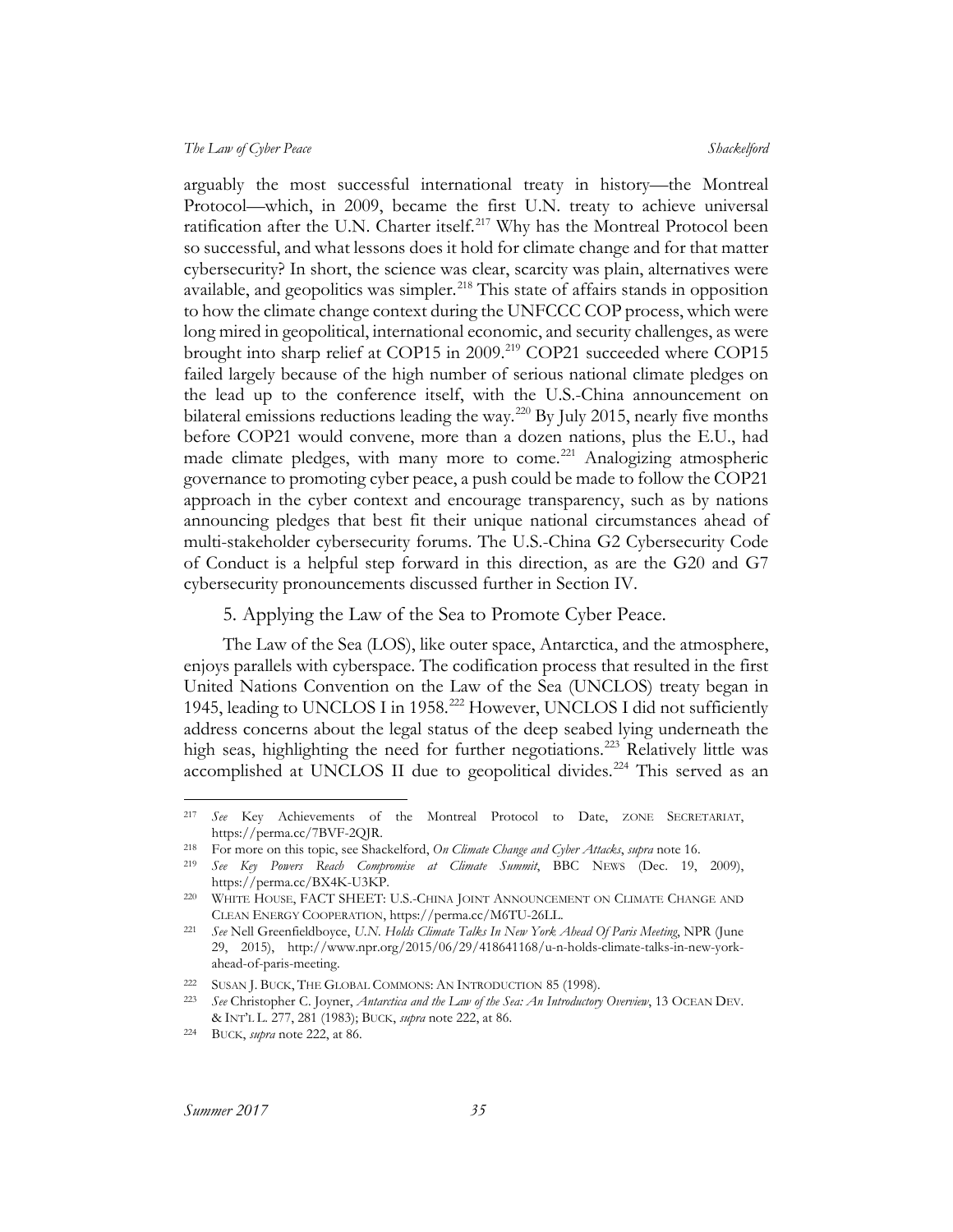impetus for UNCLOS III, which was tasked with regulating the use, exploration, and exploitation of all living and non-living resources of the high seas, $^{225}$  $^{225}$  $^{225}$  a vast area comprising more than seventy percent of the planet's surface.<sup>[226](#page-36-1)</sup> Still, the role of the private sector remained truncated, a cautionary tale when considering paths toward revamping Internet governance to promote cyber peace. As the deep seabed mining provisions of UNCLOS proved unsatisfactory to the developed world, the treaty was amended in 1994 to better comport with private economic development, $^{227}$  $^{227}$  $^{227}$ provisions that are now being put to the test with the uptick in deep seabed exploration by mining firms.<sup>[228](#page-36-3)</sup>

Among the provisions of UNCLOS III that may be applied to cybersecurity include Article 19, which states that a nation should not use another "nation's territorial sea to engage in activities prejudicial to the peace, good order, or security of the coastal State."[229](#page-36-4) This prohibition includes the collection of information, distribution of propaganda, or interference with systems of communications<sup>230</sup> provisions that have direct application to such exploits as Distributed Denial of Service (DDoS) attacks. Moreover, Article 113 requires domestic criminal legislation to punish willful damage to submarine cables,<sup>[231](#page-36-6)</sup> which represent the fiber-optic circulatory system of the global Internet. Depending on how broadly "damage" is conceived, $232$  an argument could be made that the Article 19 prohibition should also apply to Article 21 and 113 claims involving submarine cables.<sup>[233](#page-36-8)</sup> This could mean that, depending on State practice, cyber attackers who send code through submarine cables that come to shore in coastal States could be in breach of UNCLOS. However, this does not include enforcement mechanisms beyond calls for domestic criminal legislation, highlighting the need for State practice to mirror international treaty obligations if the law of cyber peace is to be an effective deterrent to cyber attackers.

<span id="page-36-0"></span> <sup>225</sup> *Id*. at 50, 87.

<span id="page-36-1"></span><sup>226</sup> *How Much Water is There On, In, and Above the Earth?,* U.S. GEOLOGICAL SERV., https://perma.cc/W6AG-YVAY.

<span id="page-36-2"></span><sup>227</sup> BUCK, *supra* note [222,](#page-35-1) at 91; Agreement Relating to the Implementation of Part XI of the United Nations Convention on the Law of the Sea of 10 December 1982, § 5, July 28, 1994, S. Treaty Doc. No. 103-39, 1836 U.N.T.S. 41; *see* David Shukman, *Deep Sea Mining 'Gold Rush' Moves Closer*, BBC (May 17, 2013), https://perma.cc/K2JC-EC5Q.

<span id="page-36-3"></span><sup>228</sup> *See U.N. Body Issues Exploration Contracts as Era of Deep Seabed Mining Nears*, JAPAN TIMES (July 25, 2015), https://perma.cc/7USX-GJHQ.

<span id="page-36-4"></span><sup>&</sup>lt;sup>229</sup> United Nations Convention on the Law of the Sea, art. 19, 1, Dec. 10, 1982, 1833 U.N.T.S. 397 [hereinafter UNCLOS]; DOD ASSESSMENT, *supra* note [194,](#page-31-1) at 34.

<span id="page-36-5"></span><sup>230</sup> UNCLOS, art.  $19(1)(c) - (d)$ , (k).

<span id="page-36-6"></span><sup>231</sup> *Id*. art. 113. *See also* art. 21(1)(c) (granting coastal states the option of passing laws to protect cables and pipelines); DOD ASSESSMENT, *supra* note [194,](#page-31-1) at 37 (expanding on these arguments).

<span id="page-36-7"></span><sup>232</sup> UNCLOS, at art. 19(1).

<span id="page-36-8"></span><sup>233</sup> *See* DOD ASSESSMENT, *supra* note [194,](#page-31-1) at 37.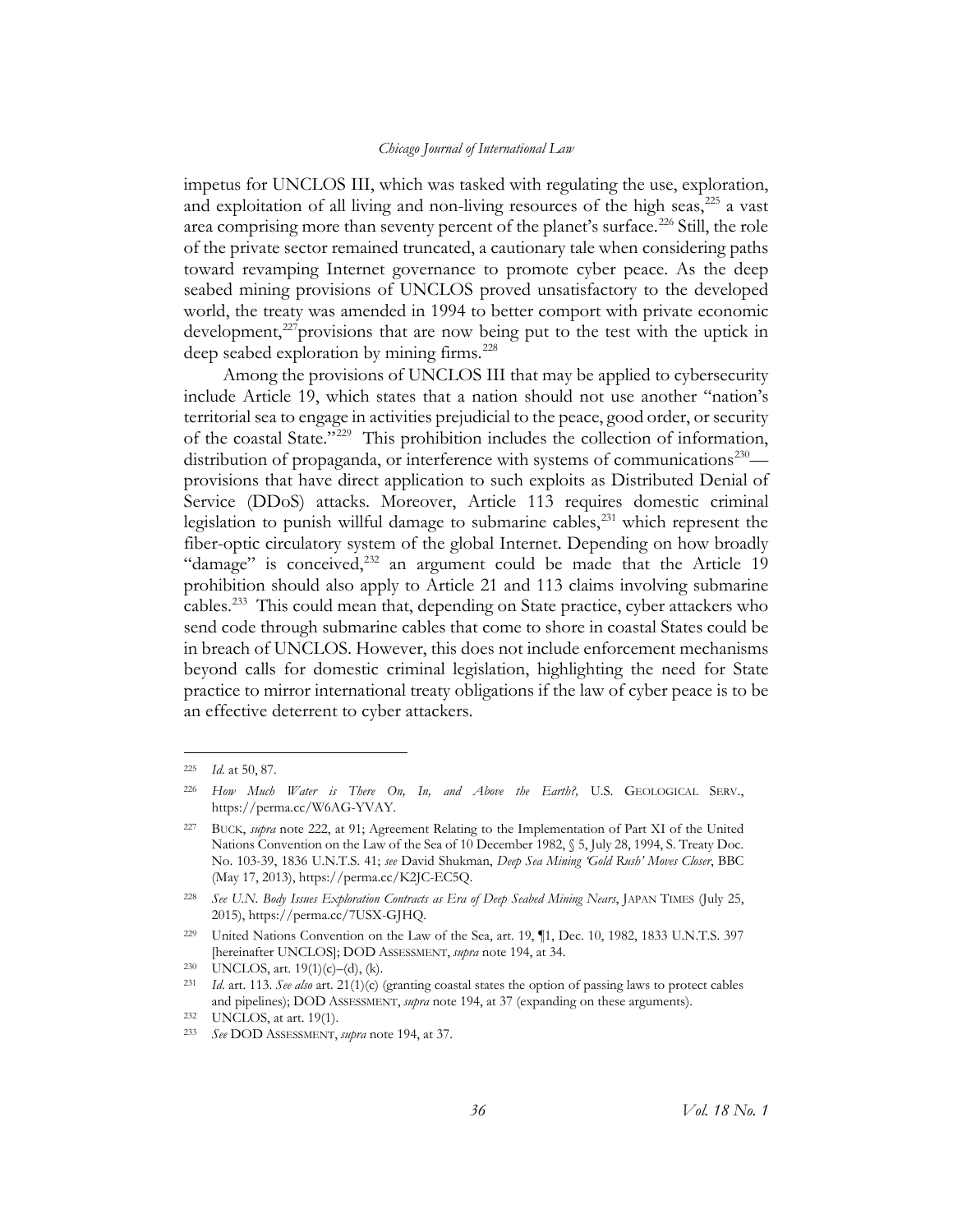UNCLOS is also an important example of a regime that was unsuccessful until it better recognized the needs of the private sector. Both proposed and existing legal regimes being applied to strengthen cyber peace should similarly ensure sufficient protections for private enterprise to promote engagement and spur innovation by not sidelining private entities as Internet governance evolves.<sup>[234](#page-37-2)</sup> Relatedly, the history of UNCLOS also underscores the importance of including non-state actors and effective public-private partnerships in polycentric efforts aimed at managing global common pool resources, $235$  including the Internet.

#### <span id="page-37-0"></span>C. Considering Other Applicable Accords

Building from the analysis of global commons regimes, this final Subsection investigates the utility of other applicable public accords—focusing on international telecommunications law, MLATs, and extradition treaties—before moving on to an analysis of governance gaps undertaken in Section IV.

#### 1. International Communications Law and Cyber Attacks.

<span id="page-37-1"></span>In many ways, the development of international communications law was the direct precursor to cyber law, beginning with agreements dating from the 1800s designed to protect the first submarine cables.<sup>[236](#page-37-4)</sup> A key focal point for modern telecommunications governance is the ITU, the oldest still-active intergovernmental organization in the world.<sup>237</sup> For more than 150 years, the ITU has been the primary organization responsible for multilateral telecom governance,  $^{238}$  and more recently it has also played a role in Internet governance.  $^{239}$  $^{239}$  $^{239}$ The ITU Convention militates against "harmful interference," defined in Annex 3 of the document as that which "endangers . . . *safety services*, or seriously degrades, obstructs or repeatedly interrupts a radio communication service."<sup>[240](#page-37-8)</sup> "Safety services" include technologies "used permanently or temporarily for the safeguarding of human life and property," which could conceivably refer to public services such as health, police, and public transport, along with critical

<span id="page-37-2"></span> <sup>234</sup> JOHN D. NEGROPONTE ET AL., DEFENDING AN OPEN, GLOBAL, SECURE, AND RESILIENT INTERNET 14 (Council on Foreign Rel. Independent Task Force Rep. No. 70, 2013).

<span id="page-37-5"></span><span id="page-37-4"></span><span id="page-37-3"></span><sup>235</sup> *See* BUCK, *supra* note [222,](#page-35-1) at 91.

<sup>236</sup> *See* DOD ASSESSMENT, *supra* note [194,](#page-31-1) at 4, 32–33.

<span id="page-37-6"></span><sup>237</sup> *See International Telecommunication Union*, U.N., https://perma.cc/J7AR-EYS2.

<sup>238</sup> *See* CHARLES H. KENNEDY & M. VERONICA PASTOR, AN INTRODUCTION TO INTERNATIONAL TELECOMMUNICATIONS LAW 30–33 (1996).

<span id="page-37-8"></span><span id="page-37-7"></span><sup>239</sup> For more on this topic, see SHACKELFORD, *supra* note [10,](#page-4-9) at 3–51, 312–66.

<sup>240</sup> International Telecommunications Convention, Nairobi, annex 2, Nov. 6, 1982, 32 U.S.T. 3821 (emphasis added).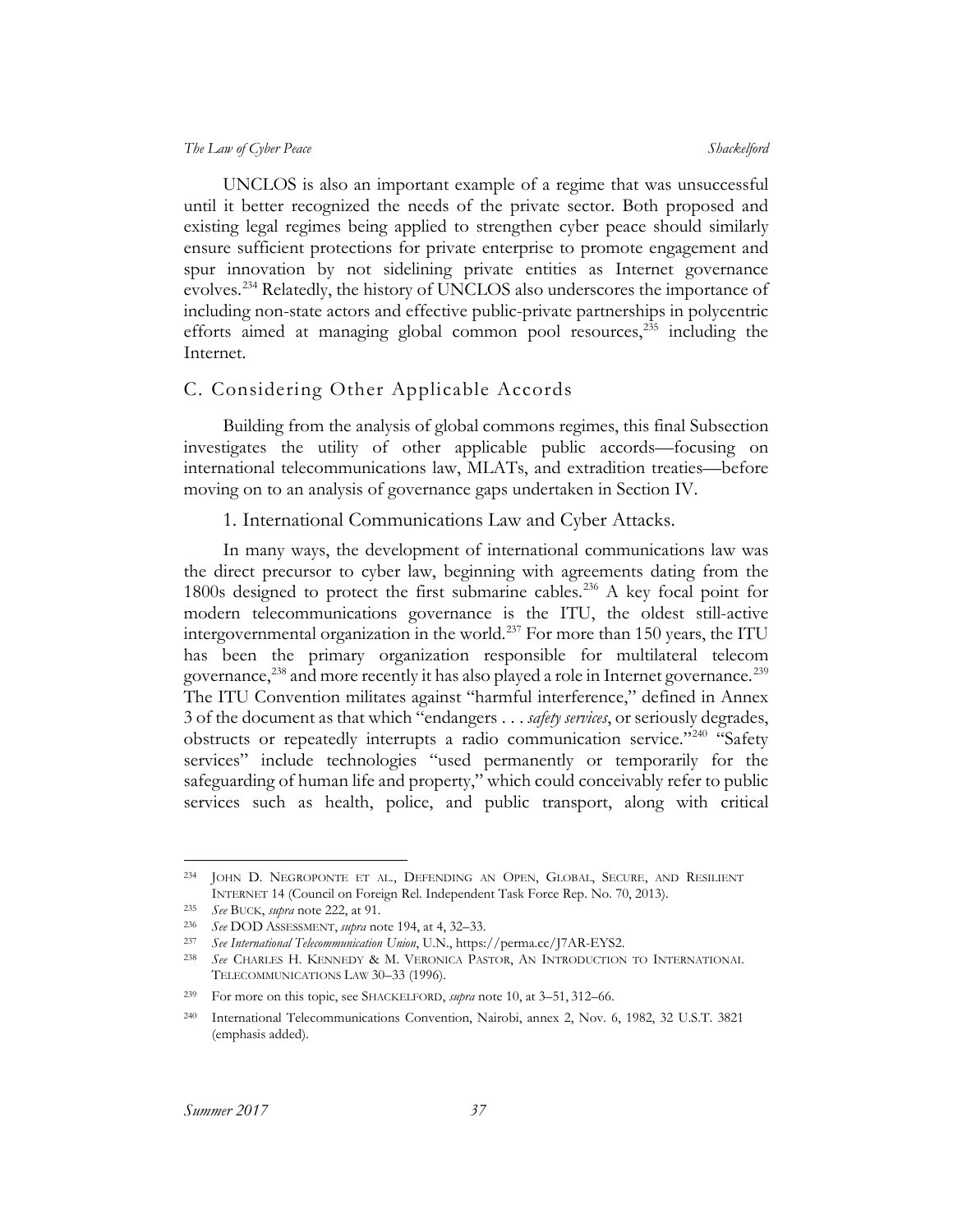infrastructure more generally, all of which are vulnerable to cyber attacks.<sup>[241](#page-38-1)</sup> However, the lack of mandatory enforcement mechanisms and its failure to apply during armed conflicts limits the efficacy of this regime, as does political resistance from some stakeholders to empower the ITU to have a larger role in enhancing global cybersecurity.<sup>[242](#page-38-2)</sup>

The ITU Convention also gives governments wide discretion in regulating private activity that "may appear dangerous to the security of the State,"<sup>[243](#page-38-3)</sup> including acts "contrary to ... public order, or to decency."<sup>244</sup> Such broad authority opens the door to a wide range of domestic regulatory interventions in Internet governance. Indeed, at least according to the U.S. DOD, international communications law currently "contains no direct and specific prohibition" against the use of cyber attacks "by military forces, even in peacetime."<sup>[245](#page-38-5)</sup> As a result, whereas elements within the ITU Charter may help the international community manage cyber attacks, it offers limited guidance in promoting cyber peace without additional support.

<span id="page-38-0"></span>2. Mutual Legal Assistance Treaties.

Numerous bilateral and multilateral treaties dealing with everything from legal assistance, extradition, diplomatic relations, and friendship, to status of forces agreements, also include provisions that impact cybersecurity. The U.S., for example, is party to dozens of MLATs that could be used to seek criminal prosecution of cyber attackers, especially those MLATs that either explicitly mention IT or are termed broadly enough to cover *all* law enforcement investigations.<sup>[246](#page-38-6)</sup> However, there are often no enforceable obligations under these treaties, limiting their utility, as seen in the 2007 alleged Russian cyber attacks on Estonia, and the 2013 episode regarding Russian President Vladimir Putin's refusal to extradite accused NSA leaker Edward Snowden to U.S. authorities despite the presence of a U.S.-Russia MLAT.<sup>247</sup> The U.S. is also "a party to more than a hundred bilateral extradition treaties."[248](#page-38-8) Without such accords, national

 <sup>241</sup> *Id.* at n.1.

<span id="page-38-2"></span><sup>242</sup> *But see* GLOBAL CYBERSECURITY INDEX, *supra* note [109](#page-19-6) (representing an effort by the ITU to enhance the transparency of global cybersecurity governance).

<span id="page-38-3"></span><sup>243</sup> DOD ASSESSMENT, *supra* note [194,](#page-31-1) at 33–34.

<span id="page-38-4"></span><sup>244</sup> Constitution of the International Telecommunications Union, art. 34, Dec. 22, 1992, https://perma.cc/SS4V-EHTV.

<span id="page-38-5"></span><sup>245</sup> *Id.* at 34.

<span id="page-38-6"></span><sup>246</sup> *See, for example*, U.S.–CANADA MLAT, S. TREATY DOC. NO. 100–14; 100th Cong., 2nd Sess. Exec. Rept. 100–28; 100th Cong, 2nd Sess. Exec. Rept 101–10; 101st Cong., 1st Sess. XXIV ILM No. 4, 7/85, 1092–99.

<span id="page-38-7"></span><sup>247</sup> *See* U.S.–Russia MLAT, S. TREATY DOC. NO. 106–22 (1999).

<span id="page-38-8"></span><span id="page-38-1"></span><sup>248</sup> DOD ASSESSMENT, *supra* not[e 194,](#page-31-1) at 33; *see* U.S. TREATIES OF EXTRADITION, CORNELL UNIV. LAW SCHOOL, at 6-9, https://perma.cc/T8XQ-FA5L.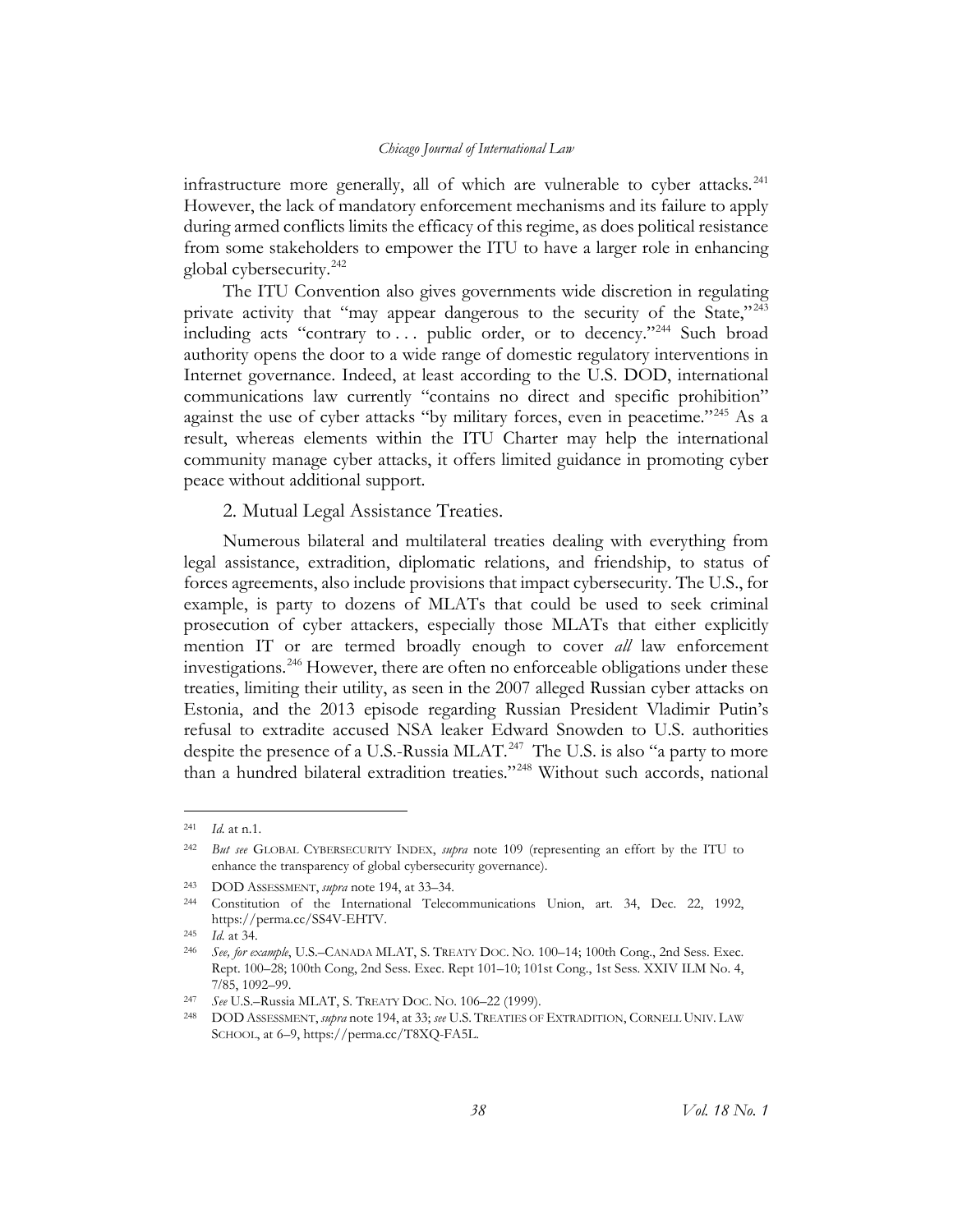governments would "have neither an international obligation nor the domestic authority to deliver custody of an individual" for prosecution in a foreign jurisdiction.<sup>249</sup> These treaties could be amended to more effectively bring the perpetrators of cyber attacks to justice, such as by including incentives for information sharing, sanctions for noncompliance, and making their coverage more explicit. There is, in fact, an effort to update the U.S.-U.K. MLAT along these lines.[250](#page-39-2) States may be willing to expend the political capital to make these revisions due to the gravity of the cyber risk that they face, along with the increasing clarity surrounding the extent of interconnection within the global networked commons.

#### 3. Extradition Treaties and Diplomatic Relations.

<span id="page-39-0"></span>Another avenue to promote cyber peace would be to leverage existing treaties to help safeguard certain tempting targets such as embassies. The 1961 Vienna Convention on Diplomatic Relations enshrines the right of "inviolability of the premises" of a diplomatic mission, its archives, private residences and property of its agents, and its communications.<sup>[251](#page-39-3)</sup> Applied to the law of cyber peace, then, this regime could protect all transmissions made to and from government embassies and missions against cyber attacks or espionage. This regime would be applicable in attacks that have already been waged against Russian and Japanese embassies, among others.<sup>[252](#page-39-4)</sup> The reverse has also occurred, such as when the U.S. declared Venezuela's consul general a persona non grata after she allegedly planned cyber attacks against U.S. networks.<sup>[253](#page-39-5)</sup> Still, some countries are not relying on such legal instruments to protect themselves, such as Estonia, which has taken the proactive step of creating a "virtual embassy" to back up its citizens' data outside of its geographic borders.[254](#page-39-6)

Treaties of friendship, commerce, and navigation could also be used to leverage the prospects for cyber peace.<sup>[255](#page-39-7)</sup> Other applicable frameworks to a law

<span id="page-39-1"></span> <sup>249</sup> DOD ASSESSMENT, *supra* note [194,](#page-31-1) at 35.

<span id="page-39-2"></span><sup>250</sup> *See, for example*, Gail Kent, *The Mutual Legal Assistance Problem Explained*, CTR. INTERNET & SOC'Y (Feb. 23, 2015), https://perma.cc/3E45-Q8Y7.

<span id="page-39-3"></span><sup>251</sup> *Id*. at 38; *see* Vienna Convention on Diplomatic Relations, arts. 2, 24, 27, 30, Apr. 18, 1961, 23 U.S.T. 3227, https://perma.cc/99QD-F6VX.

<span id="page-39-4"></span><sup>252</sup> *See, for example*, Eduard Kovacs, *DDoS Attack Targets Russian Embassy Website*, SOFTPEDIA (Sept. 12, 2011), https://perma.cc/2APU-AXWK; *Cyber War on Japanese Embassies*, EXPATICA (Oct. 26, 2011), https://perma.cc/ST43-5DPZ.

<span id="page-39-5"></span><sup>253</sup> *See US Expels Venezuela's Miami Consul Livia Acosta Noguera*, BBC (Jan. 9, 2012), http://perma.cc/NWC8-NF2R.

<span id="page-39-6"></span><sup>254</sup> *See* IMPLEMENTATION OF THE VIRTUAL DATA EMBASSY SOLUTION, ESTONIAN MINISTRY OF ECONOMIC AFF. & COMM., http://perma.cc/73P8-QJ3R.

<span id="page-39-7"></span><sup>255</sup> *See* DOD ASSESSMENT, *supra* note [194,](#page-31-1) at 39.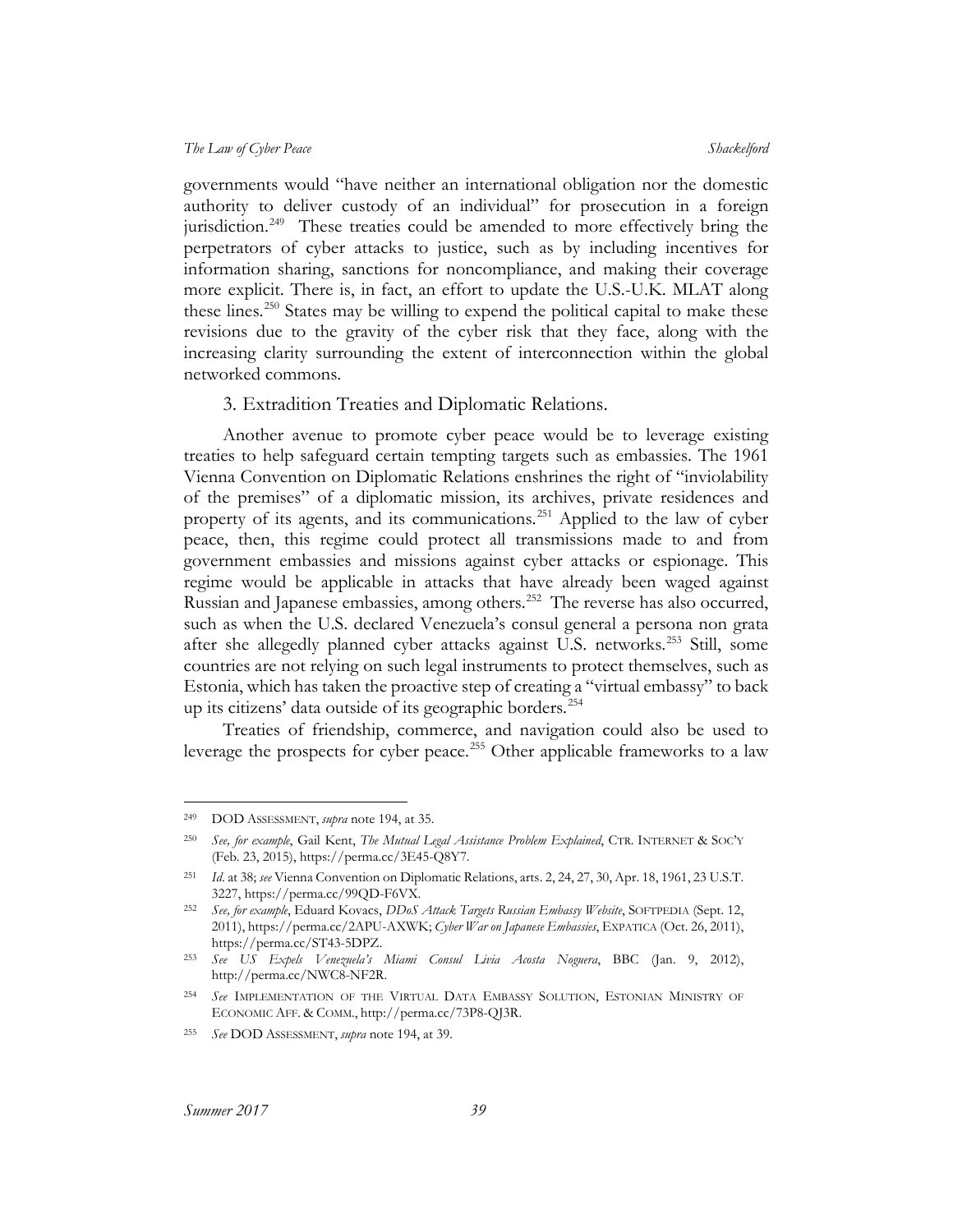of cyber peace include countermeasures allowing states to respond to violations,<sup>[256](#page-40-2)</sup> several U.N. General Assembly resolutions relating to cybersecurity,<sup>[257](#page-40-3)</sup> and limited regional initiatives such as NATO's cybersecurity efforts, along with the Council of Europe, Organization of American States, and Shanghai Cooperation Organization's cybersecurity initiatives.

### <span id="page-40-0"></span>IV. TOWARD A COMBINED LAW OF CYBER PEACE: A POLYCENTRIC PATH FORWARD

Section III undertook a wide-ranging, non-comprehensive investigation into some of the sources of public international law that, together, could be leveraged to help build out the law of cyber peace if the limitations described are overcome. While a patchwork, these regimes together provide a helpful polycentric foundation that could be synergistically refined through additional protocols and public-private partnerships across a range of industries, sectors, and country groupings. To ascertain the promise of such an approach in further building out the law of cyber peace (assuming that new treaty formation remains off the table for geopolitical reasons), Section IV begins by further unpacking the benefits and drawbacks of polycentric governance in the cybersecurity context before moving on to discuss implications for policymakers and managers.

#### <span id="page-40-1"></span>A. The Frontiers (and Limits) of Polycentrism

 $\overline{a}$ 

Increasingly, leaders such as the former President of Estonia, Toomas Ilves; the former Director of the Internet Corporation for Assigned Names and Numbers (ICANN), Fadi Chehadé; and even Nobel Laureates such as Professor Elinor Ostrom have proffered polycentric governance as the best path forward to addressing the global collective action problems of climate change and cyber attacks.<sup>[258](#page-40-4)</sup> Indeed, already some of the public- and private-sector efforts highlighted in this Article may be bearing fruit with, by some estimates, the severity of cyber attacks beginning to plateau and "an emerging norm against the

<span id="page-40-2"></span><sup>256</sup> *See generally* Schmitt, *supra* note [12](#page-4-11) (exploring the contours of available countermeasures under international cybersecurity law).

<span id="page-40-3"></span><sup>257</sup> G.A. Res. 58/32, U.N. Doc. A/RES/58/32 (Dec. 8, 2003); G.A. Res. 59/61, U.N. Doc. A/RES/59/61 (Dec. 3, 2004); G.A. Res. 60/45, U.N. Doc. A/RES/60/45 (Jan. 6, 2006); G.A. Res. 61/54, U.N. Doc. A/RES/61/54 (Dec. 19, 2006); G.A. Res. 62/17, U.N. Doc. A/RES/62/17 (Jan. 8, 2008); G.A. Res. 63/37, U.N. Doc. A/RES/63/37 (Jan. 9, 2009); G.A. Res. 64/25, U.N. Doc. A/RES/64/25 (Jan. 14, 2010).

<span id="page-40-4"></span><sup>258</sup> *See* Nancy Scola, *ICANN Chief: "The Whole World is Watching" the U.S.'s Net Neutrality Debate*, WASH. POST (Oct. 7, 2014), https://perma.cc/YAU4-8C48.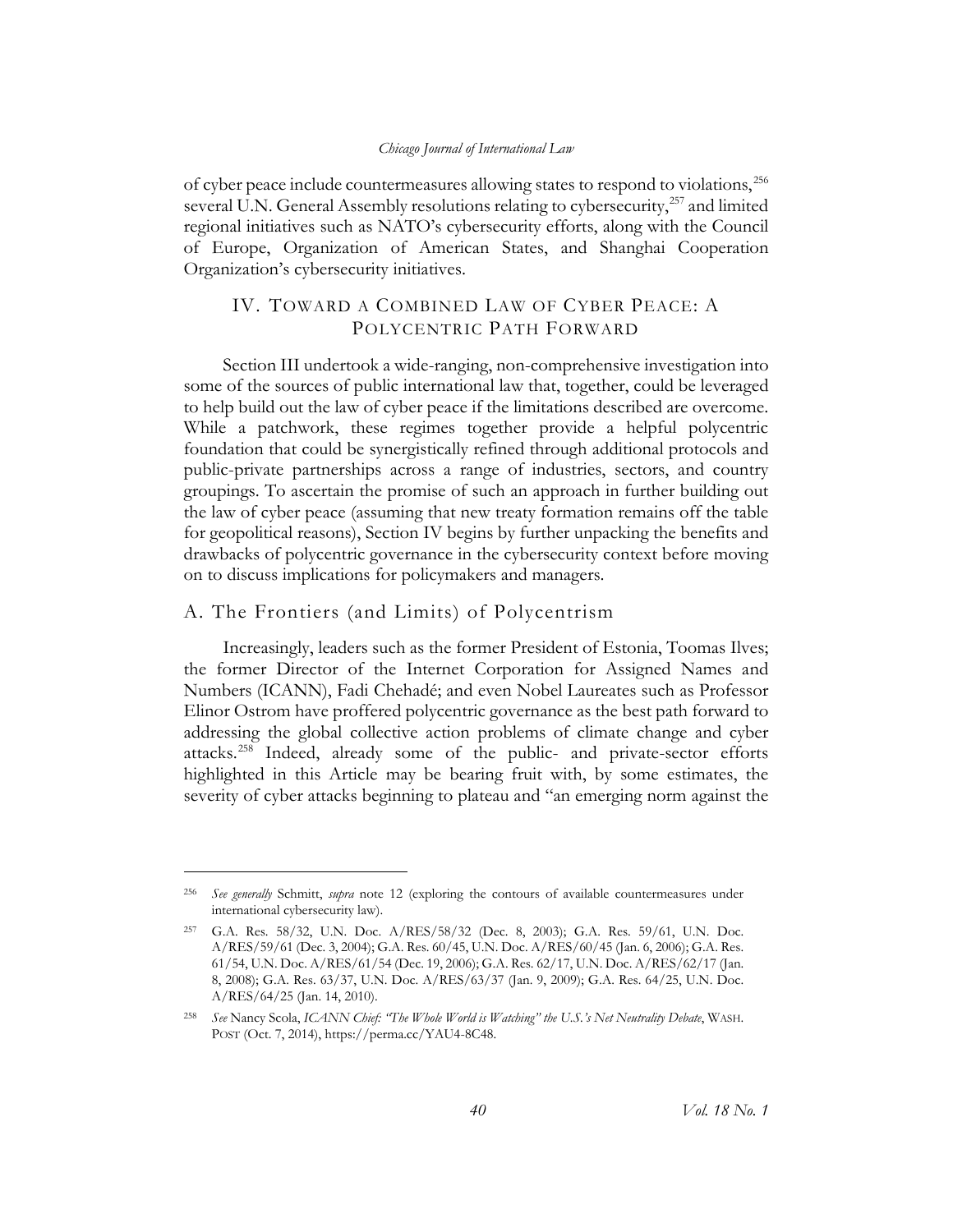use of severe state-based cyber tactics" emerging.<sup>[259](#page-41-1)</sup> But it is equally important to consider the evolution and limits of this approach.

<span id="page-41-0"></span>It may be easiest to understand polycentric governance in juxtaposition to the alternative—monocentrism, which is a political system where the authority to enforce rules is "vested in a single decision structure that has an ultimate monopoly over the legitimate exercise of coercive capabilities."<sup>[260](#page-41-2)</sup> At its core building from important notions of legitimacy, power, and multiple decision centers—polycentric governance is concerned with the rule of law. In this manner, the U.S. constitution has been described as an "experiment in polycentricity," with federalism being one way to operationalize the concept.<sup>[261](#page-41-3)</sup> Professor Michael Polanyi did a great deal to develop and advance the field of polycentric governance. In many ways, his approach was original in that it began with a realization as to the importance of social organization in the process of scientific discovery above and beyond strict adherence to the "scientific method."<sup>262</sup> He realized, for example, that polycentric structures are vital for scientific discovery given that the inherent "freedom is utilized to search for an abstract end goal (objective truth)."[263](#page-41-5) This can only occur in the absence of an overarching authority in arenas driven by ideals including beauty, truth, and justice in the contexts of art, religion, and the law.<sup>[264](#page-41-6)</sup> In this way, capitalism itself may be seen as polycentric given that it incorporates "a web of many agents that constantly adjust their behavior to the decisions made by others."<sup>[265](#page-41-7)</sup> This may be compared against a monocentric-socialist system in which a centralized command and control authority is tasked with organizing a top-down structure for making production decisions.[266](#page-41-8) In such a polycentric system, ideas of equity and justice, Polanyi argued, may only be crystallized by a gradual process of trial-and-error experimentation.<sup>[267](#page-41-9)</sup> Arguably, we are undertaking such experimentation now at the global level, with divergent State and private-sector practice geared toward promoting cyber peace as was discussed in Sections II and III.

Professor Lon Fuller agreed with Polanyi's assessment with regards to polycentrism, arguing that many legal decisions are in fact polycentric in that they involve multiple "decision centers and the network of cause and effect

<span id="page-41-1"></span> <sup>259</sup> Brandon Valeriano & Ryan C. Maness, *The Coming Cyberpeace: The Normative Argument Against Cyberwarfare*, FOREIGN AFF. (May 13, 2015), https://perma.cc/ZF6E-VEGY.

<span id="page-41-2"></span><sup>260</sup> Paul D Aligica & Vlad Tarko, *Polycentricity: From Polanyi to Ostrom, and Beyond*, 25 GOVERNANCE 237, 244 (2012).

<span id="page-41-3"></span><sup>261</sup> *Id*. at 245.

<span id="page-41-4"></span><sup>262</sup> *Id*. at 238.

<span id="page-41-5"></span><sup>263</sup> *Id*.

<span id="page-41-6"></span><sup>264</sup> *Id*.

<span id="page-41-7"></span><sup>265</sup> *Id*.

<sup>266</sup> Aligica & Tarko, *supra* not[e 260,](#page-41-0) at 238.

<span id="page-41-9"></span><span id="page-41-8"></span><sup>267</sup> *Id*. at 239.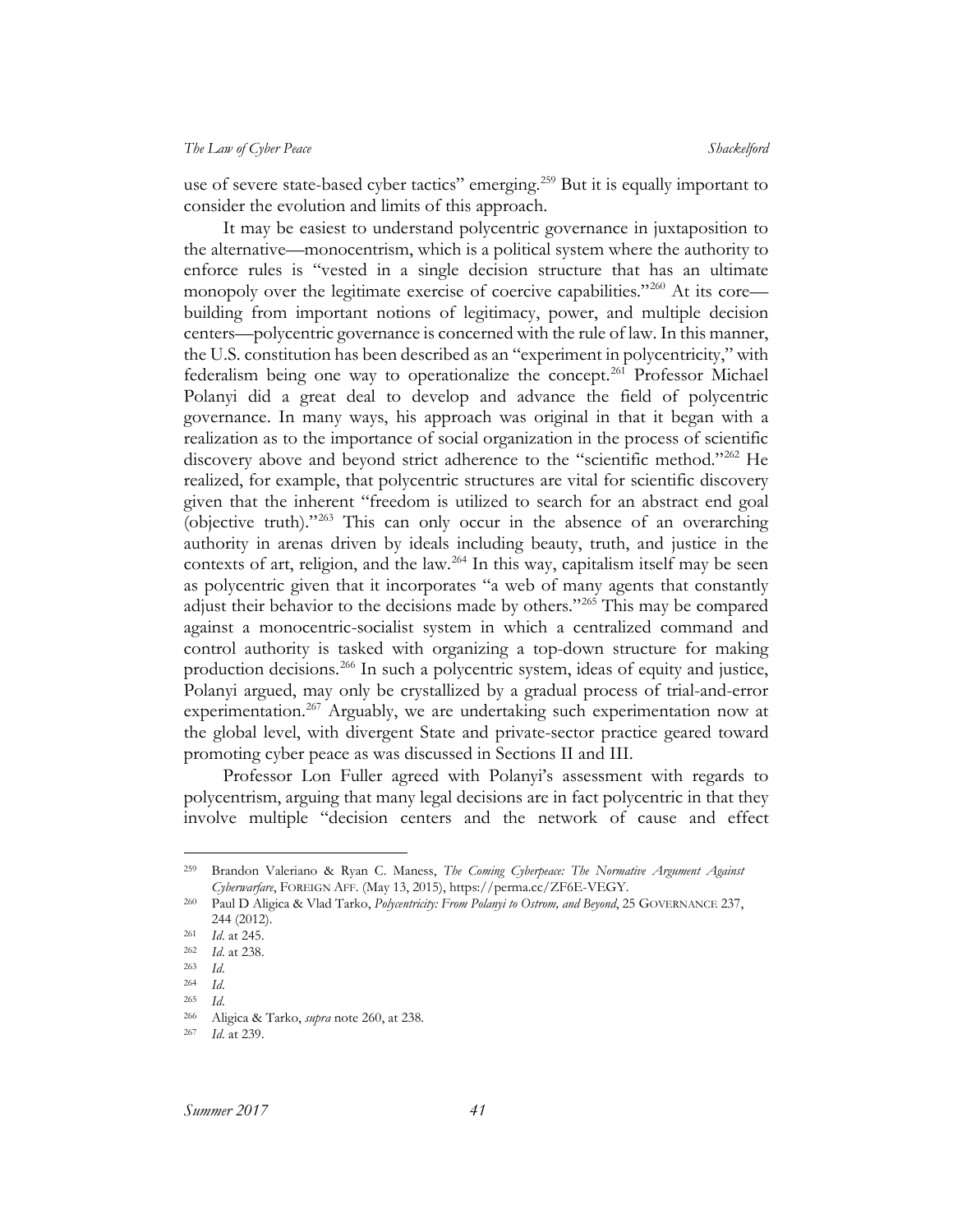relationships is not understood very well."<sup>[268](#page-42-0)</sup> Such a conceptualization of the justice system highlights, among other issues, the prevalence of unintended consequences that can frustrate justice seekers.<sup>[269](#page-42-1)</sup> As such, Professor Fuller argued that as the degree of polycentricity in a system increases, judges should be more inclined to leave a decision to either the competitive market or to the political branches.<sup>[270](#page-42-2)</sup> Similar arguments could be made with regards to cybersecurity, especially given the difficulty involved with identifying cybersecurity best practices in a dynamic technological environment. However, debates swirling around a cybersecurity market failure<sup>[271](#page-42-3)</sup> and the relative lack of action by the U.S. Congress on cybersecurity militate against the courts deferring to the other branches.

The Ostroms' work on polycentric governance, begun in the 1960s, was initially centered on questions of metropolitan governance, but subsequently evolved in two directions—social theory, and empirical investigations of governance structures. The Ostroms argued that coordination in complex systems is in fact possible through interorganizational arrangements that "would manifest market-like characteristics and display both efficiency-inducing and error-correcting behavior."<sup>[272](#page-42-4)</sup> In other words, by taking a political economy approach, the Ostroms were able to show that "competition among public agencies is not necessarily inefficient."<sup>[273](#page-42-5)</sup> Yet the great leap in governance research was the Ostroms' contention to test their presumption, "to undertake critical tests where divergent theories imply contradictory conclusions."<sup>[274](#page-42-6)</sup> This was the birth of empirical polycentric governance research, the ramifications of which continue to resonate around the world in a wide array of contexts, including with regards to cybersecurity.

<span id="page-42-8"></span>As applied to cybersecurity, the field of polycentric governance has an array of particularized lessons drawn from Professor Ostrom's work, as summarized in her Institutional Analysis and Design (IAD) Framework.<sup>[275](#page-42-7)</sup> This is a framework of governance best practice gleaned from decades of commons field studies and

<span id="page-42-1"></span><span id="page-42-0"></span> <sup>268</sup> *Id*. at 240.

<sup>269</sup> *Id*.

<sup>270</sup> *Id*.

<span id="page-42-3"></span><span id="page-42-2"></span><sup>271</sup> *See* Eli Dourado, *Is There a Cybersecurity Market Failure?* (George Mason Univ. Mercatus Ctr., Working Paper No. 12–05, 2012), https://perma.cc/C49M-LGTY (arguing that market failures are not so common in the cybersecurity realm); Jerry Brito & Tate Watkins, *Loving the Cyber Bomb? The Dangers of Threat Inflation in Cybersecurity Policy*, 3 HARV. NAT'L SEC. J. 39, 82 (2011) (making the case against there being a cybersecurity market failure).

<span id="page-42-4"></span><sup>272</sup> Aligica & Tarko, *supra* not[e 260,](#page-41-0) at 242.

<span id="page-42-5"></span><sup>273</sup> *Id*.

<span id="page-42-6"></span><sup>274</sup> *Id*.

<span id="page-42-7"></span><sup>275</sup> *See* Elinor Ostrom, *Polycentric Systems: Multilevel Governance Involving a Diversity of Organizations*, *in*  GLOBAL ENVIRONMENTAL COMMONS: ANALYTICAL AND POLITICAL CHALLENGES INVOLVING A DIVERSITY OF ORGANIZATIONS 105, 117 (Eric Brousseau et al. eds., 2012).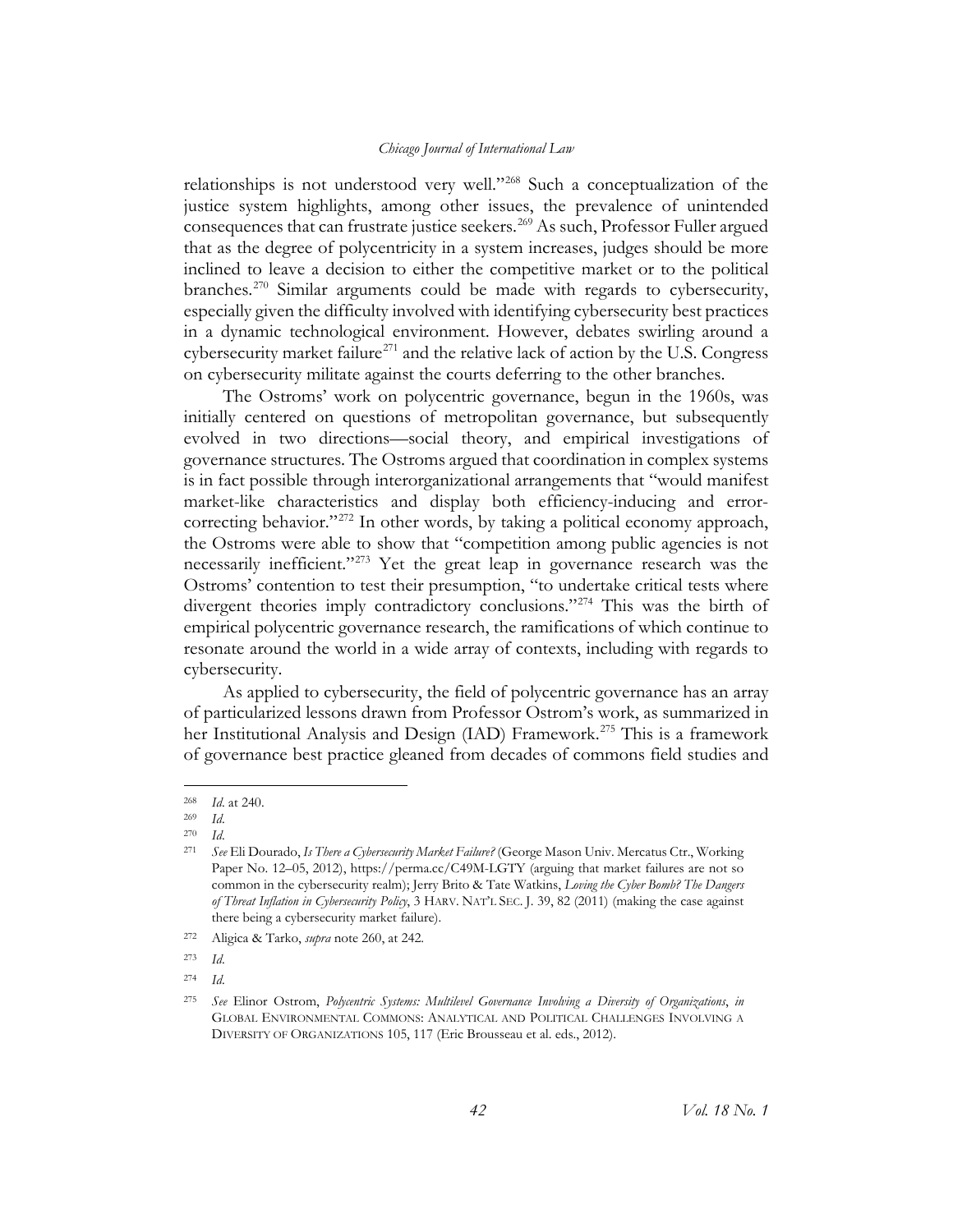applied, among other contexts, to global commons issues including atmospheric governance. Some of these principles similarly have resonance to the cause of cybersecurity due diligence, including the need to undertake effective cost-benefit analysis,  $276$  conduct supply chain monitoring with an eye toward spotting hardware and software vulnerabilities, and institute governance strategies that permit ample space for innovation while still mandating proven best practices.<sup>[277](#page-43-1)</sup> The latter goal may be furthered by, for example, requiring NIST Cybersecurity Framework compliance for all suppliers and potential partners, something that more firms are undertaking. For example, in early 2015, Bank of America announced "that it is using the Framework and will also require it of its vendors," while "QVC is announcing that it is using the Cybersecurity Framework in its risk management."<sup>[278](#page-43-2)</sup>

At a more global level, this approach highlights support for minilateral norm building, which we are already seeing across a number of fora including the G2, G7, and G20. For example, the G2 Cybersecurity Code of Conduct that was mentioned in the introduction calls for mutual restraint in cyber economic espionage, particularly the theft of trade secrets.<sup>[279](#page-43-3)</sup> Similarly, the G7 continued its work on cybersecurity in 2016, publishing its view that "no country should conduct or knowingly support ICT-enabled (information and communication technology) theft of intellectual property" and that all G7 nations should work to "preserve the global nature of the Internet," including the free flow of information in a nod to the notion of cyberspace as a "global networked commons."[280](#page-43-4) The 2015 G20 has perhaps been the most active forum pushing, in particular, the international law of cyber peace, stating in a 2015 communique, for example, that: (1) "international law, including the United Nations (UN) Charter, applies to nation-state conduct in cyberspace;" and (2) "no country should conduct or support the cyber-enabled theft of intellectual property."**[281](#page-43-5)** Similarly, the U.S. proposed three peacetime norms that were accepted for inclusion in the 2015 U.N. Group of Governmental Experts consensus report, which includes language

 $\overline{a}$ 

<span id="page-43-0"></span><sup>276</sup> Cost-benefit analysis in the cybersecurity context is challenging both because of the difficulty in defining all the associated costs of a successful data breach as well as determining an investment strategy to identify and instill technological, budgetary, and organizational best practices. *See, for example*, GREGORY J. TOUHILL & JOSEPH TOUHILL,CYBERSECURITY FOR EXECUTIVES:APRACTICAL GUIDE 31 (2014).

<span id="page-43-1"></span><sup>277</sup> *See* Ostrom, *supra* not[e 275,](#page-42-8) at 118 & tbl. 5.3.

<span id="page-43-2"></span><sup>278</sup> FACT SHEET: WHITE HOUSE SUMMIT ON CYBERSECURITY AND CONSUMER PROTECTION, https://perma.cc/S68Y-WPJ6.

<span id="page-43-4"></span><span id="page-43-3"></span><sup>279</sup> *See* Robinson, *supra* note [7.](#page-3-9)

<sup>280</sup> *G7 Leaders*, *supra* note [6.](#page-3-10)

<span id="page-43-5"></span><sup>281</sup> G20 COMMUNIQUÉ, *supra* not[e 5.](#page-3-8)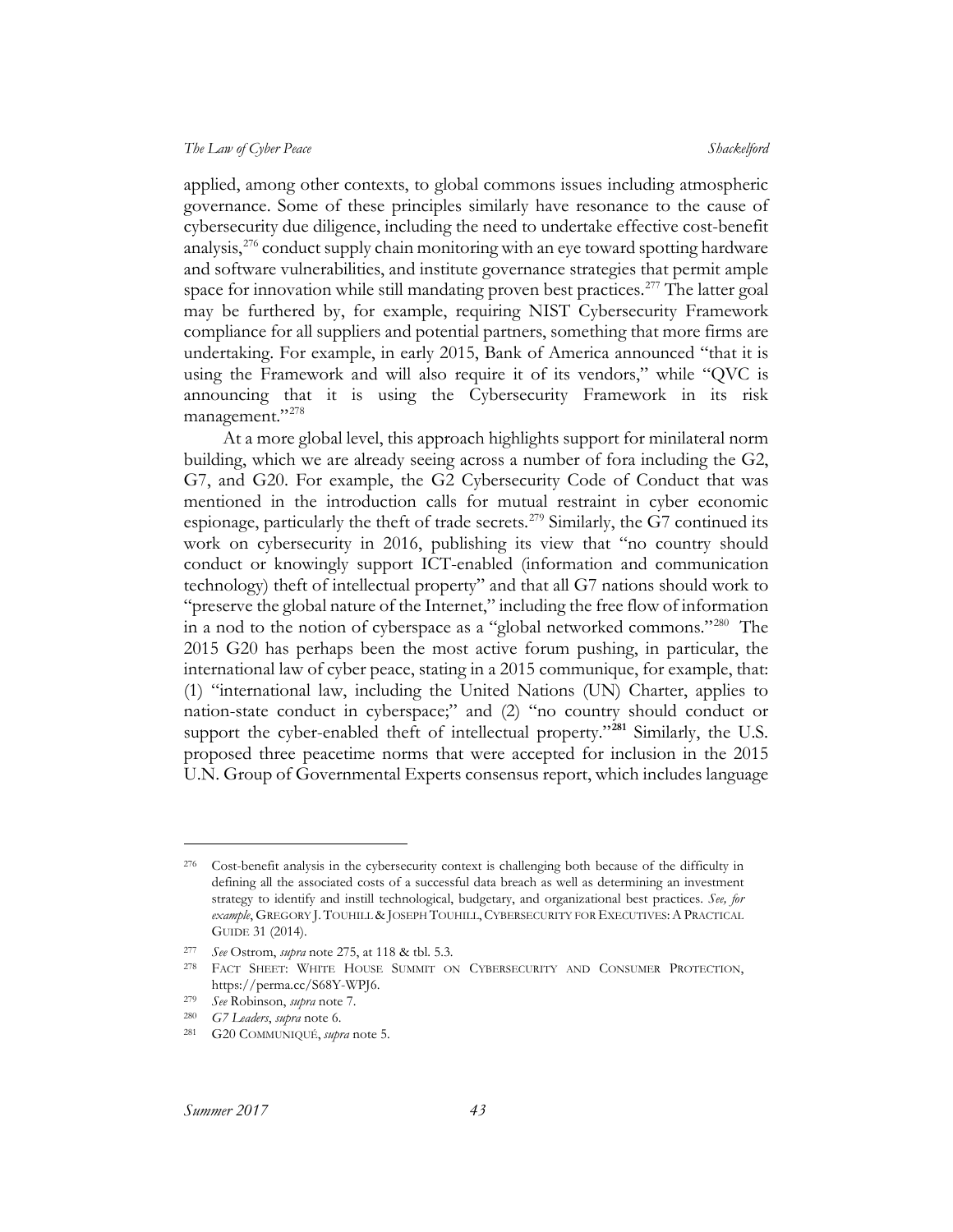on protecting critical infrastructure, safeguarding Computer Security Incident Response Teams, and collaborating on cybercrime investigations.**[282](#page-44-1)**

These forums are proving invaluable for minilateral norm building that is helping to crystallize State practice. Overall, this form of polycentric undertaking is similar to efforts like the Guiding Principles on Business and Human Rights (Guiding Principles) Framework approach authored by Professor John Ruggie, which encourages greater stakeholder buy-in from diverse organizations rather than a multilateral, top-down approach to promoting human rights in business practices.[283](#page-44-2) Such an approach could also aid in norm building by norm entrepeneurs, such as leading businesses and governments announcing efforts that could eventually cause a "norm cascade" in which cybersecurity best practices become internalized and eventually codified in national and international laws.<sup>[284](#page-44-3)</sup> Ultimately, though, the trick is finding the appropriate "balance between simplicity and complexity" to better leverage the power of polycentric governance to promote cyber peace.<sup>285</sup>

#### <span id="page-44-5"></span><span id="page-44-0"></span>B. Summary and Implications

 $\overline{a}$ 

Taken together, the diverse sources of private and public international law discussed in this Article provide the beginnings of a legal framework to manage cyber attacks during peacetime. The private and public sectors are pioneering systems of cybersecurity due diligence and cyber risk insurance that are already helping to mitigate the cyber risk of an array of small, medium, and large organizations. Existing bilateral and multilateral trade and investment treaties provide the ability for private entities to protect their intellectual property such as through international arbitration. If a host nation's domestic laws criminalize cyber attacks, then applicable MLATs and extradition treaties would apply to make perpetrators accountable in various jurisdictions. If the attack were directed against a foreign mission or embassy, then the Vienna Convention on Diplomatic Immunity would provide certain remedies and potentially reparations to the victim nation, potentially combined with virtual embassy schemes such as the one currently pioneered by Estonia. Moreover, provisions under UNCLOS III

<span id="page-44-1"></span><sup>282</sup> Group of Governmental Experts on Developments in the Field of Information and Telecommunications in the Context of International Security, UN General Assembly, A/70/174 (July 22, 2015).

<span id="page-44-2"></span><sup>283</sup> *See, for example*, JOHN G. RUGGIE, JUST BUSINESS: MULTINATIONAL CORPORATIONS AND HUMAN RIGHTS 78 (2013).

<span id="page-44-3"></span><sup>284</sup> *See* Martha Finnemore & Kathryn Sikkink, *International Norm Dynamics and Political Change*, 52 INT'L ORG. 887, 895–98 (1998).

<span id="page-44-4"></span><sup>285</sup> Michael D. McGinnis, *Elinor Ostrom: Politics as Problem-Solving in Polycentric Settings*, *in* ELINOR OSTROM AND THE BLOOMINGTON SCHOOL OF POLITICAL ECONOMY 281, 285 (Daniel H. Cole & Michael D. McGinnis eds., 2014).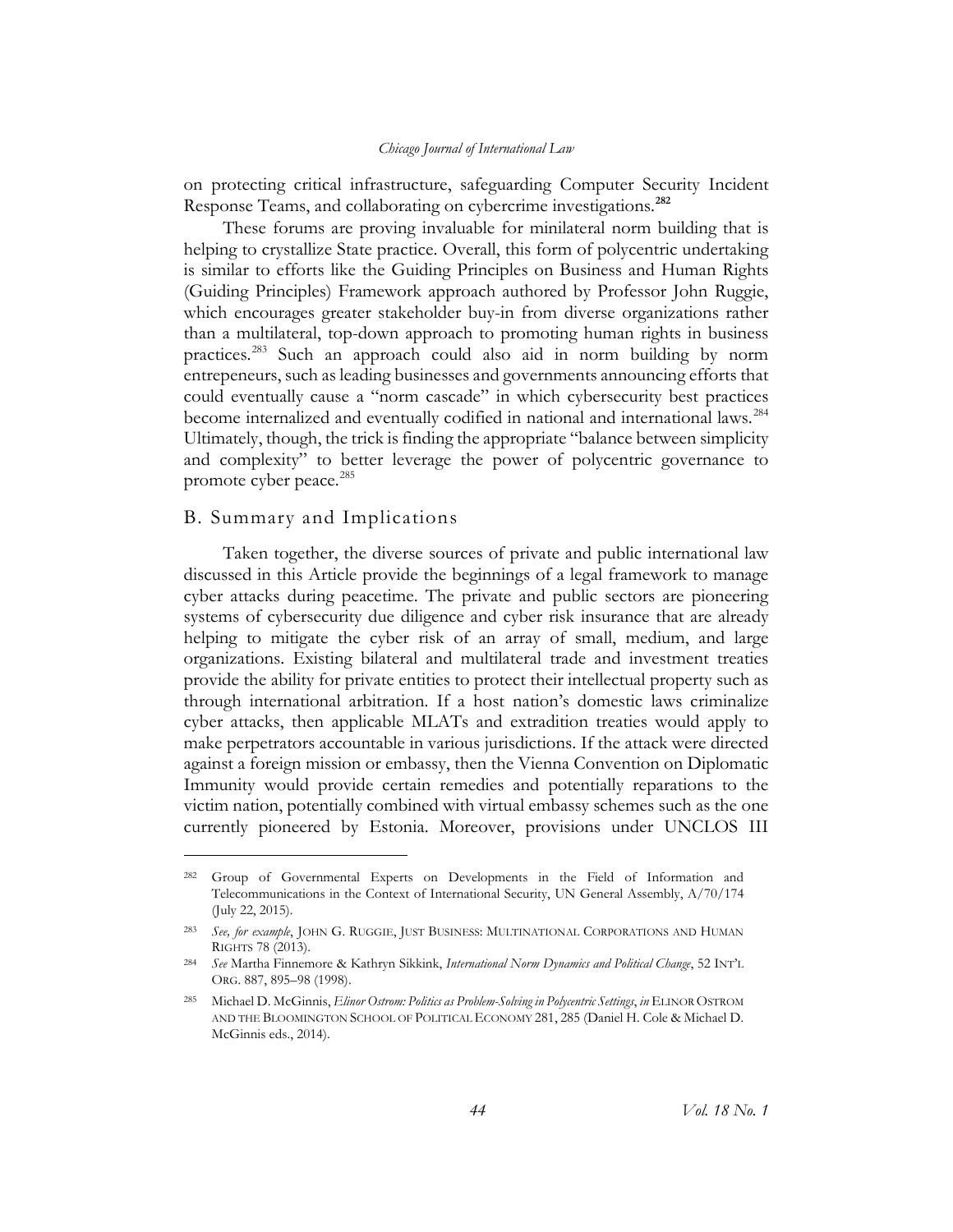regulating submarine cables, the ability to prosecute private parties in breach of the ITU treaty in telecommunications law, and interference with satellite transmissions in space law, all place restrictions on cyber attackers. This regime has been criticized as "patchwork,"<sup>[286](#page-45-0)</sup> partly because of prevalent enforcement and verification concerns.<sup>[287](#page-45-1)</sup> But it is a foundation, however limited, from which to build the edifice of cyber peace.

If political impasses are overcome and State practice further crystallizes, negotiators could craft a new cybersecurity treaty to improve upon the suboptimal status quo that: (1) defines appropriate graduated sanctions against nations harboring or sponsoring cybercriminals and terrorists where possible; (2) clarifies which international legal provisions apply below the armed attack threshold; (3) establishes a regime for attribution that includes robust information sharing; (4) provides for enforcement mechanisms; and (5) provides a system of efficient dispute resolution.<sup>[288](#page-45-2)</sup> Several proposals have been made along these lines, and indeed it may be possible to build on recent norm development, such as from the G20, by requiring a duty to assist victim nations, not interfering with cybersecurity investigations (including first responders), and codifying a prohibition on attacking critical infrastructure.<sup>[289](#page-45-3)</sup>

Ultimately, the limitations of existing regimes, created by analogy and the extension of principles developed to suit different challenges, demonstrate the limits of international laws to enhance cybersecurity. Internet freedom arguments about the "unregulatability of BITs" and the ability of attackers to circumvent national borders remain powerful especially given rapid technological advancements, but have been partly undermined by the work of scholars, such as Professor Joel Reidenberg, who have advocated for the potential of private regulatory regimes to serve as proxies for laws.<sup>[290](#page-45-4)</sup> However, the fundamental difficulty of enforcing regulations in cyberspace remains apparent given problems of attribution, environmental plasticity, and the inter-networked nature of cyberspace, among other challenges.<sup>[291](#page-45-5)</sup> This means that although regulation is possible in cyberspace, it is fraught with difficulties. It is best, then, to consider law and norms alongside market-based incentives and code as part of a polycentric system for fostering cyber peace given the absence of a comprehensive legal

 $\overline{a}$ 

<span id="page-45-0"></span><sup>286</sup> Finnemore & Sikkink, *supra* note [284,](#page-44-5) at 859.

<span id="page-45-1"></span><sup>287</sup> For more on regime effectiveness in the cybersecurity context, see SHACKELFORD, *supra* note [10;](#page-4-9) Shackelford, *On Climate Change and Cyber Attacks*, *supra* not[e 16.](#page-5-3)

<span id="page-45-2"></span><sup>288</sup> *See* Oona A. Hathaway et al., *The Law of Cyber-Attack*, 100 CAL. L. REV. 817, 880 (2012).

<span id="page-45-4"></span><span id="page-45-3"></span><sup>289</sup> Group of Governmental Experts, *supra* note 282.

<sup>290</sup> ANDREW W. MURRAY, THE REGULATION OF CYBERSPACE: CONTROL IN THE ONLINE ENVIRONMENT 203–04 (2006).

<span id="page-45-5"></span><sup>291</sup> *Id*. at 205.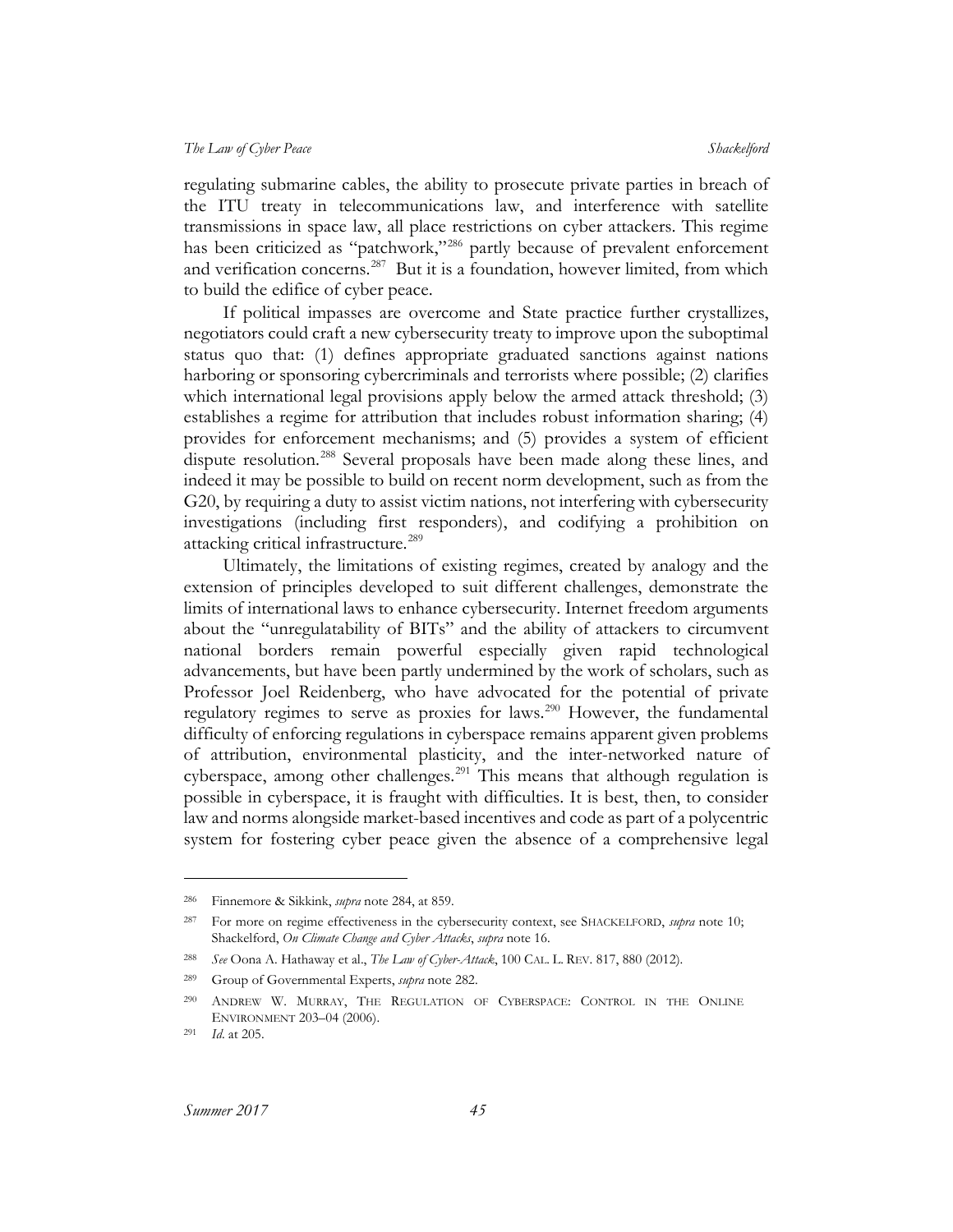regime. By stacking such regimes, as it were, gaps within one arena may be offset by coverage in another such that more robust coverage results.

What other options exist in enhancing cybersecurity beyond adapting existing treaties? Some argue for the widespread use of preventative self-defense with its attendant dangers of international instability and escalation.<sup>[292](#page-46-1)</sup> Others would prefer a regime of universal jurisdiction, whereby any State would be able to prosecute cyber attackers.<sup>[293](#page-46-2)</sup> An extreme option is a movement toward a surveillance society such that every State would have greater information awareness, raising obvious privacy implications while not necessarily contributing to overall cybersecurity.<sup>294</sup> Among other issues, each of these approaches raises the thorny problem of harmonization, as well as reciprocity. Given that the U.S. remains a leading cyber power, U.S. cybersecurity policy may well be mirrored back; we have to be comfortable with the reflection.

#### V. CONCLUSION

<span id="page-46-0"></span>International law changes with events: as Justice Oliver Wendell Holmes wrote, "The life of the law has not been logic; it has been experience."<sup>[295](#page-46-4)</sup> It is essential for policymakers to consider cyber attacks as the revolutionary threat that they are to the security and welfare of citizens around the world in order for real and lasting progress to be made. But it is equally necessary for scholars, jurists, and negotiators to place a greater emphasis on developing and clarifying the law of cyber peace, given that this legal regime will be responsible for managing responses to the vast majority of cyber attacks.<sup>[296](#page-46-5)</sup> Important work, including *Tallinn 2.0*, has contributed greatly to this effort, but much more remains to be done, particularly with regards to ascertaining the status of customary international cybersecurity law based on data about State practice, and the overall regime effectiveness of various cyber laws. This Article has explored how some existing private and public sources of international law may be applied to promote cyber peace. As has been shown, there is not an absence of law in cyberspace. It is far from the untamed digital Wild West that it is at times made out to be. The issue is one of reconceptualizing cyber attacks and determining appropriate responses within an evolving polycentric system. Existing regimes should not be abandoned, or their value underappreciated, in favor of new cybersecurity accords, given that little clarity exists as to what such treaties might look like, even

<span id="page-46-1"></span> <sup>292</sup> *See* Christopher C. Joyner & Catherine Lotrionte, *Information Warfare as International Coercion: Elements of a Legal Framework*, 12 EUR. J. INT'L L. 825, 858–59 (2001).

<span id="page-46-2"></span><sup>293</sup> *See* Kelly A. Gable, *Cyber-Apocalypse Now: Securing the Internet Against Cyberterrorism and Using Universal Jurisdiction as a Deterrent*, 43 VAND. J. TRANSNAT'L L. 57, 57 (2010).

<span id="page-46-3"></span><sup>294</sup> *See* Denver Nicks, *Report: Usefulness of NSA Mass Surveillance 'Overblown*,' TIME (Jan. 13, 2014), https://perma.cc/CP73-FWNW.

<span id="page-46-4"></span><sup>295</sup> OLIVER WENDELL HOLMES, JR., THE COMMON LAW 1 (1923).

<span id="page-46-5"></span><sup>296</sup> *See* Mary Ellen O'Connell*, Cyber Security without Cyber War*, 17 J. CONFLICT & SEC. L. 187, 187 (2012).